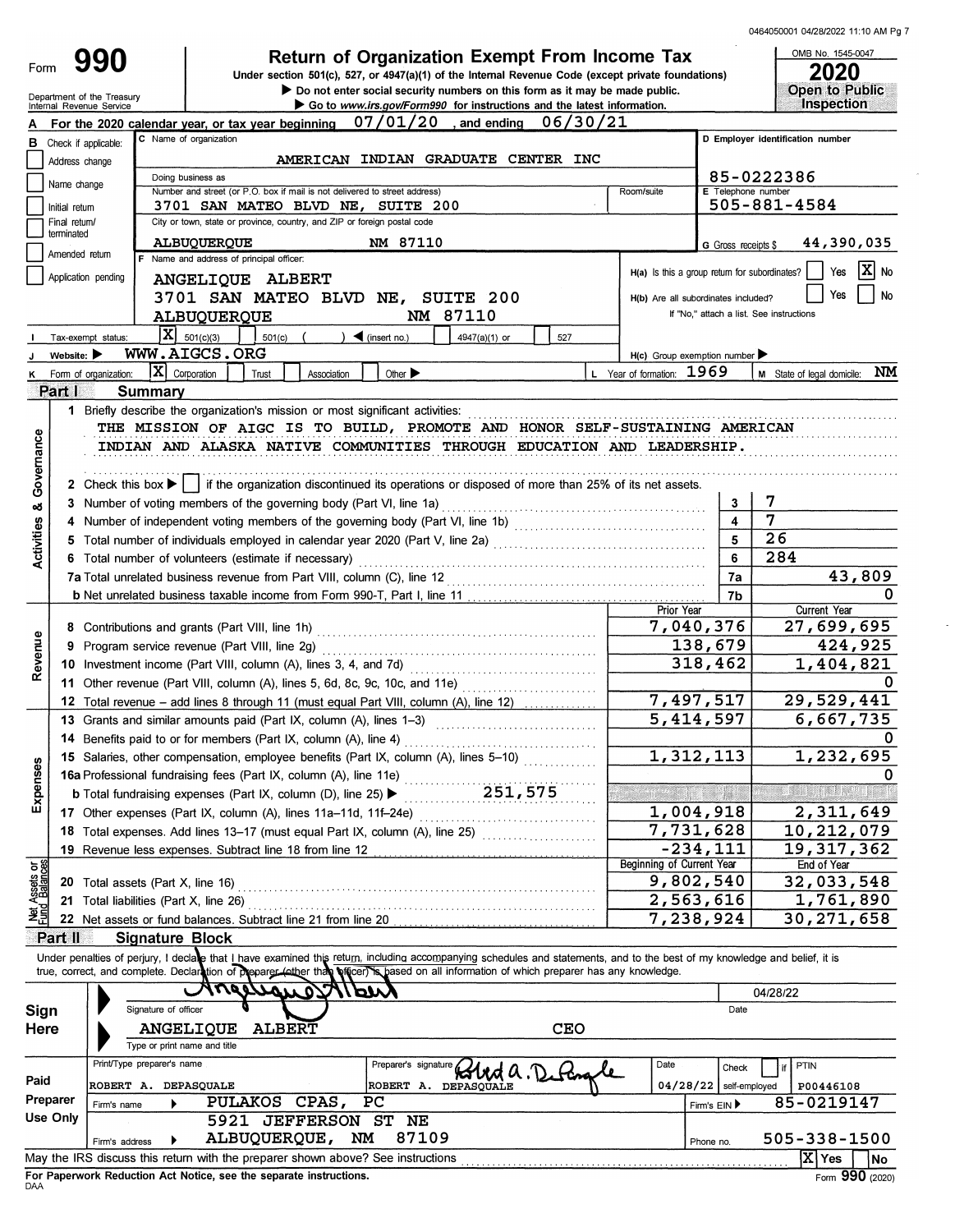0464050001 04/28/2022 11:10 AM Pg 8

|           | $F_{\text{Orm}}$ 990 (2020) AMERICAN INDIAN GRADUATE CENTER INC 85-0222386                                                                                                                                                                                                                                                                                                                                                                                                                                                                                                                                                                                                                                                                                                                                                                                                                                                                                                 | Page 2                      |
|-----------|----------------------------------------------------------------------------------------------------------------------------------------------------------------------------------------------------------------------------------------------------------------------------------------------------------------------------------------------------------------------------------------------------------------------------------------------------------------------------------------------------------------------------------------------------------------------------------------------------------------------------------------------------------------------------------------------------------------------------------------------------------------------------------------------------------------------------------------------------------------------------------------------------------------------------------------------------------------------------|-----------------------------|
| Part III  | <b>Statement of Program Service Accomplishments</b>                                                                                                                                                                                                                                                                                                                                                                                                                                                                                                                                                                                                                                                                                                                                                                                                                                                                                                                        |                             |
|           |                                                                                                                                                                                                                                                                                                                                                                                                                                                                                                                                                                                                                                                                                                                                                                                                                                                                                                                                                                            | $ \mathbf{x} $              |
|           | 1 Briefly describe the organization's mission:                                                                                                                                                                                                                                                                                                                                                                                                                                                                                                                                                                                                                                                                                                                                                                                                                                                                                                                             |                             |
|           | SEE SCHEDULE O                                                                                                                                                                                                                                                                                                                                                                                                                                                                                                                                                                                                                                                                                                                                                                                                                                                                                                                                                             |                             |
|           |                                                                                                                                                                                                                                                                                                                                                                                                                                                                                                                                                                                                                                                                                                                                                                                                                                                                                                                                                                            |                             |
|           |                                                                                                                                                                                                                                                                                                                                                                                                                                                                                                                                                                                                                                                                                                                                                                                                                                                                                                                                                                            |                             |
| 2         | Did the organization undertake any significant program services during the year which were not listed on the                                                                                                                                                                                                                                                                                                                                                                                                                                                                                                                                                                                                                                                                                                                                                                                                                                                               |                             |
|           |                                                                                                                                                                                                                                                                                                                                                                                                                                                                                                                                                                                                                                                                                                                                                                                                                                                                                                                                                                            | Yes $ X $ No                |
|           | If "Yes," describe these new services on Schedule O.                                                                                                                                                                                                                                                                                                                                                                                                                                                                                                                                                                                                                                                                                                                                                                                                                                                                                                                       |                             |
| 3         | Did the organization cease conducting, or make significant changes in how it conducts, any program                                                                                                                                                                                                                                                                                                                                                                                                                                                                                                                                                                                                                                                                                                                                                                                                                                                                         |                             |
|           | services?                                                                                                                                                                                                                                                                                                                                                                                                                                                                                                                                                                                                                                                                                                                                                                                                                                                                                                                                                                  | Yes $ \overline{X} $ No     |
|           | If "Yes," describe these changes on Schedule O.                                                                                                                                                                                                                                                                                                                                                                                                                                                                                                                                                                                                                                                                                                                                                                                                                                                                                                                            |                             |
| 4         | Describe the organization's program service accomplishments for each of its three largest program services, as measured by                                                                                                                                                                                                                                                                                                                                                                                                                                                                                                                                                                                                                                                                                                                                                                                                                                                 |                             |
|           | expenses. Section 501(c)(3) and 501(c)(4) organizations are required to report the amount of grants and allocations to others,                                                                                                                                                                                                                                                                                                                                                                                                                                                                                                                                                                                                                                                                                                                                                                                                                                             |                             |
|           | the total expenses, and revenue, if any, for each program service reported.                                                                                                                                                                                                                                                                                                                                                                                                                                                                                                                                                                                                                                                                                                                                                                                                                                                                                                |                             |
|           | ) (Expenses $\frac{1}{2}$ , 667, 735 including grants of $\frac{1}{2}$ , 667, 735 ) (Revenue $\frac{1}{2}$<br>4a (Code:                                                                                                                                                                                                                                                                                                                                                                                                                                                                                                                                                                                                                                                                                                                                                                                                                                                    |                             |
|           | DISBURSEMENT OF SCHOLARSHIP FUNDS TO NATIVE AMERICAN AND ALASKAN NATIVE<br>STUDENTS, PRIMARILY THOSE SEEKING GRADUATE AND PROFESSIONAL DEGREES. 1,120<br>WERE SUPPORTED DURING THE YEAR.                                                                                                                                                                                                                                                                                                                                                                                                                                                                                                                                                                                                                                                                                                                                                                                   |                             |
|           |                                                                                                                                                                                                                                                                                                                                                                                                                                                                                                                                                                                                                                                                                                                                                                                                                                                                                                                                                                            |                             |
|           |                                                                                                                                                                                                                                                                                                                                                                                                                                                                                                                                                                                                                                                                                                                                                                                                                                                                                                                                                                            |                             |
|           |                                                                                                                                                                                                                                                                                                                                                                                                                                                                                                                                                                                                                                                                                                                                                                                                                                                                                                                                                                            |                             |
|           |                                                                                                                                                                                                                                                                                                                                                                                                                                                                                                                                                                                                                                                                                                                                                                                                                                                                                                                                                                            |                             |
|           |                                                                                                                                                                                                                                                                                                                                                                                                                                                                                                                                                                                                                                                                                                                                                                                                                                                                                                                                                                            |                             |
|           |                                                                                                                                                                                                                                                                                                                                                                                                                                                                                                                                                                                                                                                                                                                                                                                                                                                                                                                                                                            |                             |
|           |                                                                                                                                                                                                                                                                                                                                                                                                                                                                                                                                                                                                                                                                                                                                                                                                                                                                                                                                                                            |                             |
|           |                                                                                                                                                                                                                                                                                                                                                                                                                                                                                                                                                                                                                                                                                                                                                                                                                                                                                                                                                                            |                             |
|           | ) (Expenses $\sqrt[6]{2,884,761}$ including grants of $\sqrt[6]{2,2884}$<br>) (Revenue \$<br>4b (Code: $\ldots$<br>PROVIDE STUDENT SUPPORT SERVICES AND RESOURCES PROGRAMS THAT ENGAGE<br>STUDENTS AND PROVED RESOURES TO HIGH SCHOOL STUDENTS, UNDERGRADUATE AND<br>STUDENTS.<br>THIS INCLUDES EMPOWERING SCHOLARS SUMMIT COLLEGE<br><b>GRADUATE</b><br>READINESS FOR HIGH SCHOOL STUDENTS; THE RISING NATIVE GRADUATES GRADUATE<br>SCHOOL MENTORING PROGRAM; THE FINANCIAL EDUCATION CAPABILITY FINANCIAL<br>EDUCATION PROGRAM FOR STUDENTS AND COMMUNITY MEMBERS; AND THE WEB RESOURCE<br>CENTER ON THE AIGC WEBSITE THAT PROVIDES RESOURCES FOR ALL STUDENTS. 2,960<br>APPLICATIONS WERE RECEIVED DURING THE YEARS, WHILE 1,120 STUDENTS RECEIVED<br>AWARDS. ADVISE AND COLLABORATE WITH U.S. GRADUATE SCHOOLS AND PROGRAMS TO<br>ENSURE STRONG SUPPORT SERVICES FOR NATIVE AMERICAN STUDENTS PURSUING<br>GRADUATE DEGREES AND POSTGRADUATE AND EMPLOYMENT ADVISEMENT. | 424,925                     |
| N/A       |                                                                                                                                                                                                                                                                                                                                                                                                                                                                                                                                                                                                                                                                                                                                                                                                                                                                                                                                                                            |                             |
|           |                                                                                                                                                                                                                                                                                                                                                                                                                                                                                                                                                                                                                                                                                                                                                                                                                                                                                                                                                                            |                             |
|           |                                                                                                                                                                                                                                                                                                                                                                                                                                                                                                                                                                                                                                                                                                                                                                                                                                                                                                                                                                            |                             |
|           |                                                                                                                                                                                                                                                                                                                                                                                                                                                                                                                                                                                                                                                                                                                                                                                                                                                                                                                                                                            |                             |
|           |                                                                                                                                                                                                                                                                                                                                                                                                                                                                                                                                                                                                                                                                                                                                                                                                                                                                                                                                                                            |                             |
|           |                                                                                                                                                                                                                                                                                                                                                                                                                                                                                                                                                                                                                                                                                                                                                                                                                                                                                                                                                                            |                             |
|           |                                                                                                                                                                                                                                                                                                                                                                                                                                                                                                                                                                                                                                                                                                                                                                                                                                                                                                                                                                            |                             |
|           |                                                                                                                                                                                                                                                                                                                                                                                                                                                                                                                                                                                                                                                                                                                                                                                                                                                                                                                                                                            |                             |
|           |                                                                                                                                                                                                                                                                                                                                                                                                                                                                                                                                                                                                                                                                                                                                                                                                                                                                                                                                                                            |                             |
|           |                                                                                                                                                                                                                                                                                                                                                                                                                                                                                                                                                                                                                                                                                                                                                                                                                                                                                                                                                                            |                             |
|           |                                                                                                                                                                                                                                                                                                                                                                                                                                                                                                                                                                                                                                                                                                                                                                                                                                                                                                                                                                            |                             |
|           | 4d Other program services (Describe on Schedule O.)                                                                                                                                                                                                                                                                                                                                                                                                                                                                                                                                                                                                                                                                                                                                                                                                                                                                                                                        |                             |
|           | (Expenses \$<br>including grants of \$<br>) (Revenue \$                                                                                                                                                                                                                                                                                                                                                                                                                                                                                                                                                                                                                                                                                                                                                                                                                                                                                                                    |                             |
|           | 9,552,496<br>4e Total program service expenses u                                                                                                                                                                                                                                                                                                                                                                                                                                                                                                                                                                                                                                                                                                                                                                                                                                                                                                                           | $F_{\text{c}}$ QQO $(2020)$ |
| <b>DA</b> |                                                                                                                                                                                                                                                                                                                                                                                                                                                                                                                                                                                                                                                                                                                                                                                                                                                                                                                                                                            |                             |

Form 990 (2020)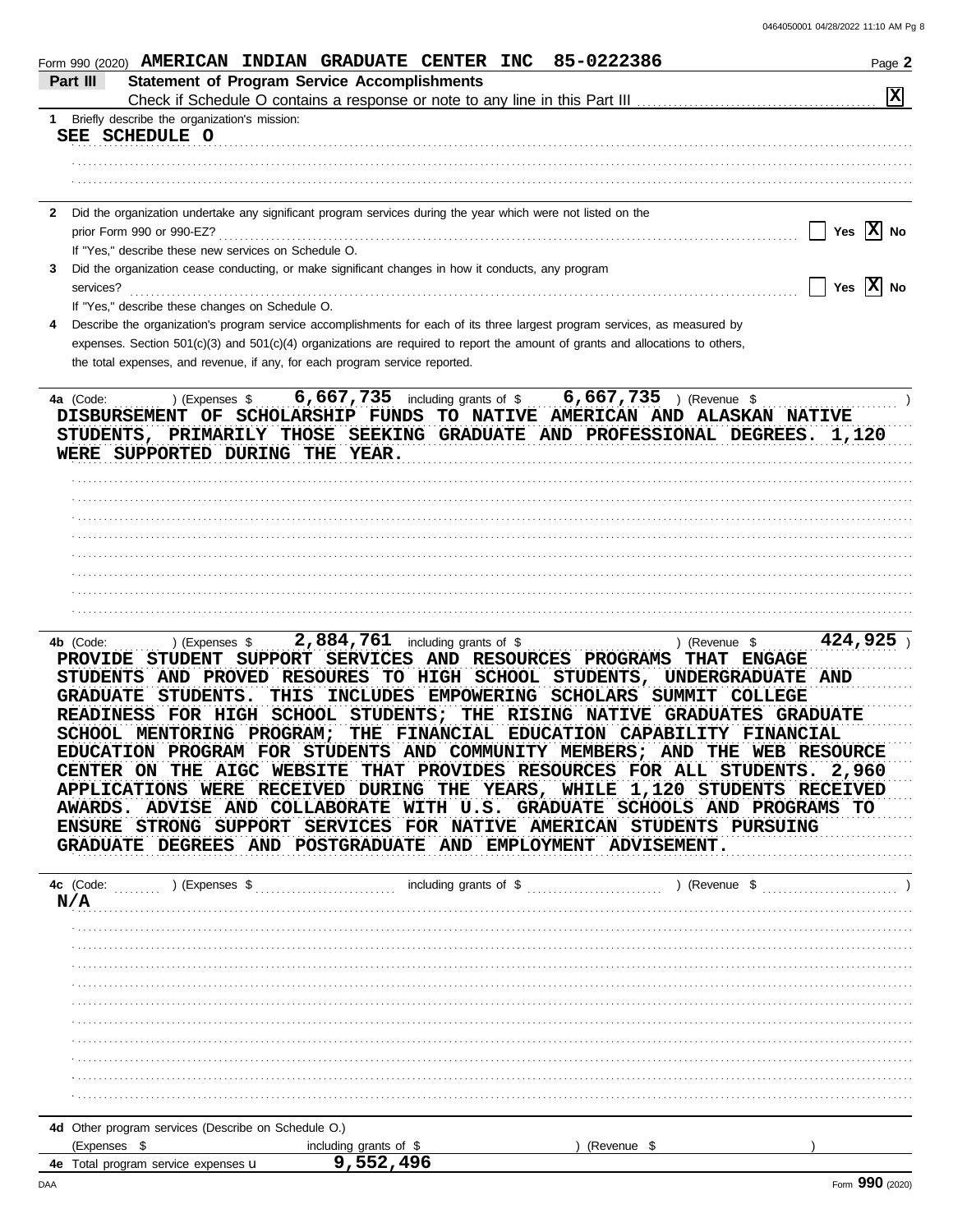# **Form 990 (2020) AMERICAN INDIAN GRADUATE CENTER INC 85-0222386** Page 3

|     | Part IV<br><b>Checklist of Required Schedules</b>                                                                       |                 |             |             |
|-----|-------------------------------------------------------------------------------------------------------------------------|-----------------|-------------|-------------|
|     |                                                                                                                         |                 | Yes         | No          |
| 1   | Is the organization described in section $501(c)(3)$ or $4947(a)(1)$ (other than a private foundation)? If "Yes,"       |                 |             |             |
|     | complete Schedule A                                                                                                     | 1               | X           |             |
| 2   |                                                                                                                         | $\overline{2}$  | $\mathbf x$ |             |
| 3   | Did the organization engage in direct or indirect political campaign activities on behalf of or in opposition to        |                 |             |             |
|     | candidates for public office? If "Yes," complete Schedule C, Part I                                                     | 3               |             | X           |
| 4   | Section 501(c)(3) organizations. Did the organization engage in lobbying activities, or have a section 501(h)           |                 |             |             |
|     | election in effect during the tax year? If "Yes," complete Schedule C, Part II                                          | 4               |             | X           |
| 5   | Is the organization a section $501(c)(4)$ , $501(c)(5)$ , or $501(c)(6)$ organization that receives membership dues,    |                 |             |             |
|     | assessments, or similar amounts as defined in Revenue Procedure 98-19? If "Yes," complete Schedule C, Part III          | 5               |             | X.          |
| 6   | Did the organization maintain any donor advised funds or any similar funds or accounts for which donors                 |                 |             |             |
|     | have the right to provide advice on the distribution or investment of amounts in such funds or accounts? If             |                 |             |             |
|     | "Yes," complete Schedule D, Part I                                                                                      | 6               |             | X.          |
| 7   | Did the organization receive or hold a conservation easement, including easements to preserve open space,               |                 |             |             |
|     | the environment, historic land areas, or historic structures? If "Yes," complete Schedule D, Part II                    | $\overline{7}$  |             | X.          |
| 8   | Did the organization maintain collections of works of art, historical treasures, or other similar assets? If "Yes,"     |                 |             |             |
|     | complete Schedule D, Part III                                                                                           | 8               |             | X           |
| 9   | Did the organization report an amount in Part X, line 21, for escrow or custodial account liability, serve as a         |                 |             |             |
|     | custodian for amounts not listed in Part X; or provide credit counseling, debt management, credit repair, or            |                 |             |             |
|     | debt negotiation services? If "Yes," complete Schedule D, Part IV                                                       | 9               |             | X.          |
| 10  | Did the organization, directly or through a related organization, hold assets in donor-restricted endowments            |                 |             |             |
|     |                                                                                                                         | 10              | x           |             |
|     | or in quasi endowments? If "Yes," complete Schedule D, Part V                                                           |                 |             |             |
| 11  | If the organization's answer to any of the following questions is "Yes," then complete Schedule D, Parts VI,            |                 |             |             |
|     | VII, VIII, IX, or X as applicable.                                                                                      |                 |             |             |
| a   | Did the organization report an amount for land, buildings, and equipment in Part X, line 10? If "Yes,"                  |                 |             |             |
|     | complete Schedule D, Part VI                                                                                            | 11a             | х           |             |
| b   | Did the organization report an amount for investments—other securities in Part X, line 12, that is 5% or more           |                 |             |             |
|     |                                                                                                                         | 11b             |             | X           |
| c   | Did the organization report an amount for investments—program related in Part X, line 13, that is 5% or more            |                 |             |             |
|     |                                                                                                                         | 11c             |             | X           |
| d   | Did the organization report an amount for other assets in Part X, line 15, that is 5% or more of its total assets       |                 |             |             |
|     | reported in Part X, line 16? If "Yes," complete Schedule D, Part IX                                                     | 11d             |             | X.          |
| е   | Did the organization report an amount for other liabilities in Part X, line 25? If "Yes," complete Schedule D, Part X   | 11e             | $\mathbf x$ |             |
| f   | Did the organization's separate or consolidated financial statements for the tax year include a footnote that addresses |                 |             |             |
|     | the organization's liability for uncertain tax positions under FIN 48 (ASC 740)? If "Yes," complete Schedule D, Part X  | 11f             | x           |             |
| 12a | Did the organization obtain separate, independent audited financial statements for the tax year? If "Yes," complete     |                 |             |             |
|     | Schedule D, Parts XI and XII                                                                                            | 12a             |             |             |
| b   | Was the organization included in consolidated, independent audited financial statements for the tax year? If            |                 |             |             |
|     | "Yes," and if the organization answered "No" to line 12a, then completing Schedule D, Parts XI and XII is optional      | 12 <sub>b</sub> | x           |             |
| 13  |                                                                                                                         | 13              |             | $\mathbf X$ |
| 14a | Did the organization maintain an office, employees, or agents outside of the United States?                             | 14a             |             | $\mathbf x$ |
| b   | Did the organization have aggregate revenues or expenses of more than \$10,000 from grantmaking,                        |                 |             |             |
|     | fundraising, business, investment, and program service activities outside the United States, or aggregate               |                 |             |             |
|     | foreign investments valued at \$100,000 or more? If "Yes," complete Schedule F, Parts I and IV [[[[[[[[[[[[[[[[         | 14b             |             | X.          |
| 15  | Did the organization report on Part IX, column (A), line 3, more than \$5,000 of grants or other assistance to or       |                 |             |             |
|     | for any foreign organization? If "Yes," complete Schedule F, Parts II and IV                                            | 15              |             | X.          |
| 16  | Did the organization report on Part IX, column (A), line 3, more than \$5,000 of aggregate grants or other              |                 |             |             |
|     | assistance to or for foreign individuals? If "Yes," complete Schedule F, Parts III and IV [[[[[[[[[[[[[[[[[[[           | 16              |             | X.          |
|     |                                                                                                                         |                 |             |             |
| 17  | Did the organization report a total of more than \$15,000 of expenses for professional fundraising services on          |                 |             | X           |
|     |                                                                                                                         | 17              |             |             |
| 18  | Did the organization report more than \$15,000 total of fundraising event gross income and contributions on             |                 |             |             |
|     | Part VIII, lines 1c and 8a? If "Yes," complete Schedule G, Part II                                                      | 18              |             | X.          |
| 19  | Did the organization report more than \$15,000 of gross income from gaming activities on Part VIII, line 9a?            |                 |             |             |
|     |                                                                                                                         | 19              |             | X           |
| 20a |                                                                                                                         | 20a             |             | $\mathbf x$ |
| b   |                                                                                                                         | 20 <sub>b</sub> |             |             |
| 21  | Did the organization report more than \$5,000 of grants or other assistance to any domestic organization or             |                 |             |             |
|     |                                                                                                                         | 21              |             | X.          |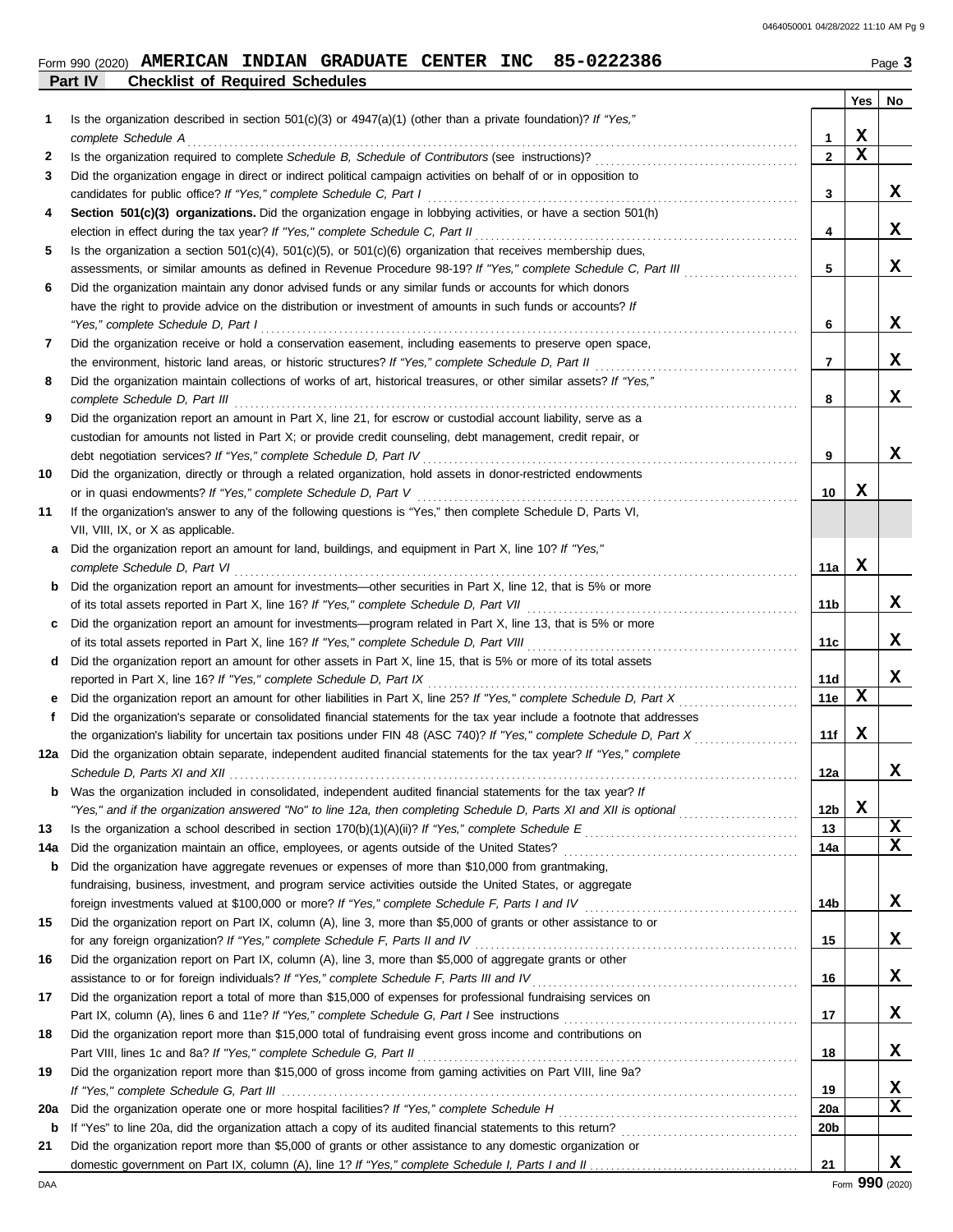#### **Yes No Form 990 (2020) AMERICAN INDIAN GRADUATE CENTER INC 85-0222386** Page 4 **Part IV Checklist of Required Schedules** *(continued)* **28 a b c 29 30 31 32 33 34 35a 36 37** Was the organization a party to a business transaction with one of the following parties (see Schedule L, Part A current or former officer, director, trustee, key employee, creator or founder, or substantial contributor? *If* "Yes," complete Schedule L, Part IV A family member of any individual described in line 28a? *If "Yes," complete Schedule L, Part IV* . . . . . . . . . . . . . . . . . . . . . . . . . . . . . . . . . . . . . . . . . A 35% controlled entity of one or more individuals and/or organizations described in lines 28a or 28b? *If "Yes," complete Schedule L, Part IV* . . . . . . . . . . . . . . . . . . . . . . . . . . . . . . . . . . . . . . . . . . . . . . . . . . . . . . . . . . . . . . . . . . . . . . . . . . . . . . . . . . . . . . . . . . . . . . . . . . . . . Did the organization receive more than \$25,000 in non-cash contributions? *If "Yes," complete Schedule M* . . . . . . . . . . . . . . . . . . . . . . . . . . . . . . Did the organization receive contributions of art, historical treasures, or other similar assets, or qualified conservation contributions? If "Yes," complete Schedule M ................... Did the organization liquidate, terminate, or dissolve and cease operations? *If "Yes," complete Schedule N, Part I* . . . . . . . . . . . . . . . . . . . . . . . Did the organization sell, exchange, dispose of, or transfer more than 25% of its net assets? *If "Yes," complete Schedule N, Part II* . . . . . . . . . . . . . . . . . . . . . . . . . . . . . . . . . . . . . . . . . . . . . . . . . . . . . . . . . . . . . . . . . . . . . . . . . . . . . . . . . . . . . . . . . . . . . . . . . . . . . . . . . . . . . Did the organization own 100% of an entity disregarded as separate from the organization under Regulations sections 301.7701-2 and 301.7701-3? *If "Yes," complete Schedule R, Part I* . . . . . . . . . . . . . . . . . . . . . . . . . . . . . . . . . . . . . . . . . . . . . . . . . . . . . . . . . . . . . Was the organization related to any tax-exempt or taxable entity? *If "Yes," complete Schedule R, Part II, III, or IV, and Part V, line 1* . . . . . . . . . . . . . . . . . . . . . . . . . . . . . . . . . . . . . . . . . . . . . . . . . . . . . . . . . . . . . . . . . . . . . . . . . . . . . . . . . . . . . . . . . . . . . . . . . . . . . . . . . . . . . . . . . . Did the organization have a controlled entity within the meaning of section 512(b)(13)? . . . . . . . . . . . . . . . . . . . . . . . . . . . . . . . . . . . . . . . . . . . . . . . . . . If "Yes" to line 35a, did the organization receive any payment from or engage in any transaction with a **Section 501(c)(3) organizations.** Did the organization make any transfers to an exempt non-charitable related organization? If "Yes," complete Schedule R, Part V, line 2 Did the organization conduct more than 5% of its activities through an entity that is not a related organization and that is treated as a partnership for federal income tax purposes? *If "Yes," complete Schedule R, Part VI* . . . . . . . . . . . . . . . . . . . . . . . . . . . . **37 36 35a 34 33 32 31 30 29 28a 28b 28c 22 23 24a 24b 24c 24d 25a 25b 26 27** employee, creator or founder, substantial contributor or employee thereof, a grant selection committee Did the organization provide a grant or other assistance to any current or former officer, director, trustee, key or former officer, director, trustee, key employee, creator or founder, substantial contributor, or 35% Did the organization report any amount on Part X, line 5 or 22, for receivables from or payables to any current year, and that the transaction has not been reported on any of the organization's prior Forms 990 or 990-EZ? **b** Is the organization aware that it engaged in an excess benefit transaction with a disqualified person in a prior transaction with a disqualified person during the year? *If "Yes," complete Schedule L, Part I* . . . . . . . . . . . . . . . . . . . . . . . . . . . . . . . . . . . . . . . . . . . . . **Section 501(c)(3), 501(c)(4), and 501(c)(29) organizations.** Did the organization engage in an excess benefit **25a** Did the organization act as an "on behalf of" issuer for bonds outstanding at any time during the year? . . . . . . . . . . . . . . . . . . . . . . . . . . . . . . . . . . . **d** to defease any tax-exempt bonds? . . . . . . . . . . . . . . . . . . . . . . . . . . . . . . . . . . . . . . . . . . . . . . . . . . . . . . . . . . . . . . . . . . . . . . . . . . . . . . . . . . . . . . . . . . . . . . . . . . . . . . . Did the organization maintain an escrow account other than a refunding escrow at any time during the year Did the organization invest any proceeds of tax-exempt bonds beyond a temporary period exception? . . . . . . . . . . . . . . . . . . . . . . . . . . . . . . . . . . . **b** *through 24d and complete Schedule K. If "No," go to line 25a* . . . . . . . . . . . . . . . . . . . . . . . . . . . . . . . . . . . . . . . . . . . . . . . . . . . . . . . . . . . . . . . . . . . . . . . . . . . . \$100,000 as of the last day of the year, that was issued after December 31, 2002? *If "Yes," answer lines 24b* Did the organization have a tax-exempt bond issue with an outstanding principal amount of more than organization's current and former officers, directors, trustees, key employees, and highest compensated Did the organization answer "Yes" to Part VII, Section A, line 3, 4, or 5 about compensation of the Did the organization report more than \$5,000 of grants or other assistance to or for domestic individuals on **27 26 c 24a 23 22** Part IX, column (A), line 2? *If "Yes," complete Schedule I, Parts I and III* . . . . . . . . . . . . . . . . . . . . . . . . . . . . . . . . . . . . . . . . . . . . . . . . . . . . . . . . . . . . . . . . . employees? *If "Yes," complete Schedule J* . . . . . . . . . . . . . . . . . . . . . . . . . . . . . . . . . . . . . . . . . . . . . . . . . . . . . . . . . . . . . . . . . . . . . . . . . . . . . . . . . . . . . . . . . . . . . . . *If "Yes," complete Schedule L, Part I* . . . . . . . . . . . . . . . . . . . . . . . . . . . . . . . . . . . . . . . . . . . . . . . . . . . . . . . . . . . . . . . . . . . . . . . . . . . . . . . . . . . . . . . . . . . . . . . . . . . . . persons? *If "Yes," complete Schedule L, Part III* . . . . . . . . . . . . . . . . . . . . . . . . . . . . . . . . . . . . . . . . . . . . . . . . . . . . . . . . . . . . . . . . . . . . . . . . . . . . . . . . . . . . . . . . . . IV instructions, for applicable filing thresholds, conditions, and exceptions): **38** Did the organization complete Schedule O and provide explanations in Schedule O for Part VI, lines 11b and 19? **Note:** All Form 990 filers are required to complete Schedule O. **38 b** controlled entity within the meaning of section 512(b)(13)? If "Yes," complete Schedule R, Part V, line 2 **35b** controlled entity or family member of any of these persons? *If "Yes," complete Schedule L, Part II* . . . . . . . . . . . . . . . . . . . . . . . . . . . . . . . . . . . . . . . Check if Schedule O contains a response or note to any line in this Part V **Part V Statements Regarding Other IRS Filings and Tax Compliance** member, or to a 35% controlled entity (including an employee thereof) or family member of any of these **X X X X X X X X X X X X X X X X X X X X**

|    |                                                                                                  |  |    | No |
|----|--------------------------------------------------------------------------------------------------|--|----|----|
| 1а | Enter the number reported in Box 3 of Form 1096. Enter -0- if not applicable                     |  |    |    |
|    | Enter the number of Forms W-2G included in line 1a. Enter -0- if not applicable                  |  |    |    |
|    | Did the organization comply with backup withholding rules for reportable payments to vendors and |  |    |    |
|    | reportable gaming (gambling) winnings to prize winners?                                          |  | 1c |    |

## DAA Form **990** (2020)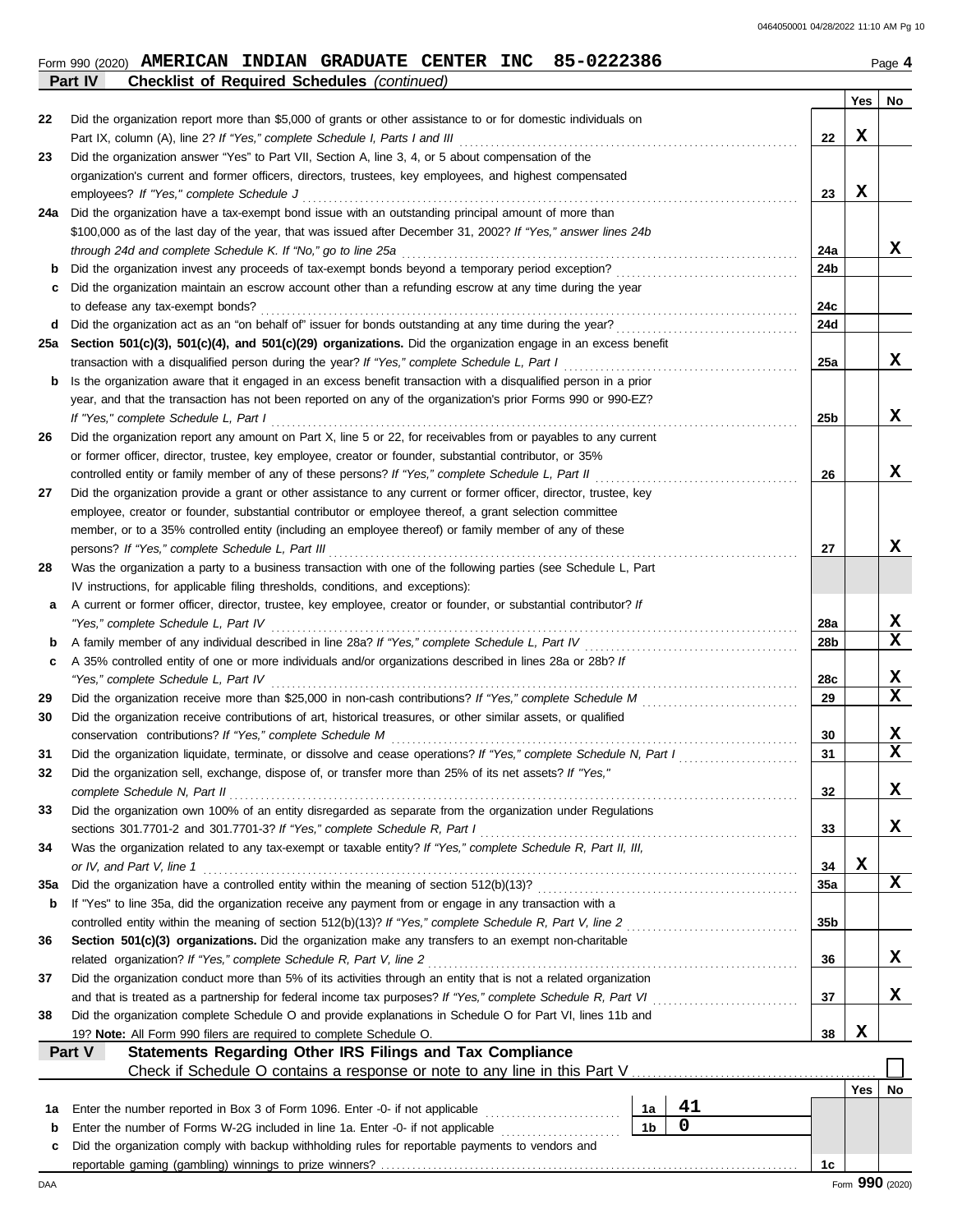| Form 990 (2020) | AMERICAN INDIAN GRADUATE CENTER INC 85-0222386                        |  |  |  | Page 5 |
|-----------------|-----------------------------------------------------------------------|--|--|--|--------|
| <b>Part V</b>   | Statements Regarding Other IRS Filings and Tax Compliance (continued) |  |  |  |        |

|           |                                                                                                                                    |                 |    |                | Yes | No     |
|-----------|------------------------------------------------------------------------------------------------------------------------------------|-----------------|----|----------------|-----|--------|
| 2a        | Enter the number of employees reported on Form W-3, Transmittal of Wage and Tax                                                    |                 |    |                |     |        |
|           | Statements, filed for the calendar year ending with or within the year covered by this return                                      | 2a              | 26 |                |     |        |
| b         |                                                                                                                                    |                 |    | 2 <sub>b</sub> | x   |        |
|           | Note: If the sum of lines 1a and 2a is greater than 250, you may be required to e-file (see instructions)                          |                 |    |                |     |        |
| За        | Did the organization have unrelated business gross income of \$1,000 or more during the year?                                      |                 |    | 3a             | x   |        |
| b         |                                                                                                                                    |                 |    | 3 <sub>b</sub> | X   |        |
| 4a        | At any time during the calendar year, did the organization have an interest in, or a signature or other authority over,            |                 |    |                |     |        |
|           | a financial account in a foreign country (such as a bank account, securities account, or other financial account)?                 |                 |    | 4a             |     | X      |
| b         | If "Yes," enter the name of the foreign country <b>u</b>                                                                           |                 |    |                |     |        |
|           | See instructions for filing requirements for FinCEN Form 114, Report of Foreign Bank and Financial Accounts (FBAR).                |                 |    |                |     |        |
| <b>5a</b> |                                                                                                                                    |                 |    | 5a             |     | X      |
| b         |                                                                                                                                    |                 |    | 5 <sub>b</sub> |     | X      |
| c         | If "Yes" to line 5a or 5b, did the organization file Form 8886-T?                                                                  |                 |    | 5c             |     |        |
| 6а        | Does the organization have annual gross receipts that are normally greater than \$100,000, and did the                             |                 |    |                |     |        |
|           |                                                                                                                                    |                 |    | 6a             |     | x      |
| b         | If "Yes," did the organization include with every solicitation an express statement that such contributions or                     |                 |    |                |     |        |
|           | gifts were not tax deductible?                                                                                                     |                 |    | 6b             |     |        |
| 7         | Organizations that may receive deductible contributions under section 170(c).                                                      |                 |    |                |     |        |
| а         | Did the organization receive a payment in excess of \$75 made partly as a contribution and partly for goods                        |                 |    |                |     |        |
|           | and services provided to the payor?                                                                                                |                 |    | 7a             |     | x      |
| b         |                                                                                                                                    |                 |    | 7b             |     |        |
| c         | Did the organization sell, exchange, or otherwise dispose of tangible personal property for which it was                           |                 |    |                |     |        |
|           |                                                                                                                                    |                 |    | 7с             |     | X      |
| d         |                                                                                                                                    | 7d              |    |                |     |        |
| е         |                                                                                                                                    |                 |    | 7e             |     | X<br>x |
| f         |                                                                                                                                    |                 |    | 7f             |     |        |
| g         | If the organization received a contribution of qualified intellectual property, did the organization file Form 8899 as required?   |                 |    | 7g             |     |        |
| h         | If the organization received a contribution of cars, boats, airplanes, or other vehicles, did the organization file a Form 1098-C? |                 |    | 7h             |     |        |
| 8         | Sponsoring organizations maintaining donor advised funds. Did a donor advised fund maintained by the                               |                 |    | 8              |     |        |
| 9         | Sponsoring organizations maintaining donor advised funds.                                                                          |                 |    |                |     |        |
|           | Did the sponsoring organization make any taxable distributions under section 4966?                                                 |                 |    | 9a             |     |        |
| а<br>b    |                                                                                                                                    |                 |    | 9 <sub>b</sub> |     |        |
| 10        | Section 501(c)(7) organizations. Enter:                                                                                            |                 |    |                |     |        |
| а         | Initiation fees and capital contributions included on Part VIII, line 12                                                           | 10a             |    |                |     |        |
| b         | Gross receipts, included on Form 990, Part VIII, line 12, for public use of club facilities                                        | 10 <sub>b</sub> |    |                |     |        |
| 11        | Section 501(c)(12) organizations. Enter:                                                                                           |                 |    |                |     |        |
| а         |                                                                                                                                    | 11a             |    |                |     |        |
| b         | Gross income from other sources (Do not net amounts due or paid to other sources                                                   |                 |    |                |     |        |
|           |                                                                                                                                    | 11 <sub>b</sub> |    |                |     |        |
| 12a       | Section 4947(a)(1) non-exempt charitable trusts. Is the organization filing Form 990 in lieu of Form 1041?                         |                 |    | 12a            |     |        |
| b         | If "Yes," enter the amount of tax-exempt interest received or accrued during the year                                              | 12b             |    |                |     |        |
| 13        | Section 501(c)(29) qualified nonprofit health insurance issuers.                                                                   |                 |    |                |     |        |
| а         |                                                                                                                                    |                 |    | 13a            |     |        |
|           | Note: See the instructions for additional information the organization must report on Schedule O.                                  |                 |    |                |     |        |
| b         | Enter the amount of reserves the organization is required to maintain by the states in which                                       |                 |    |                |     |        |
|           |                                                                                                                                    | 13 <sub>b</sub> |    |                |     |        |
| c         | Enter the amount of reserves on hand                                                                                               | 13c             |    |                |     |        |
| 14a       |                                                                                                                                    |                 |    | 14a            |     | X      |
| b         |                                                                                                                                    |                 |    | 14b            |     |        |
| 15        | Is the organization subject to the section 4960 tax on payment(s) of more than \$1,000,000 in remuneration or                      |                 |    |                |     |        |
|           |                                                                                                                                    |                 |    | 15             |     | x      |
|           | If "Yes," see instructions and file Form 4720, Schedule N.                                                                         |                 |    |                |     |        |
| 16        | Is the organization an educational institution subject to the section 4968 excise tax on net investment income?                    |                 |    | 16             |     | x      |
|           | If "Yes," complete Form 4720, Schedule O.                                                                                          |                 |    |                |     |        |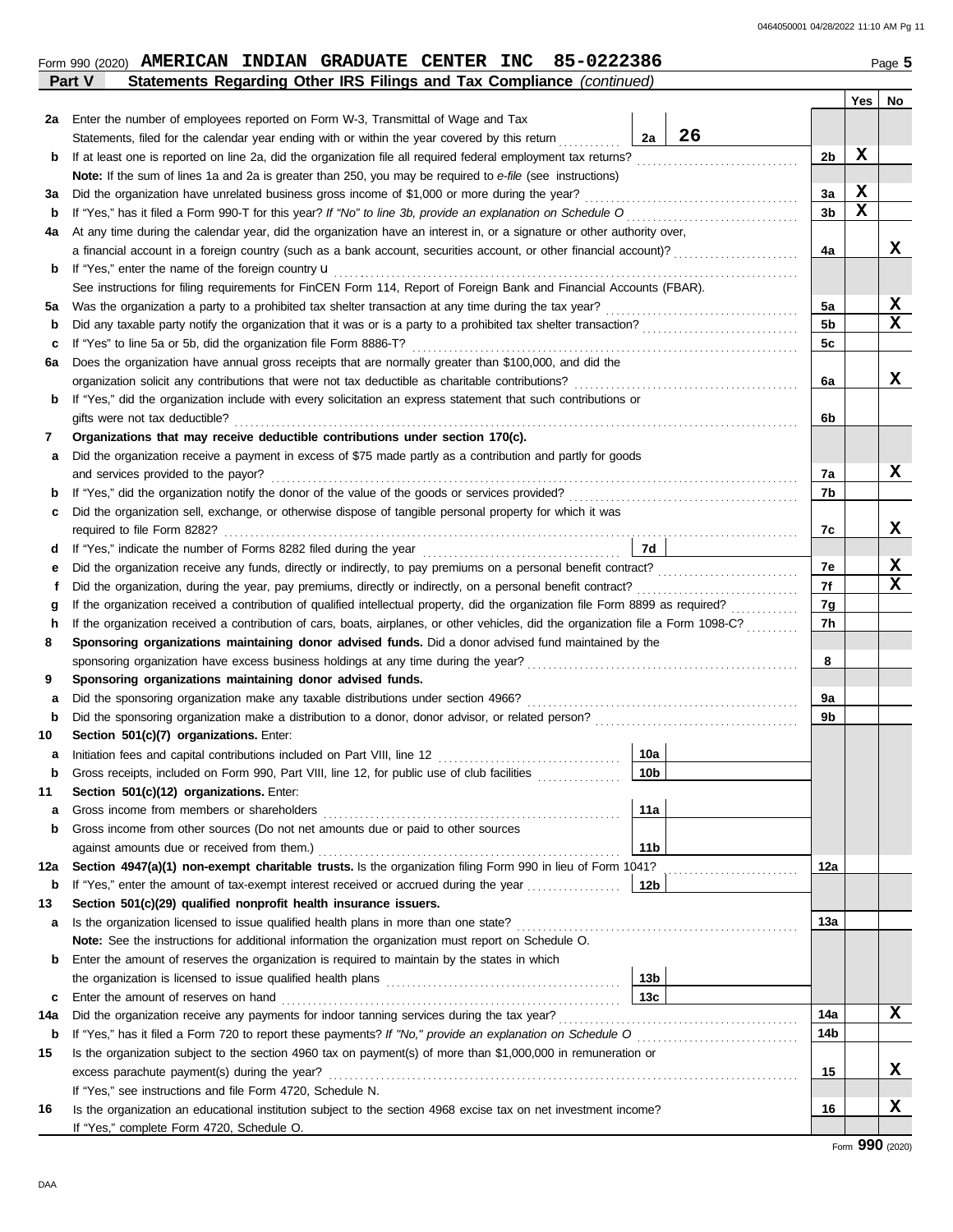|     | Part VI<br>Governance, Management, and Disclosure For each "Yes" response to lines 2 through 7b below, and for a "No"                  |   |                 |                         |     |
|-----|----------------------------------------------------------------------------------------------------------------------------------------|---|-----------------|-------------------------|-----|
|     | response to line 8a, 8b, or 10b below, describe the circumstances, processes, or changes on Schedule O. See instructions.              |   |                 |                         |     |
|     |                                                                                                                                        |   |                 |                         | Ixl |
|     | Section A. Governing Body and Management                                                                                               |   |                 |                         |     |
|     |                                                                                                                                        |   |                 | <b>Yes</b>              | No  |
| 1а  | 1a<br>Enter the number of voting members of the governing body at the end of the tax year                                              | 7 |                 |                         |     |
|     | If there are material differences in voting rights among members of the governing body, or                                             |   |                 |                         |     |
|     | if the governing body delegated broad authority to an executive committee or similar                                                   |   |                 |                         |     |
|     | committee, explain on Schedule O.                                                                                                      |   |                 |                         |     |
|     | Enter the number of voting members included on line 1a, above, who are independent<br>1b                                               | 7 |                 |                         |     |
| 2   | Did any officer, director, trustee, or key employee have a family relationship or a business relationship with                         |   |                 |                         |     |
|     | any other officer, director, trustee, or key employee?                                                                                 |   | 2               |                         | x   |
| 3   | Did the organization delegate control over management duties customarily performed by or under the direct                              |   |                 |                         |     |
|     | supervision of officers, directors, trustees, or key employees to a management company or other person?                                |   | 3               |                         | X   |
| 4   | Did the organization make any significant changes to its governing documents since the prior Form 990 was filed?                       |   | 4               |                         | X   |
| 5   |                                                                                                                                        |   | 5               |                         | X   |
| 6   |                                                                                                                                        |   | 6               |                         | X   |
| 7a  | Did the organization have members, stockholders, or other persons who had the power to elect or appoint                                |   |                 |                         |     |
|     | one or more members of the governing body?                                                                                             |   | 7a              |                         | x   |
| b   | Are any governance decisions of the organization reserved to (or subject to approval by) members,                                      |   |                 |                         |     |
|     |                                                                                                                                        |   | 7b              |                         | x   |
| 8   | Did the organization contemporaneously document the meetings held or written actions undertaken during the year by the following:      |   |                 |                         |     |
|     | The governing body?                                                                                                                    |   | 8a              | X                       |     |
|     |                                                                                                                                        |   | 8b              | $\mathbf x$             |     |
| 9   | Is there any officer, director, trustee, or key employee listed in Part VII, Section A, who cannot be reached at                       |   |                 |                         |     |
|     |                                                                                                                                        |   | 9               |                         | x   |
|     | Section B. Policies (This Section B requests information about policies not required by the Internal Revenue Code.)                    |   |                 |                         |     |
|     |                                                                                                                                        |   |                 | Yes                     | No  |
| 10a |                                                                                                                                        |   | 10a             |                         | x   |
| b   | If "Yes," did the organization have written policies and procedures governing the activities of such chapters,                         |   |                 |                         |     |
|     | affiliates, and branches to ensure their operations are consistent with the organization's exempt purposes?                            |   | 10b             |                         |     |
| 11a | Has the organization provided a complete copy of this Form 990 to all members of its governing body before filing the form?            |   | 11a             | x                       |     |
| b   | Describe in Schedule O the process, if any, used by the organization to review this Form 990.                                          |   |                 |                         |     |
| 12a |                                                                                                                                        |   | 12a             | X                       |     |
| b   | Were officers, directors, or trustees, and key employees required to disclose annually interests that could give rise to conflicts?    |   | 12 <sub>b</sub> | $\mathbf x$             |     |
| c   | Did the organization regularly and consistently monitor and enforce compliance with the policy? If "Yes,"                              |   |                 |                         |     |
|     | describe in Schedule O how this was done <i>communication</i> and contained a series of the schedule O how this was done               |   | 12c             | X                       |     |
| 13  | Did the organization have a written whistleblower policy?                                                                              |   | 13              | $\overline{\mathbf{x}}$ |     |
| 14  | Did the organization have a written document retention and destruction policy?                                                         |   | 14              | X                       |     |
| 15  | Did the process for determining compensation of the following persons include a review and approval by                                 |   |                 |                         |     |
|     | independent persons, comparability data, and contemporaneous substantiation of the deliberation and decision?                          |   |                 |                         |     |
| a   | The organization's CEO, Executive Director, or top management official                                                                 |   | 15a             | X                       |     |
| b   | Other officers or key employees of the organization                                                                                    |   | 15 <sub>b</sub> | X                       |     |
|     | If "Yes" to line 15a or 15b, describe the process in Schedule O (see instructions).                                                    |   |                 |                         |     |
| 16a | Did the organization invest in, contribute assets to, or participate in a joint venture or similar arrangement                         |   |                 |                         |     |
|     | with a taxable entity during the year?                                                                                                 |   | 16a             |                         | x   |
| b   | If "Yes," did the organization follow a written policy or procedure requiring the organization to evaluate its                         |   |                 |                         |     |
|     | participation in joint venture arrangements under applicable federal tax law, and take steps to safeguard the                          |   |                 |                         |     |
|     |                                                                                                                                        |   | 16b             |                         |     |
|     | <b>Section C. Disclosure</b>                                                                                                           |   |                 |                         |     |
| 17  | List the states with which a copy of this Form 990 is required to be filed <b>u</b> AL, AR, CA, FL, GA, KS, KY, MD, MA, MI, MN, MS, NH |   |                 |                         |     |
| 18  | Section 6104 requires an organization to make its Forms 1023 (1024 or 1024-A, if applicable), 990, and 990-T (Section 501(c)           |   |                 |                         |     |
|     | (3) sonly) available for public inspection. Indicate how you made these available. Check all that apply.                               |   |                 |                         |     |
|     | X <br>$ \mathbf{X} $ Upon request<br>$ {\bf X} $<br> X <br>Another's website<br>Other (explain on Schedule O)<br>Own website           |   |                 |                         |     |
| 19  | Describe on Schedule O whether (and if so, how) the organization made its governing documents, conflict of interest policy, and        |   |                 |                         |     |
|     | financial statements available to the public during the tax year.                                                                      |   |                 |                         |     |
| 20  | State the name, address, and telephone number of the person who possesses the organization's books and records u                       |   |                 |                         |     |
|     | ANGELIQUE ALBERT<br>3701 SAN MATEO BLVD NE, SUITE 200                                                                                  |   |                 |                         |     |
|     | NM 87110<br>ALBUQUERQUE                                                                                                                |   | 505-881-4584    |                         |     |
| DAA |                                                                                                                                        |   |                 | Form 990 (2020)         |     |

**Form 990 (2020) AMERICAN INDIAN GRADUATE CENTER INC 85-0222386** Page 6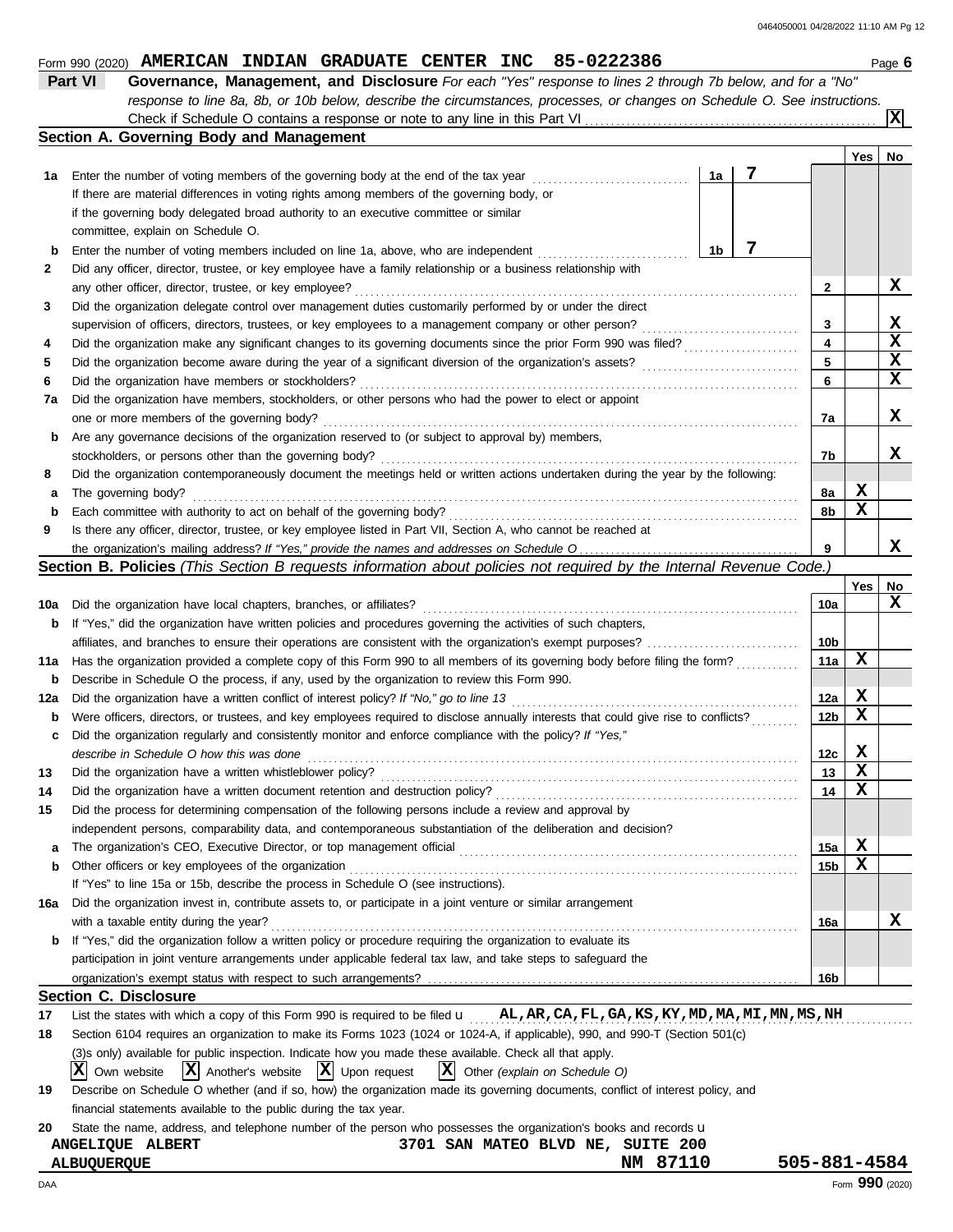|                          | Form 990 (2020) AMERICAN INDIAN GRADUATE CENTER INC 85-0222386                                                                                                                                                                                              | Page 7 |
|--------------------------|-------------------------------------------------------------------------------------------------------------------------------------------------------------------------------------------------------------------------------------------------------------|--------|
| <b>Part VII</b>          | Compensation of Officers, Directors, Trustees, Key Employees, Highest Compensated Employees, and                                                                                                                                                            |        |
|                          | <b>Independent Contractors</b>                                                                                                                                                                                                                              |        |
|                          | Check if Schedule O contains a response or note to any line in this Part VII                                                                                                                                                                                |        |
| Section A.               | Officers, Directors, Trustees, Key Employees, and Highest Compensated Employees                                                                                                                                                                             |        |
| organization's tax year. | 1a Complete this table for all persons required to be listed. Report compensation for the calendar vear ending with or within the                                                                                                                           |        |
|                          | • List all of the organization's <b>current</b> officers, directors, trustees (whether individuals or organizations), regardless of amount of<br>compensation. Enter -0- in columns $(D)$ , $(E)$ , and $(F)$ if no compensation was paid.                  |        |
|                          | • List all of the organization's current key employees, if any. See instructions for definition of "key employee."                                                                                                                                          |        |
|                          | • List the organization's five current highest compensated employees (other than an officer, director, trustee, or key employee)<br>who received reportable compensation (Box 5 of Form W-2 and/or Box 7 of Form 1099-MISC) of more than \$100,000 from the |        |

organization and any related organizations. List all of the organization's **former** officers, key employees, and highest compensated employees who received more than • List all of the organization's **former** officers, key employees, and highest compensate \$100,000 of reportable compensation from the organization and any related organizations.

List all of the organization's **former directors or trustees** that received, in the capacity as a former director or trustee of the organization, more than \$10,000 of reportable compensation from the organization and any related organizations. See instructions for the order in which to list the persons above. **•**

Check this box if neither the organization nor any related organization compensated any current officer, director, or trustee.

| (A)<br>Name and title                          | (B)<br>Average<br>hours<br>per week<br>(list any<br>hours for |                                      |                         | (C)<br>Position |              | (do not check more than one<br>box, unless person is both an<br>officer and a director/trustee) |        | (D)<br>Reportable<br>compensation<br>from the<br>organization<br>(W-2/1099-MISC) | (E)<br>Reportable<br>compensation<br>from related<br>organizations<br>(W-2/1099-MISC) | (F)<br>Estimated amount<br>of other<br>compensation<br>from the<br>organization and |
|------------------------------------------------|---------------------------------------------------------------|--------------------------------------|-------------------------|-----------------|--------------|-------------------------------------------------------------------------------------------------|--------|----------------------------------------------------------------------------------|---------------------------------------------------------------------------------------|-------------------------------------------------------------------------------------|
|                                                | related<br>organizations<br>below<br>dotted line)             | Individual<br>or director<br>trustee | nstitutional<br>trustee | <b>Officer</b>  | Key employee | Highest compensated<br>employee                                                                 | Former |                                                                                  |                                                                                       | related organizations                                                               |
| (1) DANA ARVISO                                |                                                               |                                      |                         |                 |              |                                                                                                 |        |                                                                                  |                                                                                       |                                                                                     |
| <b>DIRECTOR TO JAN 2021</b>                    | 0.30<br>0.30                                                  | X                                    |                         |                 |              |                                                                                                 |        | 0                                                                                | 0                                                                                     | 0                                                                                   |
| "HUD"<br>(2) FRANKLIN                          | <b>OBERLY</b><br>LOUIS                                        |                                      |                         | <b>JR</b>       |              |                                                                                                 |        |                                                                                  |                                                                                       |                                                                                     |
|                                                | 0.30                                                          |                                      |                         |                 |              |                                                                                                 |        |                                                                                  |                                                                                       |                                                                                     |
| <b>DIRECTOR</b>                                | 0.30                                                          | X                                    |                         |                 |              |                                                                                                 |        | 0                                                                                | 0                                                                                     | 0                                                                                   |
| (3) RICHARD<br>WILLIAMS                        | 0.30                                                          |                                      |                         |                 |              |                                                                                                 |        |                                                                                  |                                                                                       |                                                                                     |
| <b>DIRECTOR</b>                                | 0.30                                                          | $\mathbf x$                          |                         |                 |              |                                                                                                 |        | 0                                                                                | 0                                                                                     | 0                                                                                   |
| <b>STEVENS</b><br>$(4)$ ERNIE<br>JR            |                                                               |                                      |                         |                 |              |                                                                                                 |        |                                                                                  |                                                                                       |                                                                                     |
|                                                | 0.30                                                          |                                      |                         |                 |              |                                                                                                 |        |                                                                                  |                                                                                       |                                                                                     |
| <b>DIRECTOR</b>                                | 0.30                                                          | X                                    |                         |                 |              |                                                                                                 |        | 0                                                                                | 0                                                                                     | 0                                                                                   |
| (5) STACY LEEDS                                |                                                               |                                      |                         |                 |              |                                                                                                 |        |                                                                                  |                                                                                       |                                                                                     |
|                                                | 0.30<br>0.30                                                  | X                                    |                         |                 |              |                                                                                                 |        | 0                                                                                | 0                                                                                     | $\mathbf 0$                                                                         |
| <b>DIRECTOR</b><br>(6) AURENE<br><b>MARTIN</b> |                                                               |                                      |                         |                 |              |                                                                                                 |        |                                                                                  |                                                                                       |                                                                                     |
|                                                | 0.30                                                          |                                      |                         |                 |              |                                                                                                 |        |                                                                                  |                                                                                       |                                                                                     |
| <b>SECRETARY/TREASURER</b>                     | 0.30                                                          | X                                    |                         | X               |              |                                                                                                 |        | 0                                                                                | 0                                                                                     | 0                                                                                   |
| (7) WALTER LAMAR                               |                                                               |                                      |                         |                 |              |                                                                                                 |        |                                                                                  |                                                                                       |                                                                                     |
|                                                | 0.30                                                          |                                      |                         |                 |              |                                                                                                 |        |                                                                                  |                                                                                       |                                                                                     |
| VICE PRESIDENT                                 | 0.30                                                          | $\mathbf x$                          |                         | x               |              |                                                                                                 |        | 0                                                                                | 0                                                                                     | 0                                                                                   |
| (8) HOLLY COOK MACARRO                         | 0.30                                                          |                                      |                         |                 |              |                                                                                                 |        |                                                                                  |                                                                                       |                                                                                     |
| <b>PRESIDENT</b>                               | 0.30                                                          | X                                    |                         | X               |              |                                                                                                 |        | 0                                                                                | 0                                                                                     | $\mathbf 0$                                                                         |
| (9) ANGELIQUE ALBERT                           |                                                               |                                      |                         |                 |              |                                                                                                 |        |                                                                                  |                                                                                       |                                                                                     |
|                                                | 40.00                                                         |                                      |                         |                 |              |                                                                                                 |        |                                                                                  |                                                                                       |                                                                                     |
| CEO                                            | 15.00                                                         |                                      |                         | x               |              |                                                                                                 |        | 150,826                                                                          | 0                                                                                     | 17,697                                                                              |
| (10) CHRISTA MOYA-                             | DIR OF FINANCIAL                                              |                                      |                         |                 | <b>AID</b>   |                                                                                                 |        |                                                                                  |                                                                                       |                                                                                     |
| & STUDENT SERVICES                             | 14.00<br>26.00                                                |                                      |                         |                 |              | X                                                                                               |        | 100,927                                                                          | 0                                                                                     | 6,229                                                                               |
| (11)                                           |                                                               |                                      |                         |                 |              |                                                                                                 |        |                                                                                  |                                                                                       |                                                                                     |
|                                                |                                                               |                                      |                         |                 |              |                                                                                                 |        |                                                                                  |                                                                                       |                                                                                     |
|                                                |                                                               |                                      |                         |                 |              |                                                                                                 |        |                                                                                  |                                                                                       |                                                                                     |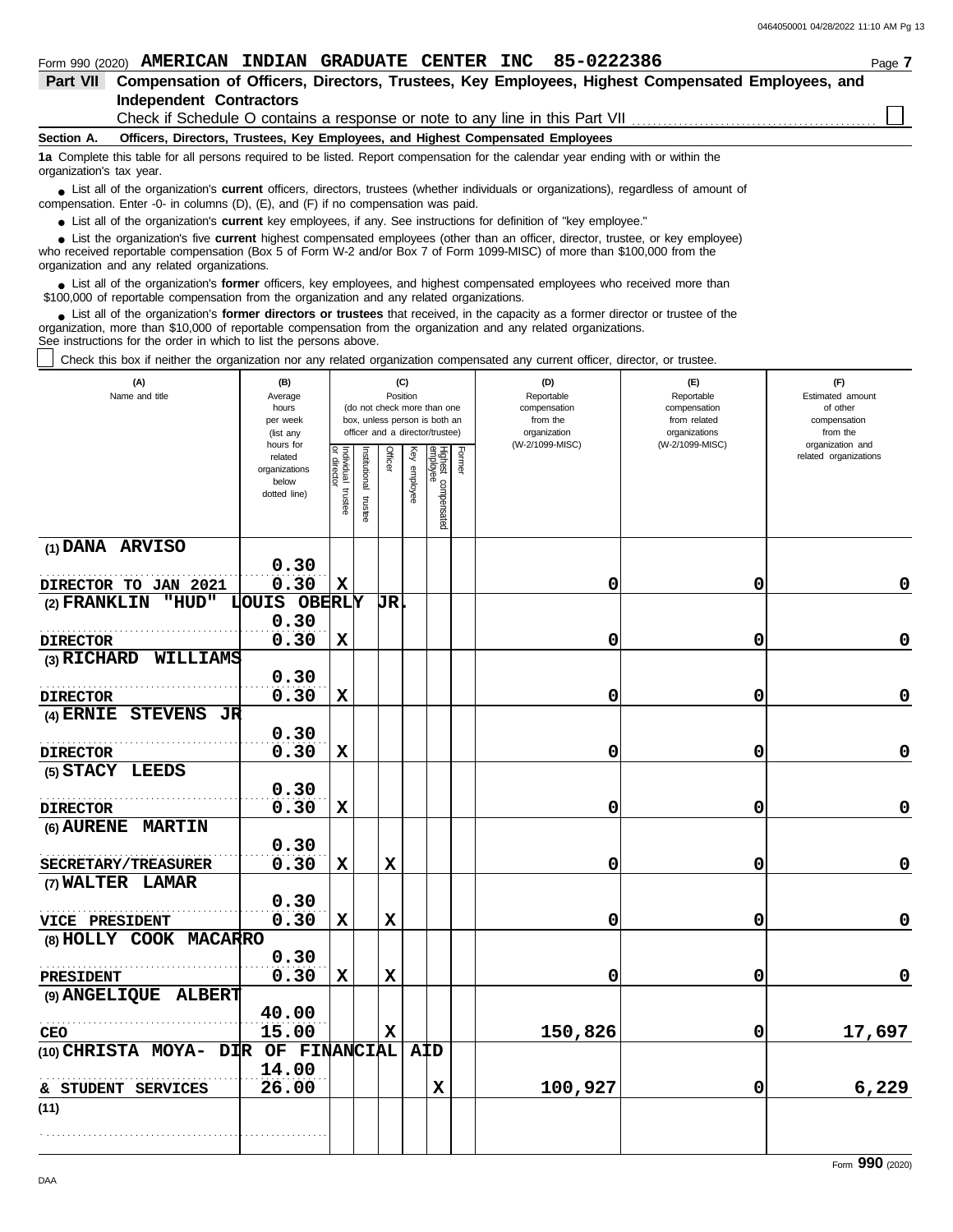# Form 990 (2020) Page **8 AMERICAN INDIAN GRADUATE CENTER INC 85-0222386**

| Part VII                                                                                                                                                                                  |                                                               |                                   |                         |         |                                                                                                                                                                                                                                                                                                                                                         |                                 |        | Section A. Officers, Directors, Trustees, Key Employees, and Highest Compensated Employees (continued)                                                                                                               |                                |                       |                     |                     |
|-------------------------------------------------------------------------------------------------------------------------------------------------------------------------------------------|---------------------------------------------------------------|-----------------------------------|-------------------------|---------|---------------------------------------------------------------------------------------------------------------------------------------------------------------------------------------------------------------------------------------------------------------------------------------------------------------------------------------------------------|---------------------------------|--------|----------------------------------------------------------------------------------------------------------------------------------------------------------------------------------------------------------------------|--------------------------------|-----------------------|---------------------|---------------------|
| (A)<br>Name and title                                                                                                                                                                     | (B)<br>Average<br>hours<br>per week<br>(list any<br>hours for |                                   |                         |         | (C)<br>(D)<br>(F)<br>Position<br>Reportable<br>Reportable<br>Estimated amount<br>(do not check more than one<br>compensation<br>compensation<br>box, unless person is both an<br>from the<br>from related<br>compensation<br>officer and a director/trustee)<br>organizations<br>organization<br>(W-2/1099-MISC)<br>(W-2/1099-MISC)<br>organization and |                                 |        |                                                                                                                                                                                                                      |                                |                       |                     |                     |
|                                                                                                                                                                                           | related<br>organizations<br>below<br>dotted line)             | Individual trustee<br>or director | nstitutional<br>trustee | Officer | Key employee                                                                                                                                                                                                                                                                                                                                            | Highest compensated<br>employee | Former |                                                                                                                                                                                                                      |                                | related organizations |                     |                     |
|                                                                                                                                                                                           |                                                               |                                   |                         |         |                                                                                                                                                                                                                                                                                                                                                         |                                 |        |                                                                                                                                                                                                                      |                                |                       |                     |                     |
|                                                                                                                                                                                           |                                                               |                                   |                         |         |                                                                                                                                                                                                                                                                                                                                                         |                                 |        |                                                                                                                                                                                                                      |                                |                       |                     |                     |
|                                                                                                                                                                                           |                                                               |                                   |                         |         |                                                                                                                                                                                                                                                                                                                                                         |                                 |        |                                                                                                                                                                                                                      |                                |                       |                     |                     |
|                                                                                                                                                                                           |                                                               |                                   |                         |         |                                                                                                                                                                                                                                                                                                                                                         |                                 |        |                                                                                                                                                                                                                      |                                |                       |                     |                     |
|                                                                                                                                                                                           |                                                               |                                   |                         |         |                                                                                                                                                                                                                                                                                                                                                         |                                 |        |                                                                                                                                                                                                                      |                                |                       |                     |                     |
|                                                                                                                                                                                           |                                                               |                                   |                         |         |                                                                                                                                                                                                                                                                                                                                                         |                                 |        |                                                                                                                                                                                                                      |                                |                       |                     |                     |
|                                                                                                                                                                                           |                                                               |                                   |                         |         |                                                                                                                                                                                                                                                                                                                                                         |                                 |        |                                                                                                                                                                                                                      |                                |                       |                     |                     |
|                                                                                                                                                                                           |                                                               |                                   |                         |         |                                                                                                                                                                                                                                                                                                                                                         |                                 | u      | 251,753                                                                                                                                                                                                              |                                |                       | 23,926              |                     |
| Total from continuation sheets to Part VII, Section A<br>d<br>2<br>reportable compensation from the organization $\mathbf u$                                                              |                                                               |                                   | 2                       |         |                                                                                                                                                                                                                                                                                                                                                         |                                 | u<br>u | 251,753<br>Total number of individuals (including but not limited to those listed above) who received more than \$100,000 of                                                                                         |                                |                       | 23,926              |                     |
| Did the organization list any former officer, director, trustee, key employee, or highest compensated<br>3<br>employee on line 1a? If "Yes," complete Schedule J for such individual<br>4 |                                                               |                                   |                         |         |                                                                                                                                                                                                                                                                                                                                                         |                                 |        | For any individual listed on line 1a, is the sum of reportable compensation and other compensation from the<br>organization and related organizations greater than \$150,000? If "Yes," complete Schedule J for such |                                | 3<br>4                | Yes<br>X            | $\overline{N}$<br>X |
| 5                                                                                                                                                                                         |                                                               |                                   |                         |         |                                                                                                                                                                                                                                                                                                                                                         |                                 |        | Did any person listed on line 1a receive or accrue compensation from any unrelated organization or individual                                                                                                        |                                | 5                     |                     | X                   |
| Section B. Independent Contractors<br>1                                                                                                                                                   |                                                               |                                   |                         |         |                                                                                                                                                                                                                                                                                                                                                         |                                 |        | Complete this table for your five highest compensated independent contractors that received more than \$100,000 of                                                                                                   |                                |                       |                     |                     |
|                                                                                                                                                                                           |                                                               |                                   |                         |         |                                                                                                                                                                                                                                                                                                                                                         |                                 |        | compensation from the organization. Report compensation for the calendar year ending with or within the organization's tax year.                                                                                     |                                |                       |                     |                     |
|                                                                                                                                                                                           | (A)<br>Name and business address                              |                                   |                         |         |                                                                                                                                                                                                                                                                                                                                                         |                                 |        |                                                                                                                                                                                                                      | (B)<br>Description of services |                       | (C)<br>Compensation |                     |
|                                                                                                                                                                                           |                                                               |                                   |                         |         |                                                                                                                                                                                                                                                                                                                                                         |                                 |        |                                                                                                                                                                                                                      |                                |                       |                     |                     |
|                                                                                                                                                                                           |                                                               |                                   |                         |         |                                                                                                                                                                                                                                                                                                                                                         |                                 |        |                                                                                                                                                                                                                      |                                |                       |                     |                     |
| Total number of independent contractors (including but not limited to those listed above) who<br>2<br>received more than \$100,000 of compensation from the organization u                |                                                               |                                   |                         |         |                                                                                                                                                                                                                                                                                                                                                         |                                 |        |                                                                                                                                                                                                                      | 0                              |                       |                     |                     |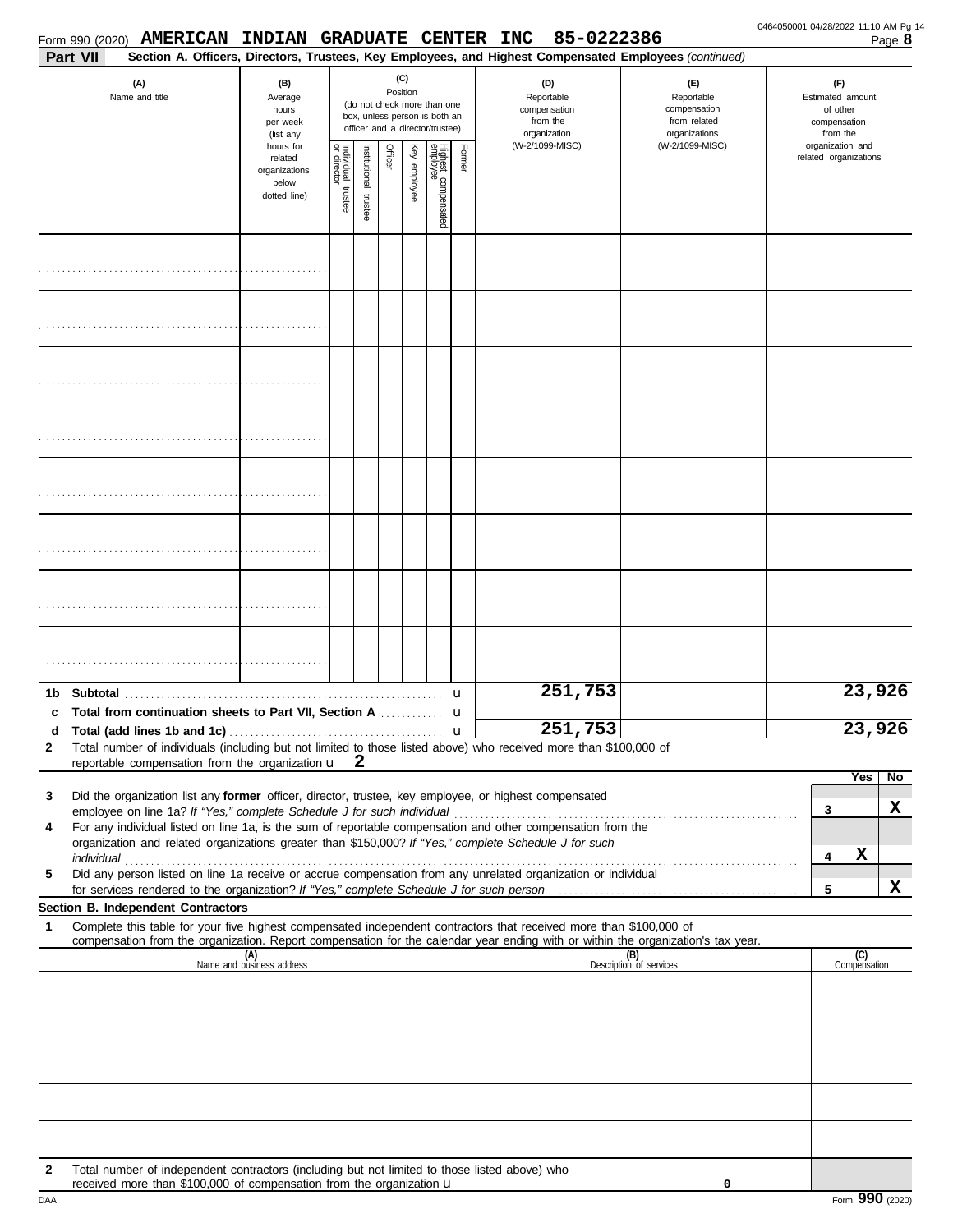# **Form 990 (2020) AMERICAN INDIAN GRADUATE CENTER INC 85-0222386** Page 9 **Part VIII Statement of Revenue**

|                                                                  | <b>Fail VIII</b> |                                                                                   |    | <b>Statement Of Nevenue</b>   |                |                      |                      |                                              |                                      |                                                               |
|------------------------------------------------------------------|------------------|-----------------------------------------------------------------------------------|----|-------------------------------|----------------|----------------------|----------------------|----------------------------------------------|--------------------------------------|---------------------------------------------------------------|
|                                                                  |                  |                                                                                   |    |                               |                |                      | (A)<br>Total revenue | (B)<br>Related or exempt<br>function revenue | (C)<br>Unrelated<br>business revenue | (D)<br>Revenue excluded<br>from tax under<br>sections 512-514 |
|                                                                  |                  | 1a Federated campaigns                                                            |    |                               | 1a             |                      |                      |                                              |                                      |                                                               |
|                                                                  |                  | <b>b</b> Membership dues                                                          |    | .                             | 1b             |                      |                      |                                              |                                      |                                                               |
| <b>Contributions, Gifts, Grants</b><br>and Other Similar Amounts |                  | c Fundraising events                                                              |    |                               | 1 <sub>c</sub> |                      |                      |                                              |                                      |                                                               |
|                                                                  |                  | d Related organizations                                                           |    |                               | 1 <sub>d</sub> |                      |                      |                                              |                                      |                                                               |
|                                                                  |                  | e Government grants (contributions)                                               |    |                               | 1e             | 6,395,591            |                      |                                              |                                      |                                                               |
|                                                                  |                  | <b>f</b> All other contributions, gifts, grants,                                  |    |                               |                |                      |                      |                                              |                                      |                                                               |
|                                                                  |                  | and similar amounts not included above                                            |    |                               | 1f             | 21,304,104           |                      |                                              |                                      |                                                               |
|                                                                  |                  | Noncash contributions included in lines 1a-1f                                     |    |                               | $1g \,$ \$     |                      |                      |                                              |                                      |                                                               |
|                                                                  |                  |                                                                                   |    |                               |                | $\mathbf{u}$         | 27,699,695           |                                              |                                      |                                                               |
|                                                                  |                  |                                                                                   |    |                               |                | <b>Business Code</b> |                      |                                              |                                      |                                                               |
|                                                                  | 2a               |                                                                                   |    | INDIRECT ADMIN FEES - RELATED |                | 611710               | 381,116              | 381,116                                      |                                      |                                                               |
|                                                                  | b                | AIGC MAGAZINE                                                                     |    |                               |                | 541800               | 43,809               |                                              | 43,809                               |                                                               |
| Program Service<br>Revenue                                       |                  |                                                                                   |    |                               |                |                      |                      |                                              |                                      |                                                               |
|                                                                  |                  |                                                                                   |    |                               |                |                      |                      |                                              |                                      |                                                               |
|                                                                  |                  |                                                                                   |    |                               |                |                      |                      |                                              |                                      |                                                               |
|                                                                  |                  | f All other program service revenue $\ldots$ , $\ldots$ , $\ldots$                |    |                               |                |                      |                      |                                              |                                      |                                                               |
|                                                                  |                  |                                                                                   |    |                               |                |                      | 424,925              |                                              |                                      |                                                               |
|                                                                  | 3                | Investment income (including dividends, interest, and                             |    |                               |                |                      |                      |                                              |                                      |                                                               |
|                                                                  |                  | other similar amounts)                                                            |    |                               |                | u                    | 616,774              |                                              |                                      | 616,774                                                       |
|                                                                  | 4                | Income from investment of tax-exempt bond proceeds                                |    |                               |                | u                    |                      |                                              |                                      |                                                               |
|                                                                  | 5                |                                                                                   |    |                               |                | u                    |                      |                                              |                                      |                                                               |
|                                                                  |                  |                                                                                   |    | (i) Real                      |                | (ii) Personal        |                      |                                              |                                      |                                                               |
|                                                                  | 6а               | Gross rents                                                                       | 6a |                               |                |                      |                      |                                              |                                      |                                                               |
|                                                                  | b                | Less: rental expenses                                                             | 6b |                               |                |                      |                      |                                              |                                      |                                                               |
|                                                                  | С                | Rental inc. or (loss)                                                             | 6c |                               |                |                      |                      |                                              |                                      |                                                               |
|                                                                  |                  | Net rental income or (loss)<br>d<br><b>7a</b> Gross amount from<br>(i) Securities |    |                               | u              |                      |                      |                                              |                                      |                                                               |
|                                                                  |                  | sales of assets                                                                   |    | 15,648,641                    |                | (ii) Other           |                      |                                              |                                      |                                                               |
|                                                                  |                  | other than inventory                                                              | 7a |                               |                |                      |                      |                                              |                                      |                                                               |
|                                                                  |                  | <b>b</b> Less: cost or other<br>basis and sales exps.                             | 7b | 14,860,594                    |                |                      |                      |                                              |                                      |                                                               |
|                                                                  |                  | c Gain or (loss)                                                                  | 7c | 788,047                       |                |                      |                      |                                              |                                      |                                                               |
| Other Revenue                                                    |                  |                                                                                   |    |                               |                | u                    | 788,047              |                                              |                                      | 788,047                                                       |
|                                                                  |                  | 8a Gross income from fundraising events                                           |    |                               |                |                      |                      |                                              |                                      |                                                               |
|                                                                  |                  |                                                                                   |    |                               |                |                      |                      |                                              |                                      |                                                               |
|                                                                  |                  | of contributions reported on line 1c).                                            |    |                               |                |                      |                      |                                              |                                      |                                                               |
|                                                                  |                  | See Part IV, line 18                                                              |    |                               | 8a             |                      |                      |                                              |                                      |                                                               |
|                                                                  |                  | <b>b</b> Less: direct expenses                                                    |    |                               | 8b             |                      |                      |                                              |                                      |                                                               |
|                                                                  | c                | Net income or (loss) from fundraising events                                      |    |                               |                | u                    |                      |                                              |                                      |                                                               |
|                                                                  |                  | 9a Gross income from gaming activities.                                           |    |                               |                |                      |                      |                                              |                                      |                                                               |
|                                                                  |                  | See Part IV, line 19                                                              |    |                               | 9a             |                      |                      |                                              |                                      |                                                               |
|                                                                  |                  | <b>b</b> Less: direct expenses                                                    |    |                               | 9b             |                      |                      |                                              |                                      |                                                               |
|                                                                  | c                |                                                                                   |    |                               |                | u                    |                      |                                              |                                      |                                                               |
|                                                                  |                  | 10a Gross sales of inventory, less                                                |    |                               |                |                      |                      |                                              |                                      |                                                               |
|                                                                  |                  | returns and allowances                                                            |    | .                             | 10a            |                      |                      |                                              |                                      |                                                               |
|                                                                  |                  | <b>b</b> Less: $cost$ of goods sold $\ldots$                                      |    |                               | 10b            |                      |                      |                                              |                                      |                                                               |
|                                                                  |                  | <b>c</b> Net income or (loss) from sales of inventory                             |    |                               |                | u                    |                      |                                              |                                      |                                                               |
|                                                                  |                  |                                                                                   |    |                               |                | <b>Business Code</b> |                      |                                              |                                      |                                                               |
|                                                                  | 11a              |                                                                                   |    |                               |                |                      |                      |                                              |                                      |                                                               |
|                                                                  | $\mathbf b$      |                                                                                   |    |                               |                |                      |                      |                                              |                                      |                                                               |
| Miscellaneous<br>Revenue                                         |                  |                                                                                   |    |                               |                |                      |                      |                                              |                                      |                                                               |
|                                                                  | a                |                                                                                   |    |                               |                |                      |                      |                                              |                                      |                                                               |
|                                                                  |                  |                                                                                   |    |                               |                |                      |                      |                                              |                                      |                                                               |
|                                                                  |                  |                                                                                   |    |                               |                | $\mathbf{u}$         | 29,529,441           | 381,116                                      | 43,809                               | 1,404,821                                                     |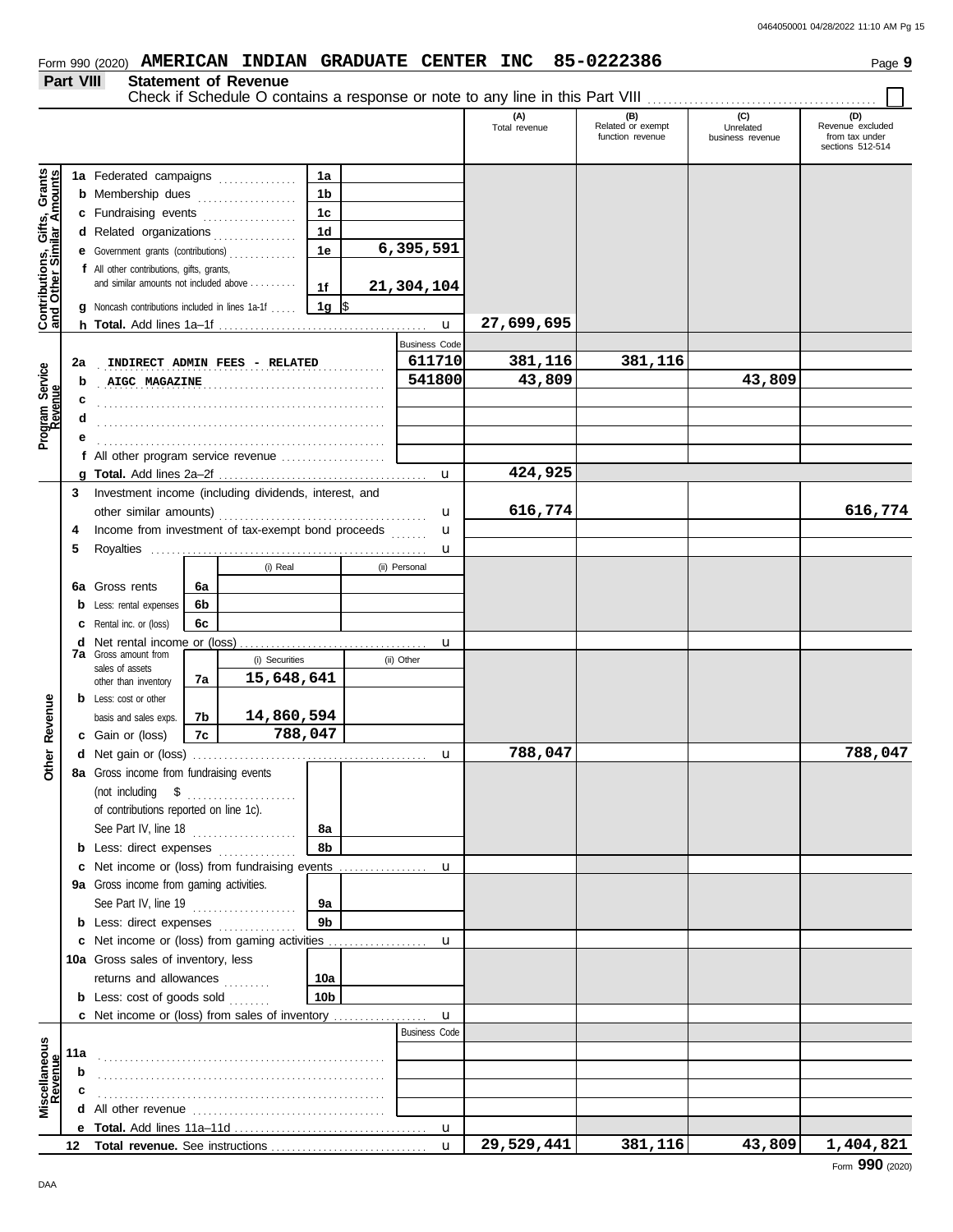# **Form 990 (2020) AMERICAN INDIAN GRADUATE CENTER INC 85-0222386** Page 10

|        | Part IX<br><b>Statement of Functional Expenses</b>                                                                                                                                                                                                                                                                                                                                                                    |                     |                   |                              |                        |  |  |  |
|--------|-----------------------------------------------------------------------------------------------------------------------------------------------------------------------------------------------------------------------------------------------------------------------------------------------------------------------------------------------------------------------------------------------------------------------|---------------------|-------------------|------------------------------|------------------------|--|--|--|
|        | Section 501(c)(3) and 501(c)(4) organizations must complete all columns. All other organizations must complete column (A).                                                                                                                                                                                                                                                                                            |                     |                   |                              |                        |  |  |  |
|        | Check if Schedule O contains a response or note to any line in this Part IX                                                                                                                                                                                                                                                                                                                                           | (A)                 | (B)               | (C)                          | $ \mathbf{x} $<br>(D)  |  |  |  |
|        | Do not include amounts reported on lines 6b,<br>7b, 8b, 9b, and 10b of Part VIII.                                                                                                                                                                                                                                                                                                                                     | Total expenses      | Program service   | Management and               | Fundraising            |  |  |  |
| 1.     | Grants and other assistance to domestic organizations                                                                                                                                                                                                                                                                                                                                                                 |                     | expenses          | general expenses             | expenses               |  |  |  |
|        | and domestic governments. See Part IV, line 21                                                                                                                                                                                                                                                                                                                                                                        |                     |                   |                              |                        |  |  |  |
| 2      | Grants and other assistance to domestic                                                                                                                                                                                                                                                                                                                                                                               |                     |                   |                              |                        |  |  |  |
|        | individuals. See Part IV, line 22                                                                                                                                                                                                                                                                                                                                                                                     | 6,667,735           | 6,667,735         |                              |                        |  |  |  |
| 3      | Grants and other assistance to foreign                                                                                                                                                                                                                                                                                                                                                                                |                     |                   |                              |                        |  |  |  |
|        | organizations, foreign governments, and foreign                                                                                                                                                                                                                                                                                                                                                                       |                     |                   |                              |                        |  |  |  |
|        | individuals. See Part IV, lines 15 and 16                                                                                                                                                                                                                                                                                                                                                                             |                     |                   |                              |                        |  |  |  |
| 4      | Benefits paid to or for members                                                                                                                                                                                                                                                                                                                                                                                       |                     |                   |                              |                        |  |  |  |
| 5      | Compensation of current officers, directors,                                                                                                                                                                                                                                                                                                                                                                          |                     |                   |                              |                        |  |  |  |
|        | trustees, and key employees                                                                                                                                                                                                                                                                                                                                                                                           | 249,122             | 175,687           | 56,669                       | 16,766                 |  |  |  |
| 6      | Compensation not included above to disqualified                                                                                                                                                                                                                                                                                                                                                                       |                     |                   |                              |                        |  |  |  |
|        | persons (as defined under section 4958(f)(1)) and                                                                                                                                                                                                                                                                                                                                                                     |                     |                   |                              |                        |  |  |  |
|        | persons described in section 4958(c)(3)(B)                                                                                                                                                                                                                                                                                                                                                                            |                     |                   |                              |                        |  |  |  |
| 7      | Other salaries and wages                                                                                                                                                                                                                                                                                                                                                                                              | 761,273             | 500,431           | 110,945                      | 149,897                |  |  |  |
| 8      | Pension plan accruals and contributions (include                                                                                                                                                                                                                                                                                                                                                                      |                     |                   |                              |                        |  |  |  |
|        | section 401(k) and 403(b) employer contributions)                                                                                                                                                                                                                                                                                                                                                                     | 39,257              | 27,685            | 8,930                        | 2,642                  |  |  |  |
| 9      | Other employee benefits                                                                                                                                                                                                                                                                                                                                                                                               | 84,963              | 59,918            | 19,327                       | 5,718                  |  |  |  |
| 10     | Payroll taxes                                                                                                                                                                                                                                                                                                                                                                                                         | 98,080              | 69,168            | 22,311                       | 6,601                  |  |  |  |
| 11     | Fees for services (nonemployees):                                                                                                                                                                                                                                                                                                                                                                                     |                     |                   |                              |                        |  |  |  |
| a      |                                                                                                                                                                                                                                                                                                                                                                                                                       | 7,500               |                   |                              |                        |  |  |  |
| b      | Legal                                                                                                                                                                                                                                                                                                                                                                                                                 | $\overline{24,293}$ |                   | 7,500<br>$\overline{24,293}$ |                        |  |  |  |
|        | Accounting                                                                                                                                                                                                                                                                                                                                                                                                            |                     |                   |                              |                        |  |  |  |
| d      | Lobbying                                                                                                                                                                                                                                                                                                                                                                                                              |                     |                   |                              |                        |  |  |  |
| е<br>f | Professional fundraising services. See Part IV, line 17<br>Investment management fees                                                                                                                                                                                                                                                                                                                                 | 116,429             |                   | 116,429                      |                        |  |  |  |
| g      | Other. (If line 11g amount exceeds 10% of line 25, column                                                                                                                                                                                                                                                                                                                                                             |                     |                   |                              |                        |  |  |  |
|        | (A) amount, list line 11g expenses on Schedule O.)                                                                                                                                                                                                                                                                                                                                                                    | 1,303,351           | 1,290,882         |                              |                        |  |  |  |
| 12     | Advertising and promotion                                                                                                                                                                                                                                                                                                                                                                                             | 144,214             | 135,858           |                              | $\frac{12,469}{8,356}$ |  |  |  |
| 13     |                                                                                                                                                                                                                                                                                                                                                                                                                       | 36,629              | 29,805            | 3,724                        | 3,100                  |  |  |  |
| 14     | Information technology                                                                                                                                                                                                                                                                                                                                                                                                |                     |                   |                              |                        |  |  |  |
| 15     |                                                                                                                                                                                                                                                                                                                                                                                                                       |                     |                   |                              |                        |  |  |  |
| 16     |                                                                                                                                                                                                                                                                                                                                                                                                                       | 90,086              | 73,410            | 9,100                        | 7,576                  |  |  |  |
| 17     | Travel                                                                                                                                                                                                                                                                                                                                                                                                                | 7,322               | 6,829             |                              | 493                    |  |  |  |
| 18     | Payments of travel or entertainment expenses                                                                                                                                                                                                                                                                                                                                                                          |                     |                   |                              |                        |  |  |  |
|        | for any federal, state, or local public officials                                                                                                                                                                                                                                                                                                                                                                     |                     |                   |                              |                        |  |  |  |
| 19     | Conferences, conventions, and meetings                                                                                                                                                                                                                                                                                                                                                                                | 2,719               | 2,536             |                              | 183                    |  |  |  |
| 20     |                                                                                                                                                                                                                                                                                                                                                                                                                       |                     |                   |                              |                        |  |  |  |
| 21     |                                                                                                                                                                                                                                                                                                                                                                                                                       |                     |                   |                              |                        |  |  |  |
| 22     | Depreciation, depletion, and amortization                                                                                                                                                                                                                                                                                                                                                                             | 31,839              | 26,316            | 3,014                        | 2,509                  |  |  |  |
| 23     | $In \textbf{surance} \begin{tabular}{@{}l@{}} \hline \textbf{} & \textbf{} & \textbf{} & \textbf{} & \textbf{} \\ \hline \textbf{} & \textbf{} & \textbf{} & \textbf{} & \textbf{} \\ \hline \textbf{} & \textbf{} & \textbf{} & \textbf{} & \textbf{} \\ \hline \textbf{} & \textbf{} & \textbf{} & \textbf{} & \textbf{} \\ \hline \textbf{} & \textbf{} & \textbf{} & \textbf{} & \textbf{} & \textbf{} \\ \hline$ | 5,139               | 3,345             | 1,082                        | 712                    |  |  |  |
| 24     | Other expenses. Itemize expenses not covered                                                                                                                                                                                                                                                                                                                                                                          |                     |                   |                              |                        |  |  |  |
|        | above (List miscellaneous expenses on line 24e. If                                                                                                                                                                                                                                                                                                                                                                    |                     |                   |                              |                        |  |  |  |
|        | line 24e amount exceeds 10% of line 25, column                                                                                                                                                                                                                                                                                                                                                                        |                     |                   |                              |                        |  |  |  |
|        | (A) amount, list line 24e expenses on Schedule O.)                                                                                                                                                                                                                                                                                                                                                                    | 161,115             |                   |                              |                        |  |  |  |
| a      | OTHER PROGRAM EXPENSES<br>EQUIPMENT EXPENSE                                                                                                                                                                                                                                                                                                                                                                           | 76,215              | 161,115<br>64,251 | 6,835                        | 5,129                  |  |  |  |
| b      | MAINTENANCE AND REPAIRS                                                                                                                                                                                                                                                                                                                                                                                               | 76,215              | 63,690            | 6,835                        | 5,690                  |  |  |  |
| c<br>d | PRINTING                                                                                                                                                                                                                                                                                                                                                                                                              | 50,832              | 41,151            | 5,283                        | 4,398                  |  |  |  |
| е      | All other expenses                                                                                                                                                                                                                                                                                                                                                                                                    | 177,751             | 152,684           | 5,731                        | 19,336                 |  |  |  |
| 25     | Total functional expenses. Add lines 1 through 24e                                                                                                                                                                                                                                                                                                                                                                    | 10,212,079          | 9,552,496         | 408,008                      | 251,575                |  |  |  |
| 26     | Joint costs. Complete this line only if the                                                                                                                                                                                                                                                                                                                                                                           |                     |                   |                              |                        |  |  |  |
|        | organization reported in column (B) joint costs                                                                                                                                                                                                                                                                                                                                                                       |                     |                   |                              |                        |  |  |  |
|        | from a combined educational campaign and<br>fundraising solicitation. Check here u                                                                                                                                                                                                                                                                                                                                    |                     |                   |                              |                        |  |  |  |
|        | following SOP 98-2 (ASC 958-720) $\ldots$                                                                                                                                                                                                                                                                                                                                                                             |                     |                   |                              |                        |  |  |  |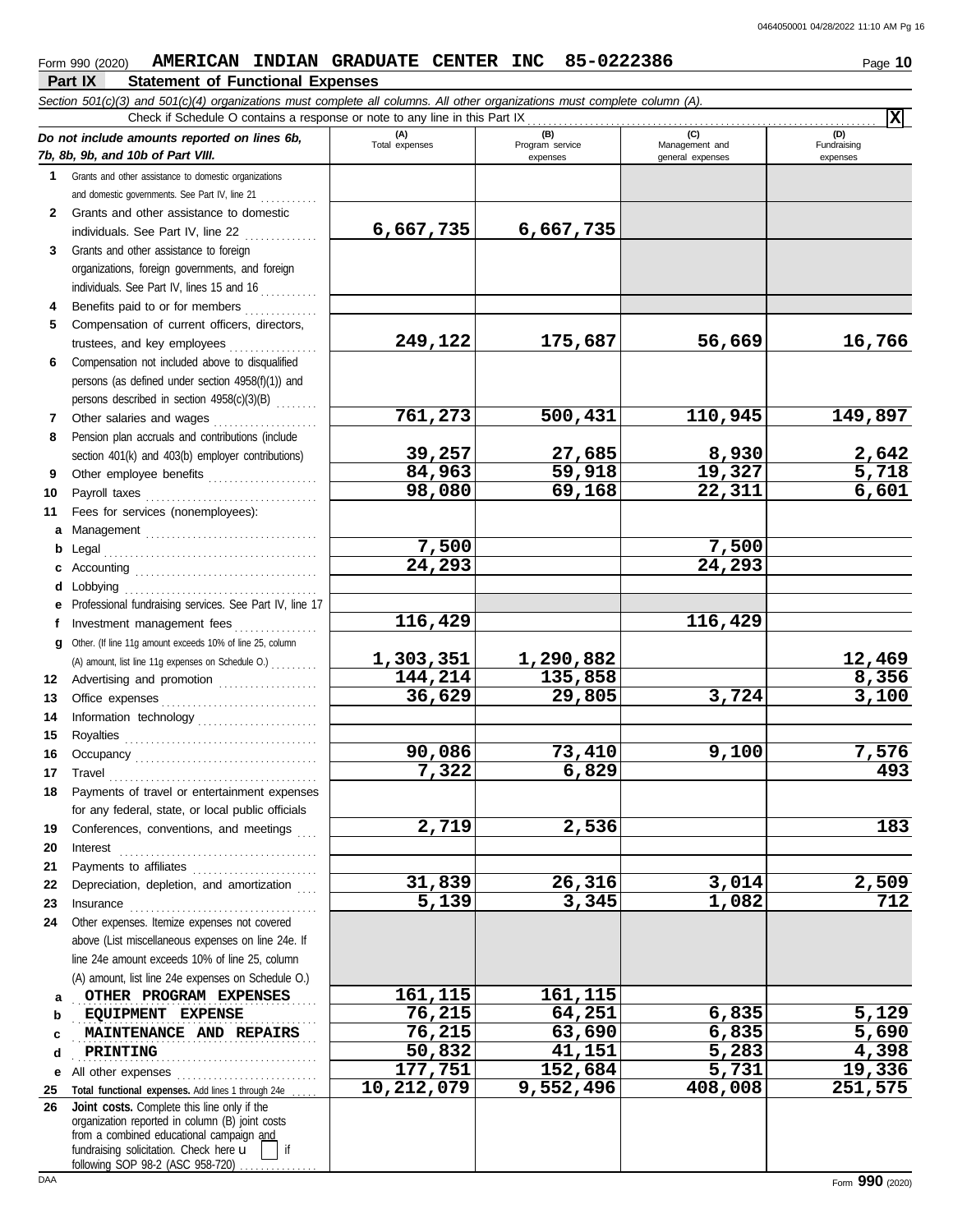|                      |        | AMERICAN INDIAN GRADUATE CENTER INC 85-0222386<br>Form 990 (2020)                                                                                                                                                                   |         |                           |                 | Page 11            |
|----------------------|--------|-------------------------------------------------------------------------------------------------------------------------------------------------------------------------------------------------------------------------------------|---------|---------------------------|-----------------|--------------------|
|                      | Part X | <b>Balance Sheet</b>                                                                                                                                                                                                                |         |                           |                 |                    |
|                      |        | Check if Schedule O contains a response or note to any line in this Part X.                                                                                                                                                         |         |                           |                 |                    |
|                      |        |                                                                                                                                                                                                                                     |         | (A)<br>Beginning of year  |                 | (B)<br>End of year |
|                      |        | Cash-non-interest-bearing                                                                                                                                                                                                           |         | 3,941,009                 | 1               | 3,098,007          |
|                      | 1<br>2 |                                                                                                                                                                                                                                     |         |                           | $\mathbf{2}$    |                    |
|                      | 3      |                                                                                                                                                                                                                                     |         | 105,933                   | $\mathbf{3}$    | 237,654            |
|                      | 4      |                                                                                                                                                                                                                                     | 14,019  | $\overline{\mathbf{4}}$   | 63,454          |                    |
|                      | 5      | Loans and other receivables from any current or former officer, director,                                                                                                                                                           |         |                           |                 |                    |
|                      |        | trustee, key employee, creator or founder, substantial contributor, or 35%                                                                                                                                                          |         |                           |                 |                    |
|                      |        |                                                                                                                                                                                                                                     |         |                           | 5               |                    |
|                      | 6      | Loans and other receivables from other disqualified persons (as defined                                                                                                                                                             |         |                           |                 |                    |
|                      |        | under section 4958(f)(1)), and persons described in section 4958(c)(3)(B)                                                                                                                                                           |         |                           | 6               |                    |
| ssets                | 7      |                                                                                                                                                                                                                                     |         |                           | $\overline{7}$  |                    |
|                      | 8      | Inventories for sale or use <i>communication</i> and the contract of the contract of the contract of the contract of the contract of the contract of the contract of the contract of the contract of the contract of the contract o |         |                           | 8               |                    |
|                      | 9      |                                                                                                                                                                                                                                     |         | 89,605                    | 9               | 89,325             |
|                      |        | 10a Land, buildings, and equipment: cost or other                                                                                                                                                                                   |         |                           |                 |                    |
|                      |        |                                                                                                                                                                                                                                     | 331,764 |                           |                 |                    |
|                      |        |                                                                                                                                                                                                                                     | 283,584 | 80,019                    | 10 <sub>c</sub> | 48,180             |
|                      | 11     |                                                                                                                                                                                                                                     |         | 5,225,657                 | 11              | 28, 496, 928       |
|                      | 12     |                                                                                                                                                                                                                                     |         | 12                        |                 |                    |
|                      | 13     |                                                                                                                                                                                                                                     |         | 13                        |                 |                    |
|                      | 14     |                                                                                                                                                                                                                                     |         |                           | 14              |                    |
|                      | 15     |                                                                                                                                                                                                                                     |         | 346,298                   | 15              |                    |
|                      | 16     |                                                                                                                                                                                                                                     |         | 9,802,540                 | 16              | 32,033,548         |
|                      | 17     |                                                                                                                                                                                                                                     |         | 136,157                   | 17              | 1,092,460          |
|                      | 18     |                                                                                                                                                                                                                                     |         | 83,334                    | 18              | 40,000             |
|                      | 19     |                                                                                                                                                                                                                                     |         | 2,159,219                 | 19              | 369,480            |
|                      | 20     |                                                                                                                                                                                                                                     |         |                           | 20              |                    |
|                      | 21     | Escrow or custodial account liability. Complete Part IV of Schedule D                                                                                                                                                               |         |                           | 21              |                    |
|                      | 22     | Loans and other payables to any current or former officer, director,                                                                                                                                                                |         |                           |                 |                    |
| Liabilities          |        | trustee, key employee, creator or founder, substantial contributor, or 35%                                                                                                                                                          |         |                           |                 |                    |
|                      |        |                                                                                                                                                                                                                                     |         |                           | 22              |                    |
|                      | 23     |                                                                                                                                                                                                                                     |         |                           | 23              |                    |
|                      | 24     |                                                                                                                                                                                                                                     |         |                           | 24              |                    |
|                      | 25     | Other liabilities (including federal income tax, payables to related third                                                                                                                                                          |         |                           |                 |                    |
|                      |        | parties, and other liabilities not included on lines 17-24). Complete Part X                                                                                                                                                        |         |                           |                 |                    |
|                      |        | of Schedule D                                                                                                                                                                                                                       |         | 184,906                   | 25              | 259,950            |
|                      | 26     |                                                                                                                                                                                                                                     |         | 2,563,616                 | 26              | 1,761,890          |
|                      |        | Organizations that follow FASB ASC 958, check here $\mathbf{u}$ $\overline{X}$                                                                                                                                                      |         |                           |                 |                    |
| <b>Fund Balances</b> |        | and complete lines 27, 28, 32, and 33.                                                                                                                                                                                              |         |                           |                 |                    |
|                      | 27     |                                                                                                                                                                                                                                     |         | 4,649,413                 | 27              | 26,486,118         |
|                      | 28     |                                                                                                                                                                                                                                     |         | $\overline{2}$ , 589, 511 | 28              | 3,785,540          |
|                      |        | Organizations that do not follow FASB ASC 958, check here u                                                                                                                                                                         |         |                           |                 |                    |
|                      |        | and complete lines 29 through 33.                                                                                                                                                                                                   |         |                           |                 |                    |
| ŏ                    | 29     |                                                                                                                                                                                                                                     |         |                           | 29              |                    |
| Assets               | 30     |                                                                                                                                                                                                                                     |         |                           | 30              |                    |
|                      | 31     | Retained earnings, endowment, accumulated income, or other funds                                                                                                                                                                    |         |                           | 31              |                    |
| <b>Net</b>           | 32     |                                                                                                                                                                                                                                     |         | 7,238,924                 | 32              | 30,271,658         |
|                      | 33     |                                                                                                                                                                                                                                     |         | 9,802,540                 | 33              | 32,033,548         |

Form **990** (2020)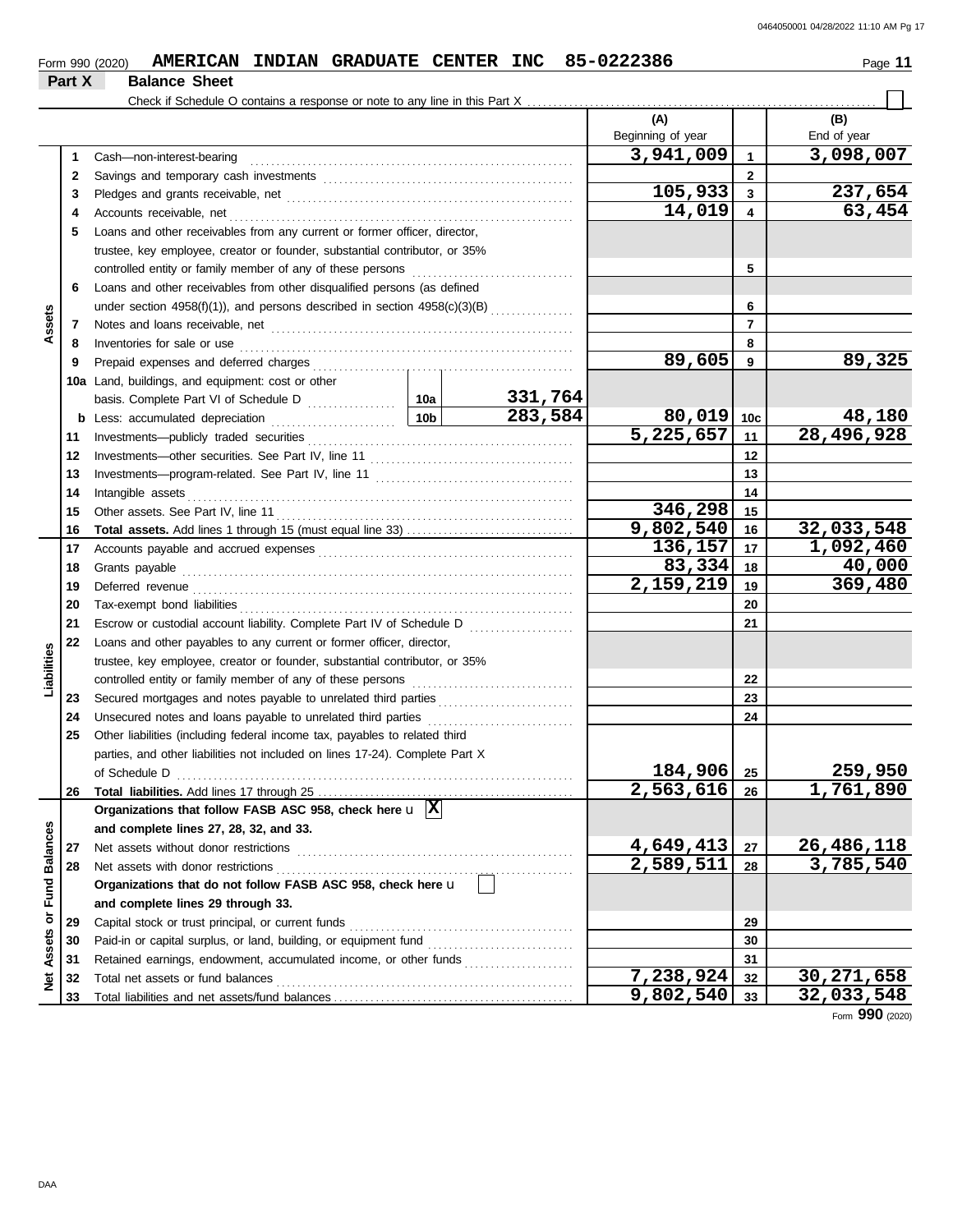|    | 85-0222386<br>Form 990 (2020) AMERICAN INDIAN GRADUATE CENTER INC                                                              |                         |                            |     | Page 12 |
|----|--------------------------------------------------------------------------------------------------------------------------------|-------------------------|----------------------------|-----|---------|
|    | Part XI<br><b>Reconciliation of Net Assets</b>                                                                                 |                         |                            |     |         |
|    |                                                                                                                                |                         |                            |     |         |
| 1  |                                                                                                                                |                         | $\overline{29,529,441}$    |     |         |
| 2  |                                                                                                                                | $\overline{2}$          | $\overline{10}$ , 212, 079 |     |         |
| 3  | Revenue less expenses. Subtract line 2 from line 1                                                                             | $\overline{\mathbf{3}}$ | 19, 317, 362               |     |         |
| 4  |                                                                                                                                | $\overline{\mathbf{4}}$ | 7,238,924                  |     |         |
| 5  |                                                                                                                                | 5                       | $\overline{3,715,372}$     |     |         |
| 6  | Donated services and use of facilities <b>constructs</b> and the service of facilities <b>constructs</b> and use of facilities | 6                       |                            |     |         |
| 7  | Investment expenses                                                                                                            | $\overline{7}$          |                            |     |         |
| 8  | Prior period adjustments                                                                                                       | 8                       |                            |     |         |
| 9  |                                                                                                                                | 9                       |                            |     |         |
| 10 | Net assets or fund balances at end of year. Combine lines 3 through 9 (must equal Part X, line                                 |                         |                            |     |         |
|    | 32, column (B))                                                                                                                | 10                      | 30,271,658                 |     |         |
|    | <b>Financial Statements and Reporting</b><br>Part XII                                                                          |                         |                            |     |         |
|    |                                                                                                                                |                         |                            |     |         |
|    |                                                                                                                                |                         |                            | Yes | No.     |
| 1  | ΙX<br>Accrual<br>Other<br>Accounting method used to prepare the Form 990:<br>Cash                                              |                         |                            |     |         |
|    | If the organization changed its method of accounting from a prior year or checked "Other," explain in                          |                         |                            |     |         |
|    | Schedule O.                                                                                                                    |                         |                            |     |         |
|    | 2a Were the organization's financial statements compiled or reviewed by an independent accountant?                             |                         | 2a                         |     | x       |
|    | If "Yes," check a box below to indicate whether the financial statements for the year were compiled or                         |                         |                            |     |         |
|    | reviewed on a separate basis, consolidated basis, or both:                                                                     |                         |                            |     |         |
|    | Separate basis<br>Consolidated basis<br>Both consolidated and separate basis                                                   |                         |                            |     |         |
|    | <b>b</b> Were the organization's financial statements audited by an independent accountant?                                    |                         | 2 <sub>b</sub>             | x   |         |
|    | If "Yes," check a box below to indicate whether the financial statements for the year were audited on a                        |                         |                            |     |         |
|    | separate basis, consolidated basis, or both:                                                                                   |                         |                            |     |         |
|    | $ \mathbf{X} $ Consolidated basis<br>  Both consolidated and separate basis<br>Separate basis                                  |                         |                            |     |         |
|    | c If "Yes" to line 2a or 2b, does the organization have a committee that assumes responsibility for oversight of               |                         |                            |     |         |
|    | the audit, review, or compilation of its financial statements and selection of an independent accountant?                      |                         | 2c                         | X   |         |
|    | If the organization changed either its oversight process or selection process during the tax year, explain on                  |                         |                            |     |         |
|    | Schedule O.                                                                                                                    |                         |                            |     |         |
|    | 3a As a result of a federal award, was the organization required to undergo an audit or audits as set forth in the             |                         |                            |     |         |
|    | Single Audit Act and OMB Circular A-133?                                                                                       |                         | 3a                         | X   |         |
|    | <b>b</b> If "Yes," did the organization undergo the required audit or audits? If the organization did not undergo the          |                         |                            |     |         |
|    |                                                                                                                                |                         | 3 <sub>b</sub>             | X   |         |

Form **990** (2020)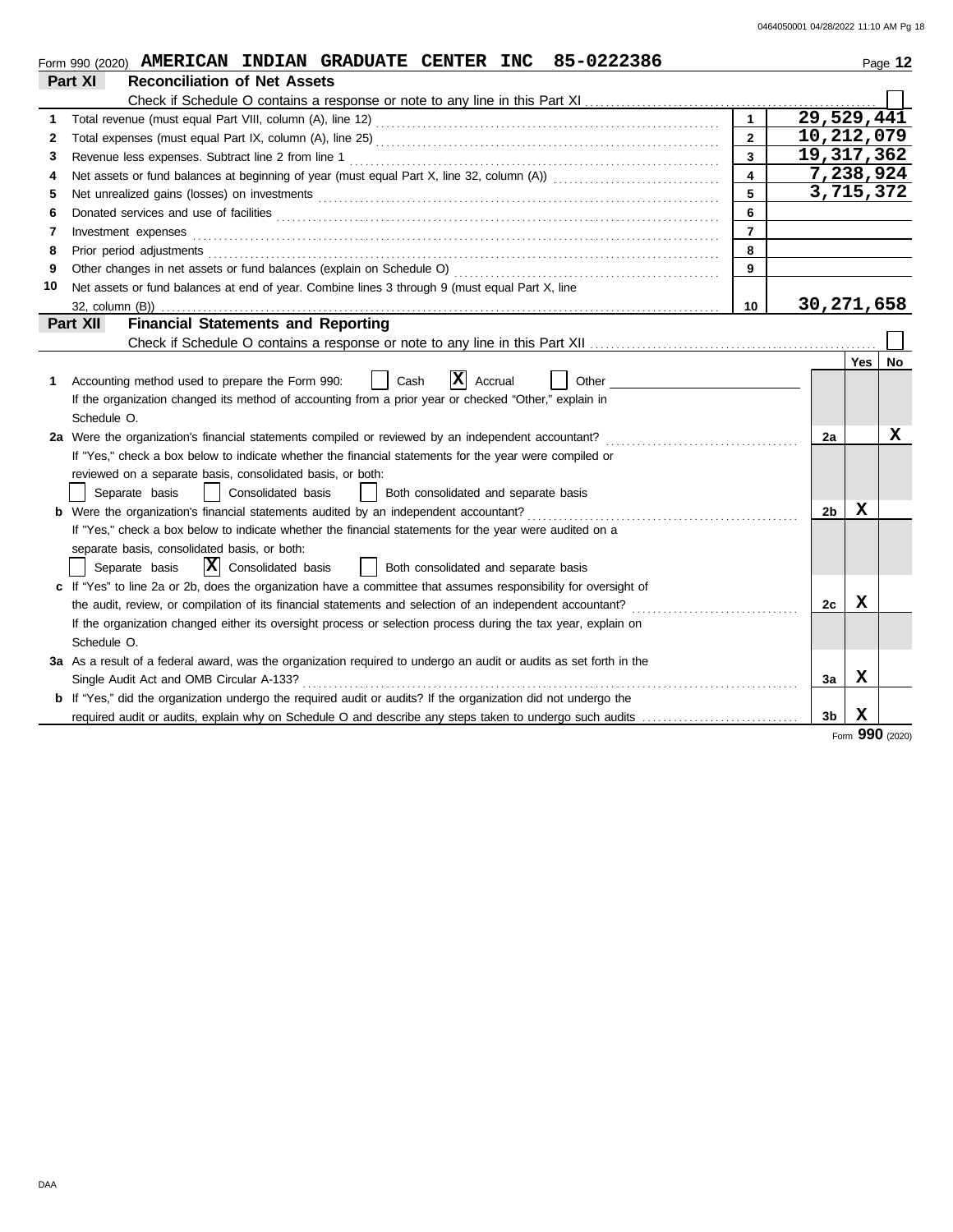0464050001 04/28/2022 11:10 AM Pg 19

| <b>SCHEDULE A</b>                                                                                                      |                                                                                  | <b>Public Charity Status and Public Support</b>                                                                                                                                                                                                                                                                                                                                                            |                                                                                                                        |                                                                   |                                                         |      | OMB No. 1545-0047                                     |  |
|------------------------------------------------------------------------------------------------------------------------|----------------------------------------------------------------------------------|------------------------------------------------------------------------------------------------------------------------------------------------------------------------------------------------------------------------------------------------------------------------------------------------------------------------------------------------------------------------------------------------------------|------------------------------------------------------------------------------------------------------------------------|-------------------------------------------------------------------|---------------------------------------------------------|------|-------------------------------------------------------|--|
| (Form 990 or 990-EZ)                                                                                                   |                                                                                  |                                                                                                                                                                                                                                                                                                                                                                                                            | Complete if the organization is a section 501(c)(3) organization or a section $4947(a)(1)$ nonexempt charitable trust. |                                                                   |                                                         |      |                                                       |  |
| u Attach to Form 990 or Form 990-EZ.<br>Department of the Treasury                                                     |                                                                                  |                                                                                                                                                                                                                                                                                                                                                                                                            |                                                                                                                        |                                                                   |                                                         | 2020 |                                                       |  |
| Internal Revenue Service<br><b>u</b> Go to <i>www.irs.gov/Form990</i> for instructions and the latest information.     |                                                                                  |                                                                                                                                                                                                                                                                                                                                                                                                            |                                                                                                                        |                                                                   | Open to Public<br>Inspection                            |      |                                                       |  |
| Employer identification number<br>Name of the organization<br>85-0222386<br><b>AMERICAN INDIAN GRADUATE CENTER INC</b> |                                                                                  |                                                                                                                                                                                                                                                                                                                                                                                                            |                                                                                                                        |                                                                   |                                                         |      |                                                       |  |
| Part I                                                                                                                 |                                                                                  | Reason for Public Charity Status. (All organizations must complete this part.) See instructions.                                                                                                                                                                                                                                                                                                           |                                                                                                                        |                                                                   |                                                         |      |                                                       |  |
|                                                                                                                        |                                                                                  | The organization is not a private foundation because it is: (For lines 1 through 12, check only one box.)                                                                                                                                                                                                                                                                                                  |                                                                                                                        |                                                                   |                                                         |      |                                                       |  |
| 1                                                                                                                      |                                                                                  | A church, convention of churches, or association of churches described in <b>section 170(b)(1)(A)(i).</b>                                                                                                                                                                                                                                                                                                  |                                                                                                                        |                                                                   |                                                         |      |                                                       |  |
| 2                                                                                                                      |                                                                                  | A school described in section 170(b)(1)(A)(ii). (Attach Schedule E (Form 990 or 990-EZ).)                                                                                                                                                                                                                                                                                                                  |                                                                                                                        |                                                                   |                                                         |      |                                                       |  |
| 3                                                                                                                      |                                                                                  | A hospital or a cooperative hospital service organization described in section 170(b)(1)(A)(iii).                                                                                                                                                                                                                                                                                                          |                                                                                                                        |                                                                   |                                                         |      |                                                       |  |
| 4                                                                                                                      |                                                                                  | A medical research organization operated in conjunction with a hospital described in section 170(b)(1)(A)(iii). Enter the hospital's name,                                                                                                                                                                                                                                                                 |                                                                                                                        |                                                                   |                                                         |      |                                                       |  |
|                                                                                                                        |                                                                                  | city, and state: <b>contract the state of the state of the state of the state of the state of the state of the state of the state of the state of the state of the state of the state of the state of the state of the state of </b>                                                                                                                                                                       |                                                                                                                        |                                                                   |                                                         |      |                                                       |  |
| 5                                                                                                                      |                                                                                  | An organization operated for the benefit of a college or university owned or operated by a governmental unit described in                                                                                                                                                                                                                                                                                  |                                                                                                                        |                                                                   |                                                         |      |                                                       |  |
| 6                                                                                                                      | section 170(b)(1)(A)(iv). (Complete Part II.)                                    | A federal, state, or local government or governmental unit described in section 170(b)(1)(A)(v).                                                                                                                                                                                                                                                                                                           |                                                                                                                        |                                                                   |                                                         |      |                                                       |  |
| X<br>7                                                                                                                 |                                                                                  | An organization that normally receives a substantial part of its support from a governmental unit or from the general public                                                                                                                                                                                                                                                                               |                                                                                                                        |                                                                   |                                                         |      |                                                       |  |
|                                                                                                                        | described in section 170(b)(1)(A)(vi). (Complete Part II.)                       |                                                                                                                                                                                                                                                                                                                                                                                                            |                                                                                                                        |                                                                   |                                                         |      |                                                       |  |
| 8                                                                                                                      |                                                                                  | A community trust described in section 170(b)(1)(A)(vi). (Complete Part II.)                                                                                                                                                                                                                                                                                                                               |                                                                                                                        |                                                                   |                                                         |      |                                                       |  |
| 9<br>university:                                                                                                       |                                                                                  | An agricultural research organization described in section 170(b)(1)(A)(ix) operated in conjunction with a land-grant college<br>or university or a non-land-grant college of agriculture (see instructions). Enter the name, city, and state of the college or                                                                                                                                            |                                                                                                                        |                                                                   |                                                         |      |                                                       |  |
| 10                                                                                                                     |                                                                                  | An organization that normally receives: (1) more than 33 1/3% of its support from contributions, membership fees, and gross<br>receipts from activities related to its exempt functions, subject to certain exceptions; and (2) no more than 331/3% of its                                                                                                                                                 |                                                                                                                        |                                                                   |                                                         |      |                                                       |  |
|                                                                                                                        |                                                                                  | support from gross investment income and unrelated business taxable income (less section 511 tax) from businesses<br>acquired by the organization after June 30, 1975. See section 509(a)(2). (Complete Part III.)                                                                                                                                                                                         |                                                                                                                        |                                                                   |                                                         |      |                                                       |  |
| 11                                                                                                                     |                                                                                  | An organization organized and operated exclusively to test for public safety. See section 509(a)(4).                                                                                                                                                                                                                                                                                                       |                                                                                                                        |                                                                   |                                                         |      |                                                       |  |
| 12                                                                                                                     |                                                                                  | An organization organized and operated exclusively for the benefit of, to perform the functions of, or to carry out the purposes<br>of one or more publicly supported organizations described in section $509(a)(1)$ or section $509(a)(2)$ . See section $509(a)(3)$ .<br>Check the box in lines 12a through 12d that describes the type of supporting organization and complete lines 12e, 12f, and 12g. |                                                                                                                        |                                                                   |                                                         |      |                                                       |  |
| a                                                                                                                      |                                                                                  | Type I. A supporting organization operated, supervised, or controlled by its supported organization(s), typically by giving<br>the supported organization(s) the power to regularly appoint or elect a majority of the directors or trustees of the                                                                                                                                                        |                                                                                                                        |                                                                   |                                                         |      |                                                       |  |
|                                                                                                                        |                                                                                  | supporting organization. You must complete Part IV, Sections A and B.                                                                                                                                                                                                                                                                                                                                      |                                                                                                                        |                                                                   |                                                         |      |                                                       |  |
| b                                                                                                                      |                                                                                  | <b>Type II.</b> A supporting organization supervised or controlled in connection with its supported organization(s), by having<br>control or management of the supporting organization vested in the same persons that control or manage the supported<br>organization(s). You must complete Part IV, Sections A and C.                                                                                    |                                                                                                                        |                                                                   |                                                         |      |                                                       |  |
| c                                                                                                                      |                                                                                  | Type III functionally integrated. A supporting organization operated in connection with, and functionally integrated with,<br>its supported organization(s) (see instructions). You must complete Part IV, Sections A, D, and E.                                                                                                                                                                           |                                                                                                                        |                                                                   |                                                         |      |                                                       |  |
| d                                                                                                                      |                                                                                  | Type III non-functionally integrated. A supporting organization operated in connection with its supported organization(s)<br>that is not functionally integrated. The organization generally must satisfy a distribution requirement and an attentiveness                                                                                                                                                  |                                                                                                                        |                                                                   |                                                         |      |                                                       |  |
|                                                                                                                        |                                                                                  | requirement (see instructions). You must complete Part IV, Sections A and D, and Part V.                                                                                                                                                                                                                                                                                                                   |                                                                                                                        |                                                                   |                                                         |      |                                                       |  |
| е                                                                                                                      |                                                                                  | Check this box if the organization received a written determination from the IRS that it is a Type I, Type II, Type III<br>functionally integrated, or Type III non-functionally integrated supporting organization.                                                                                                                                                                                       |                                                                                                                        |                                                                   |                                                         |      |                                                       |  |
| f                                                                                                                      | Enter the number of supported organizations                                      |                                                                                                                                                                                                                                                                                                                                                                                                            |                                                                                                                        |                                                                   |                                                         |      |                                                       |  |
| g                                                                                                                      |                                                                                  | Provide the following information about the supported organization(s).                                                                                                                                                                                                                                                                                                                                     |                                                                                                                        |                                                                   |                                                         |      |                                                       |  |
| (i) Name of supported<br>organization                                                                                  | (ii) EIN                                                                         | (iii) Type of organization<br>(described on lines 1-10<br>above (see instructions))                                                                                                                                                                                                                                                                                                                        |                                                                                                                        | (iv) Is the organization<br>listed in your governing<br>document? | (v) Amount of monetary<br>support (see<br>instructions) |      | (vi) Amount of<br>other support (see<br>instructions) |  |
|                                                                                                                        |                                                                                  |                                                                                                                                                                                                                                                                                                                                                                                                            | Yes                                                                                                                    | No                                                                |                                                         |      |                                                       |  |
| (A)                                                                                                                    |                                                                                  |                                                                                                                                                                                                                                                                                                                                                                                                            |                                                                                                                        |                                                                   |                                                         |      |                                                       |  |
| (B)                                                                                                                    |                                                                                  |                                                                                                                                                                                                                                                                                                                                                                                                            |                                                                                                                        |                                                                   |                                                         |      |                                                       |  |
| (C)                                                                                                                    |                                                                                  |                                                                                                                                                                                                                                                                                                                                                                                                            |                                                                                                                        |                                                                   |                                                         |      |                                                       |  |
| (D)                                                                                                                    |                                                                                  |                                                                                                                                                                                                                                                                                                                                                                                                            |                                                                                                                        |                                                                   |                                                         |      |                                                       |  |
| (E)                                                                                                                    |                                                                                  |                                                                                                                                                                                                                                                                                                                                                                                                            |                                                                                                                        |                                                                   |                                                         |      |                                                       |  |
| Total                                                                                                                  |                                                                                  |                                                                                                                                                                                                                                                                                                                                                                                                            |                                                                                                                        |                                                                   |                                                         |      |                                                       |  |
|                                                                                                                        | For Paperwork Reduction Act Notice, see the Instructions for Form 990 or 990-EZ. |                                                                                                                                                                                                                                                                                                                                                                                                            |                                                                                                                        |                                                                   |                                                         |      | Schedule A (Form 990 or 990-EZ) 2020                  |  |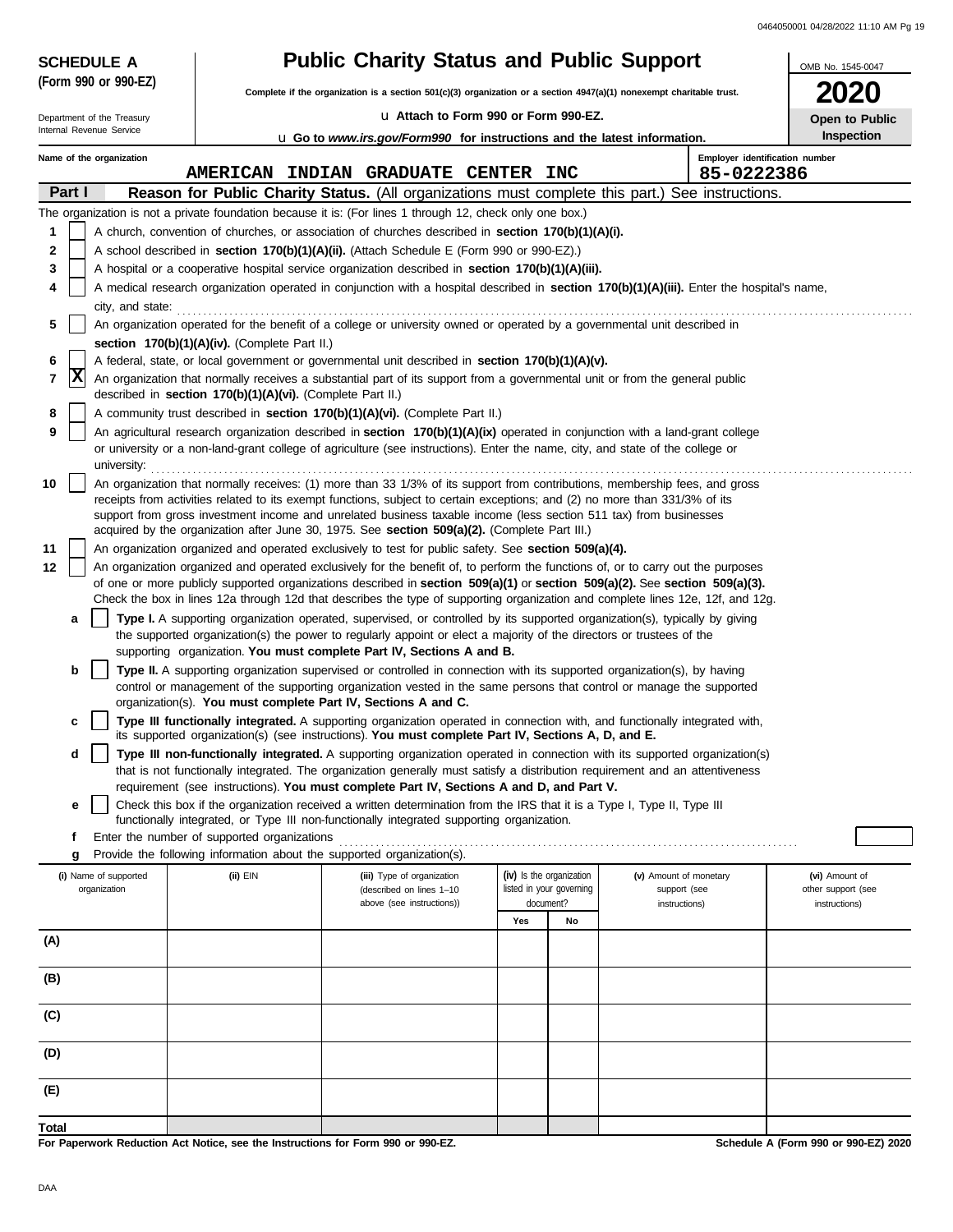# Schedule A (Form 990 or 990-EZ) 2020 **AMERICAN INDIAN GRADUATE CENTER INC** 85-0222386 Page 2 **Part II** Support Schedule for Organizations Described in Sections 170(b)(1)(A)(iv) and 170(b)(1)(A)(vi)

(Complete only if you checked the box on line 5, 7, or 8 of Part I or if the organization failed to qualify under Part III. If the organization fails to qualify under the tests listed below, please complete Part III.)

|              | <b>Section A. Public Support</b>                                                                                                                                                                                                                     |           |           |            |            |            |                                      |
|--------------|------------------------------------------------------------------------------------------------------------------------------------------------------------------------------------------------------------------------------------------------------|-----------|-----------|------------|------------|------------|--------------------------------------|
|              | Calendar year (or fiscal year beginning in)<br>$\mathbf{u}$                                                                                                                                                                                          | (a) 2016  | (b) 2017  | $(c)$ 2018 | $(d)$ 2019 | (e) 2020   | (f) Total                            |
| 1            | Gifts, grants, contributions, and<br>membership fees received. (Do not<br>include any "unusual grants.")                                                                                                                                             | 5,109,510 | 3,887,101 | 8,275,198  | 7,040,376  | 27,699,695 | 52,011,880                           |
| $\mathbf{2}$ | Tax revenues levied for the<br>organization's benefit and either paid<br>to or expended on its behalf                                                                                                                                                |           |           |            |            |            |                                      |
| 3            | The value of services or facilities<br>furnished by a governmental unit to the<br>organization without charge<br>.                                                                                                                                   |           |           |            |            |            |                                      |
| 4            | Total. Add lines 1 through 3                                                                                                                                                                                                                         | 5,109,510 | 3,887,101 | 8,275,198  | 7,040,376  | 27,699,695 | 52,011,880                           |
| 5            | The portion of total contributions by<br>each person (other than a<br>governmental unit or publicly<br>supported organization) included on<br>line 1 that exceeds 2% of the amount<br>shown on line 11, column (f)                                   |           |           |            |            |            | 22,641,511                           |
| 6            | Public support. Subtract line 5 from line 4.                                                                                                                                                                                                         |           |           |            |            |            | 29,370,369                           |
|              | <b>Section B. Total Support</b>                                                                                                                                                                                                                      |           |           |            |            |            |                                      |
|              | Calendar year (or fiscal year beginning in)<br>$\mathbf{u}$                                                                                                                                                                                          | (a) 2016  | (b) 2017  | $(c)$ 2018 | $(d)$ 2019 | (e) 2020   | (f) Total                            |
| 7            | Amounts from line 4                                                                                                                                                                                                                                  | 5,109,510 | 3,887,101 | 8,275,198  | 7,040,376  | 27,699,695 | 52,011,880                           |
| 8            | Gross income from interest, dividends.<br>payments received on securities loans,<br>rents, royalties, and income from<br>similar sources                                                                                                             | 86,081    | 53,223    | 127,484    | 149,213    | 616,774    | 1,032,775                            |
| 9            | Net income from unrelated business<br>activities, whether or not the business<br>is regularly carried on                                                                                                                                             |           |           |            |            | 13,218     | 13,218                               |
| 10           | Other income. Do not include gain or<br>loss from the sale of capital assets<br>(Explain in Part VI.)                                                                                                                                                |           |           |            |            |            |                                      |
| 11           | Total support. Add lines 7 through 10                                                                                                                                                                                                                |           |           |            |            |            | 53,057,873                           |
| 12           | Gross receipts from related activities, etc. (see instructions)                                                                                                                                                                                      |           |           |            |            | 12         | 885,347                              |
| 13           | First 5 years. If the Form 990 is for the organization's first, second, third, fourth, or fifth tax year as a section 501(c)(3)                                                                                                                      |           |           |            |            |            |                                      |
|              |                                                                                                                                                                                                                                                      |           |           |            |            |            |                                      |
|              | Section C. Computation of Public Support Percentage                                                                                                                                                                                                  |           |           |            |            |            |                                      |
| 14           |                                                                                                                                                                                                                                                      |           |           |            |            | 14         | 55.36%                               |
| 15           | 33 1/3% support test-2020. If the organization did not check the box on line 13, and line 14 is 33 1/3% or more, check this                                                                                                                          |           |           |            |            | 15         | 84.46%                               |
| 16a          |                                                                                                                                                                                                                                                      |           |           |            |            |            | $\vert$ X                            |
| b            | box and stop here. The organization qualifies as a publicly supported organization<br>33 1/3% support test-2019. If the organization did not check a box on line 13 or 16a, and line 15 is 33 1/3% or more, check                                    |           |           |            |            |            |                                      |
|              | this box and <b>stop here.</b> The organization qualifies as a publicly supported organization                                                                                                                                                       |           |           |            |            |            |                                      |
| 17a          | 10%-facts-and-circumstances test-2020. If the organization did not check a box on line 13, 16a, or 16b, and line 14 is                                                                                                                               |           |           |            |            |            |                                      |
|              | 10% or more, and if the organization meets the "facts-and-circumstances" test, check this box and stop here. Explain in<br>Part VI how the organization meets the "facts-and-circumstances" test. The organization qualifies as a publicly supported |           |           |            |            |            |                                      |
|              | organization                                                                                                                                                                                                                                         |           |           |            |            |            |                                      |
| b            | 10%-facts-and-circumstances test-2019. If the organization did not check a box on line 13, 16a, 16b, or 17a, and line                                                                                                                                |           |           |            |            |            |                                      |
|              | 15 is 10% or more, and if the organization meets the "facts-and-circumstances" test, check this box and stop here. Explain                                                                                                                           |           |           |            |            |            |                                      |
|              | in Part VI how the organization meets the "facts-and-circumstances" test. The organization qualifies as a publicly supported                                                                                                                         |           |           |            |            |            |                                      |
|              | organization                                                                                                                                                                                                                                         |           |           |            |            |            |                                      |
| 18           | Private foundation. If the organization did not check a box on line 13, 16a, 16b, 17a, or 17b, check this box and see                                                                                                                                |           |           |            |            |            |                                      |
|              | instructions                                                                                                                                                                                                                                         |           |           |            |            |            |                                      |
|              |                                                                                                                                                                                                                                                      |           |           |            |            |            | Schedule A (Form 990 or 990-EZ) 2020 |
|              |                                                                                                                                                                                                                                                      |           |           |            |            |            |                                      |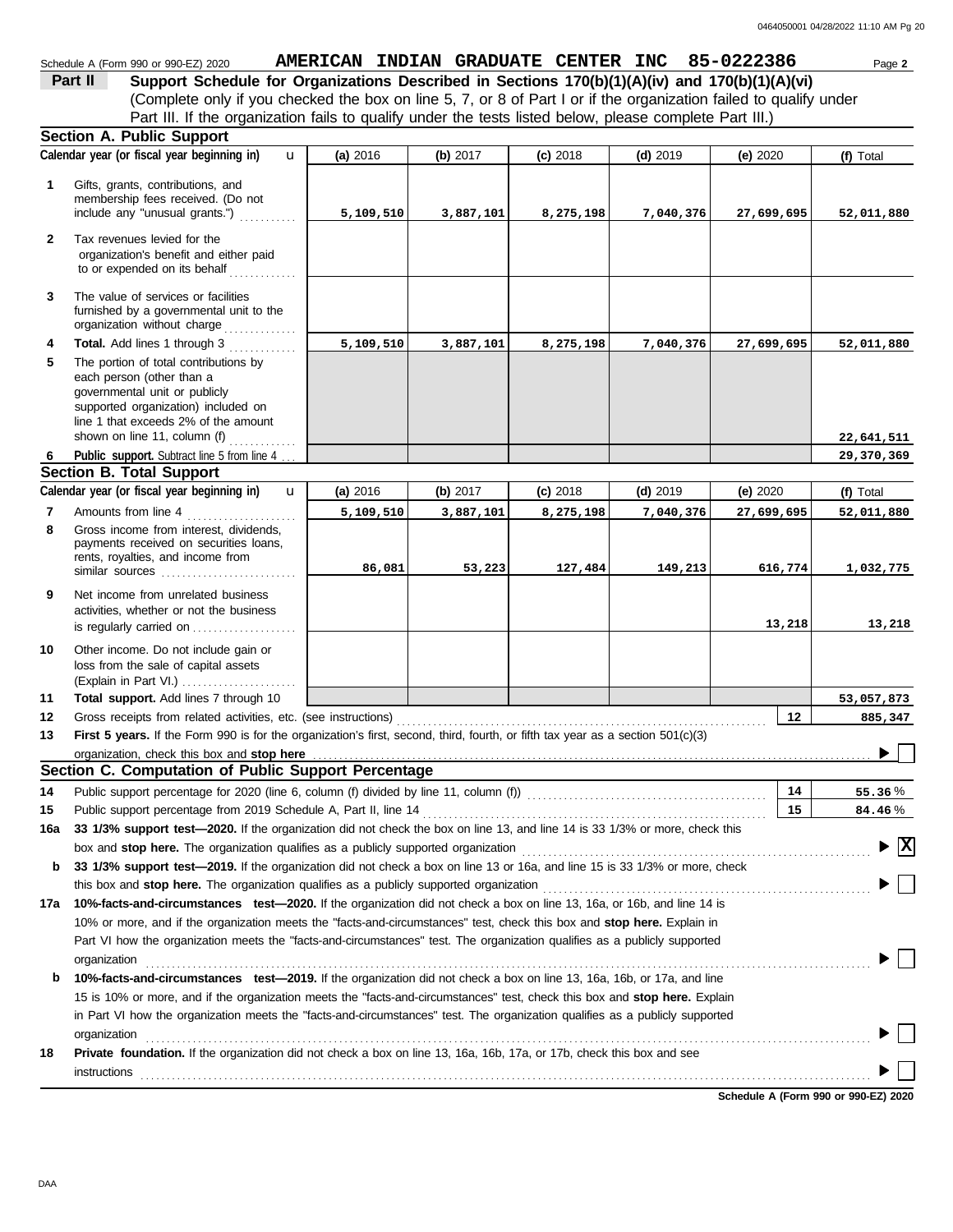|              | Schedule A (Form 990 or 990-EZ) 2020                                                                                                                                                                               |          | AMERICAN INDIAN GRADUATE CENTER INC |            |            | 85-0222386 | Page 3    |
|--------------|--------------------------------------------------------------------------------------------------------------------------------------------------------------------------------------------------------------------|----------|-------------------------------------|------------|------------|------------|-----------|
|              | Part III<br>Support Schedule for Organizations Described in Section 509(a)(2)                                                                                                                                      |          |                                     |            |            |            |           |
|              | (Complete only if you checked the box on line 10 of Part I or if the organization failed to qualify under Part II.<br>If the organization fails to qualify under the tests listed below, please complete Part II.) |          |                                     |            |            |            |           |
|              |                                                                                                                                                                                                                    |          |                                     |            |            |            |           |
|              | Section A. Public Support<br>Calendar year (or fiscal year beginning in)                                                                                                                                           |          |                                     |            |            |            |           |
| 1            | $\mathbf{u}$<br>Gifts, grants, contributions, and membership fees                                                                                                                                                  | (a) 2016 | (b) 2017                            | $(c)$ 2018 | $(d)$ 2019 | (e) 2020   | (f) Total |
|              | received. (Do not include any "unusual grants.")                                                                                                                                                                   |          |                                     |            |            |            |           |
| $\mathbf{2}$ | Gross receipts from admissions, merchandise<br>sold or services performed, or facilities<br>furnished in any activity that is related to the<br>organization's tax-exempt purpose                                  |          |                                     |            |            |            |           |
| 3            | Gross receipts from activities that are not an<br>unrelated trade or business under section 513                                                                                                                    |          |                                     |            |            |            |           |
| 4            | Tax revenues levied for the<br>organization's benefit and either paid<br>to or expended on its behalf                                                                                                              |          |                                     |            |            |            |           |
| 5            | The value of services or facilities<br>furnished by a governmental unit to the<br>organization without charge                                                                                                      |          |                                     |            |            |            |           |
| 6            | Total. Add lines 1 through 5                                                                                                                                                                                       |          |                                     |            |            |            |           |
| 7a           | Amounts included on lines 1, 2, and 3<br>received from disqualified persons                                                                                                                                        |          |                                     |            |            |            |           |
| b            | Amounts included on lines 2 and 3<br>received from other than disqualified<br>persons that exceed the greater of \$5,000<br>or 1% of the amount on line 13 for the year                                            |          |                                     |            |            |            |           |
| c            | Add lines 7a and 7b                                                                                                                                                                                                |          |                                     |            |            |            |           |
| 8            | Public support. (Subtract line 7c from<br>line 6.) $\ldots$                                                                                                                                                        |          |                                     |            |            |            |           |
|              | <b>Section B. Total Support</b>                                                                                                                                                                                    |          |                                     |            |            |            |           |
|              | Calendar year (or fiscal year beginning in)<br>$\mathbf{u}$                                                                                                                                                        | (a) 2016 | (b) 2017                            | $(c)$ 2018 | $(d)$ 2019 | (e) 2020   | (f) Total |
| 9            | Amounts from line 6                                                                                                                                                                                                |          |                                     |            |            |            |           |
| 10a          | Gross income from interest, dividends,<br>payments received on securities loans, rents,<br>royalties, and income from similar sources                                                                              |          |                                     |            |            |            |           |
| b            | Unrelated business taxable income (less<br>section 511 taxes) from businesses<br>acquired after June 30, 1975                                                                                                      |          |                                     |            |            |            |           |
|              | Add lines 10a and 10b                                                                                                                                                                                              |          |                                     |            |            |            |           |
| 11           | Net income from unrelated business<br>activities not included in line 10b, whether<br>or not the business is regularly carried on                                                                                  |          |                                     |            |            |            |           |
| 12           | Other income. Do not include gain or<br>loss from the sale of capital assets<br>(Explain in Part VI.)                                                                                                              |          |                                     |            |            |            |           |
| 13           | Total support. (Add lines 9, 10c, 11,                                                                                                                                                                              |          |                                     |            |            |            |           |
| 14           | and 12.) $\ldots$<br>First 5 years. If the Form 990 is for the organization's first, second, third, fourth, or fifth tax year as a section 501(c)(3)                                                               |          |                                     |            |            |            |           |
|              | organization, check this box and stop here                                                                                                                                                                         |          |                                     |            |            |            |           |
|              | Section C. Computation of Public Support Percentage                                                                                                                                                                |          |                                     |            |            |            |           |
| 15           | Public support percentage for 2020 (line 8, column (f), divided by line 13, column (f)) [[[[[[[[[[[[[[[[[[[[[                                                                                                      |          |                                     |            |            | 15         | %         |
| 16           | Section D. Computation of Investment Income Percentage                                                                                                                                                             |          |                                     |            |            | 16         | %         |
| 17           |                                                                                                                                                                                                                    |          |                                     |            |            | 17         | %         |
| 18           |                                                                                                                                                                                                                    |          |                                     |            |            | 18         | %         |
| 19a          | 33 1/3% support tests—2020. If the organization did not check the box on line 14, and line 15 is more than 33 1/3%, and line                                                                                       |          |                                     |            |            |            |           |
|              |                                                                                                                                                                                                                    |          |                                     |            |            |            |           |

**b 33 1/3% support tests—2019.** If the organization did not check a box on line 14 or line 19a, and line 16 is more than 33 1/3%, and line 18 is not more than 33 1/3%, check this box and **stop here.** The organization qualifies as a publicly supported organization . . . . . . . . . . . . . . . . . . . . . Þ  $\blacktriangleright$ 

**20 Private foundation.** If the organization did not check a box on line 14, 19a, or 19b, check this box and see instructions . . . . . . . . . . . . . . . . . . . . . . . . . . . . .

**Schedule A (Form 990 or 990-EZ) 2020**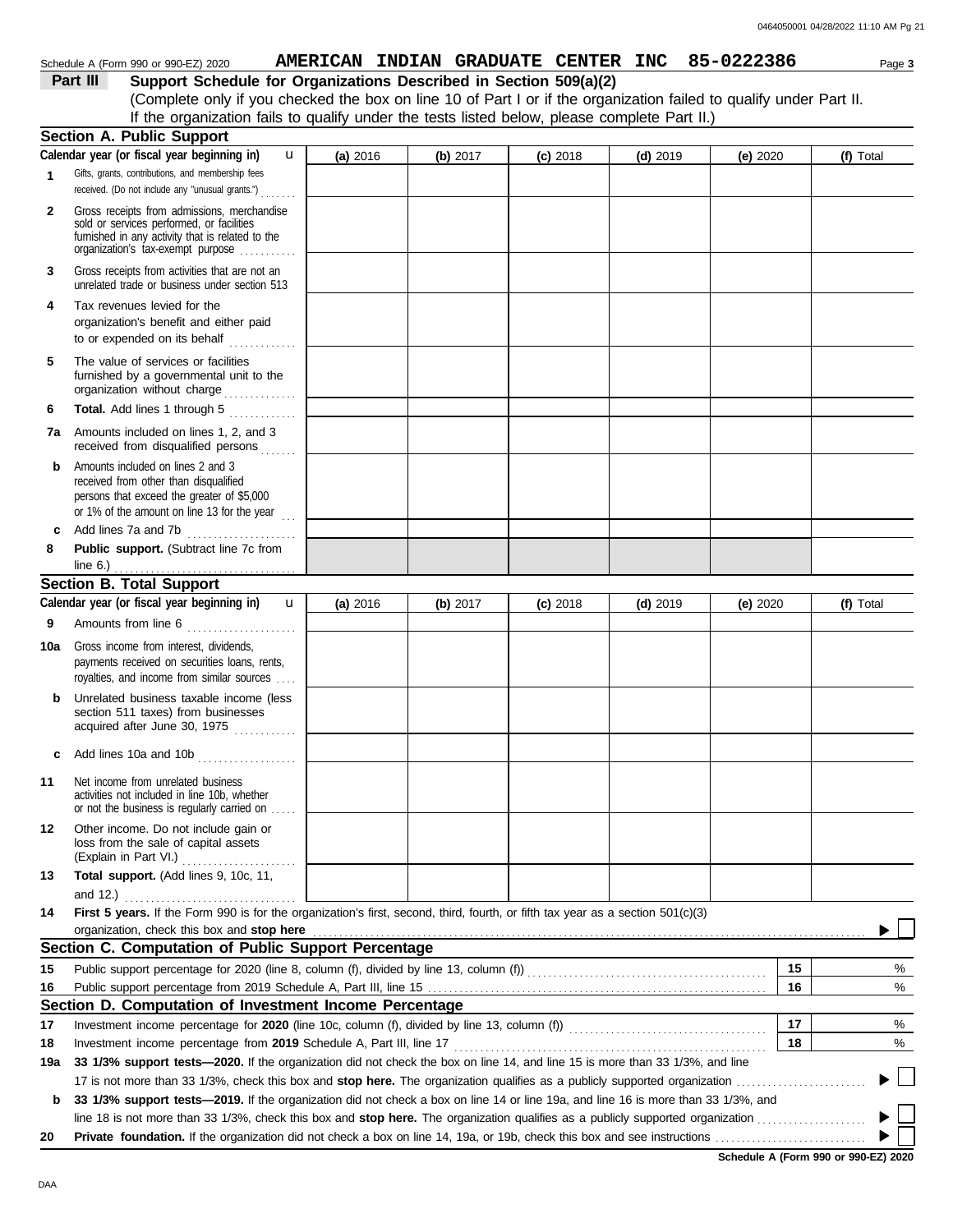|        | AMERICAN INDIAN GRADUATE CENTER INC<br>85-0222386<br>Schedule A (Form 990 or 990-EZ) 2020                                                                                                                                |                 |     | Page 4 |
|--------|--------------------------------------------------------------------------------------------------------------------------------------------------------------------------------------------------------------------------|-----------------|-----|--------|
|        | Part IV<br><b>Supporting Organizations</b>                                                                                                                                                                               |                 |     |        |
|        | (Complete only if you checked a box in line 12 on Part I. If you checked box 12a, Part I, complete Sections A                                                                                                            |                 |     |        |
|        | and B. If you checked box 12b, Part I, complete Sections A and C. If you checked box 12c, Part I, complete                                                                                                               |                 |     |        |
|        | Sections A, D, and E. If you checked box 12d, Part I, complete Sections A and D, and complete Part V.)                                                                                                                   |                 |     |        |
|        | <b>Section A. All Supporting Organizations</b>                                                                                                                                                                           |                 |     |        |
|        |                                                                                                                                                                                                                          |                 | Yes | No     |
| 1      | Are all of the organization's supported organizations listed by name in the organization's governing                                                                                                                     |                 |     |        |
|        | documents? If "No," describe in Part VI how the supported organizations are designated. If designated by                                                                                                                 |                 |     |        |
|        | class or purpose, describe the designation. If historic and continuing relationship, explain.                                                                                                                            | 1               |     |        |
| 2      | Did the organization have any supported organization that does not have an IRS determination of status                                                                                                                   |                 |     |        |
|        | under section 509(a)(1) or (2)? If "Yes," explain in Part VI how the organization determined that the supported                                                                                                          |                 |     |        |
| За     | organization was described in section 509(a)(1) or (2).<br>Did the organization have a supported organization described in section $501(c)(4)$ , (5), or (6)? If "Yes," answer                                           | $\mathbf{2}$    |     |        |
|        | lines 3b and 3c below.                                                                                                                                                                                                   | За              |     |        |
| b      | Did the organization confirm that each supported organization qualified under section $501(c)(4)$ , (5), or (6) and                                                                                                      |                 |     |        |
|        | satisfied the public support tests under section $509(a)(2)$ ? If "Yes," describe in Part VI when and how the                                                                                                            |                 |     |        |
|        | organization made the determination.                                                                                                                                                                                     | 3b              |     |        |
| c      | Did the organization ensure that all support to such organizations was used exclusively for section $170(c)(2)(B)$                                                                                                       |                 |     |        |
|        | purposes? If "Yes," explain in Part VI what controls the organization put in place to ensure such use.                                                                                                                   | 3c              |     |        |
| 4a     | Was any supported organization not organized in the United States ("foreign supported organization")? If                                                                                                                 |                 |     |        |
|        | "Yes," and if you checked 12a or 12b in Part I, answer (b) and (c) below.                                                                                                                                                | 4a              |     |        |
| b      | Did the organization have ultimate control and discretion in deciding whether to make grants to the foreign                                                                                                              |                 |     |        |
|        | supported organization? If "Yes," describe in Part VI how the organization had such control and discretion                                                                                                               |                 |     |        |
|        | despite being controlled or supervised by or in connection with its supported organizations.                                                                                                                             | 4b              |     |        |
| c      | Did the organization support any foreign supported organization that does not have an IRS determination                                                                                                                  |                 |     |        |
|        | under sections $501(c)(3)$ and $509(a)(1)$ or (2)? If "Yes," explain in Part VI what controls the organization used                                                                                                      |                 |     |        |
|        | to ensure that all support to the foreign supported organization was used exclusively for section $170(c)(2)(B)$                                                                                                         |                 |     |        |
|        | purposes.                                                                                                                                                                                                                | 4c              |     |        |
| 5a     | Did the organization add, substitute, or remove any supported organizations during the tax year? If "Yes,"                                                                                                               |                 |     |        |
|        | answer lines 5b and 5c below (if applicable). Also, provide detail in Part VI, including (i) the names and EIN                                                                                                           |                 |     |        |
|        | numbers of the supported organizations added, substituted, or removed; (ii) the reasons for each such action;                                                                                                            |                 |     |        |
|        | (iii) the authority under the organization's organizing document authorizing such action; and (iv) how the action                                                                                                        |                 |     |        |
|        | was accomplished (such as by amendment to the organizing document).                                                                                                                                                      | 5a              |     |        |
| b      | Type I or Type II only. Was any added or substituted supported organization part of a class already                                                                                                                      |                 |     |        |
|        | designated in the organization's organizing document?                                                                                                                                                                    | 5b              |     |        |
| c<br>6 | Substitutions only. Was the substitution the result of an event beyond the organization's control?<br>Did the organization provide support (whether in the form of grants or the provision of services or facilities) to | 5c              |     |        |
|        | anyone other than (i) its supported organizations, (ii) individuals that are part of the charitable class benefited                                                                                                      |                 |     |        |
|        | by one or more of its supported organizations, or (iii) other supporting organizations that also support or                                                                                                              |                 |     |        |
|        | benefit one or more of the filing organization's supported organizations? If "Yes," provide detail in Part VI.                                                                                                           | 6               |     |        |
| 7      | Did the organization provide a grant, loan, compensation, or other similar payment to a substantial contributor                                                                                                          |                 |     |        |
|        | (as defined in section $4958(c)(3)(C)$ ), a family member of a substantial contributor, or a 35% controlled entity                                                                                                       |                 |     |        |
|        | with regard to a substantial contributor? If "Yes," complete Part I of Schedule L (Form 990 or 990-EZ).                                                                                                                  | 7               |     |        |
| 8      | Did the organization make a loan to a disqualified person (as defined in section 4958) not described in line 7?                                                                                                          |                 |     |        |
|        | If "Yes," complete Part I of Schedule L (Form 990 or 990-EZ).                                                                                                                                                            | 8               |     |        |
| 9a     | Was the organization controlled directly or indirectly at any time during the tax year by one or more                                                                                                                    |                 |     |        |
|        | disqualified persons, as defined in section 4946 (other than foundation managers and organizations                                                                                                                       |                 |     |        |
|        | described in section 509(a)(1) or (2))? If "Yes," provide detail in Part VI.                                                                                                                                             | 9a              |     |        |
| b      | Did one or more disqualified persons (as defined in line 9a) hold a controlling interest in any entity in which                                                                                                          |                 |     |        |
|        | the supporting organization had an interest? If "Yes," provide detail in Part VI.                                                                                                                                        | 9b              |     |        |
| c      | Did a disqualified person (as defined in line 9a) have an ownership interest in, or derive any personal benefit                                                                                                          |                 |     |        |
|        | from, assets in which the supporting organization also had an interest? If "Yes," provide detail in Part VI.                                                                                                             | 9c              |     |        |
| 10a    | Was the organization subject to the excess business holdings rules of section 4943 because of section                                                                                                                    |                 |     |        |
|        | 4943(f) (regarding certain Type II supporting organizations, and all Type III non-functionally integrated                                                                                                                |                 |     |        |
|        | supporting organizations)? If "Yes," answer line 10b below.                                                                                                                                                              | 10a             |     |        |
| b      | Did the organization have any excess business holdings in the tax year? (Use Schedule C, Form 4720, to                                                                                                                   | 10 <sub>b</sub> |     |        |
|        | determine whether the organization had excess business holdings.)                                                                                                                                                        |                 |     |        |

**Schedule A (Form 990 or 990-EZ) 2020**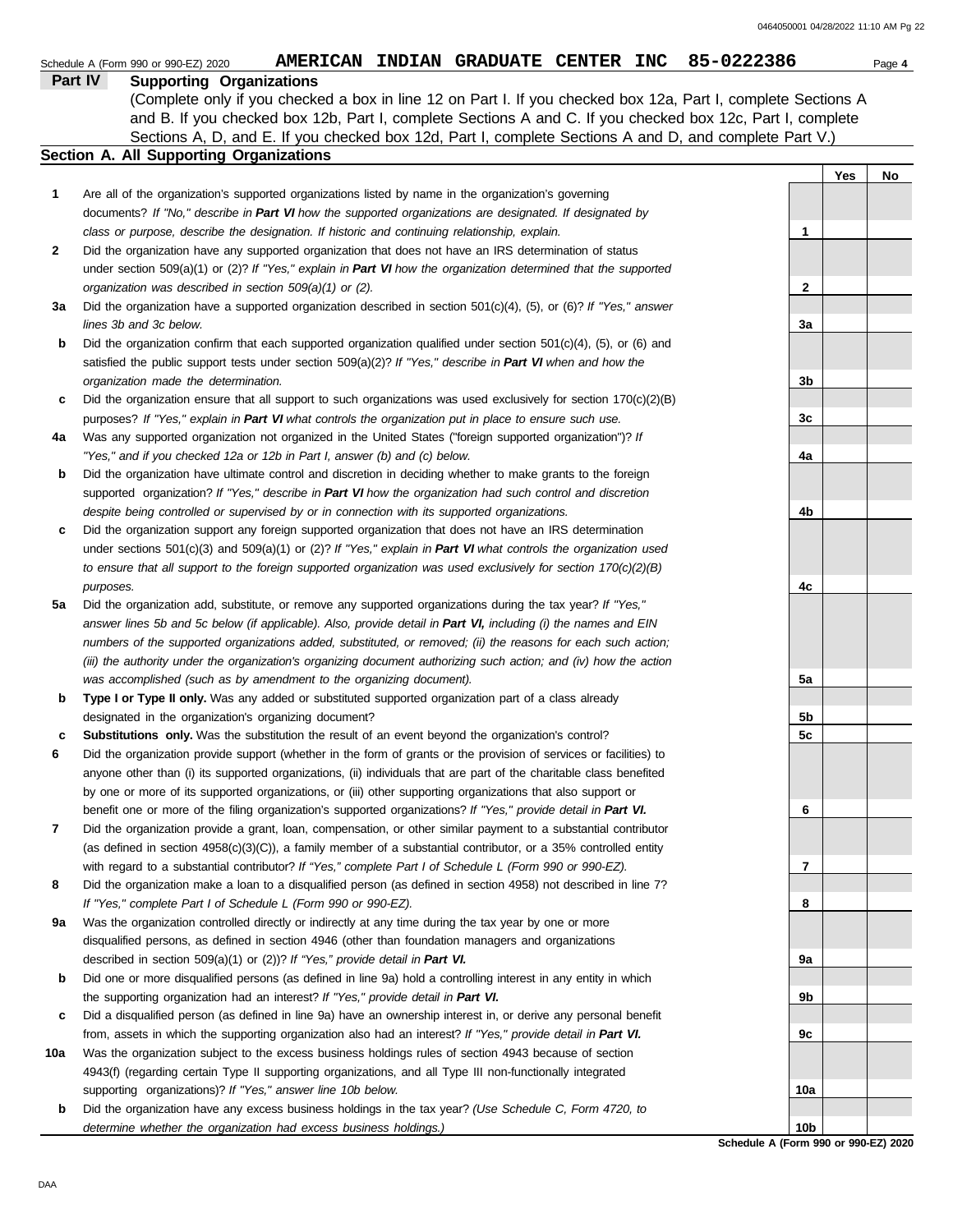**11c**

#### **Part IV Supporting Organizations** *(continued)* Schedule A (Form 990 or 990-EZ) 2020 **AMERICAN INDIAN GRADUATE CENTER INC** 85-0222386 Page 5 **Yes No 11 b** A family member of a person described in line 11a above? **a** A person who directly or indirectly controls, either alone or together with persons described in lines 11b and Has the organization accepted a gift or contribution from any of the following persons? 11c below, the governing body of a supported organization? **11a 11b**

**c** A 35% controlled entity of a person described in line 11a or 11b above? *If "Yes" to line 11a, 11b, or 11c, provide detail in Part VI.*

## **Section B. Type I Supporting Organizations**

|                |                                                                                                                                |          | Yes | No |
|----------------|--------------------------------------------------------------------------------------------------------------------------------|----------|-----|----|
| $\mathbf{1}$   | Did the governing body, members of the governing body, officers acting in their official capacity, or membership of one or     |          |     |    |
|                | more supported organizations have the power to regularly appoint or elect at least a majority of the organization's officers,  |          |     |    |
|                | directors, or trustees at all times during the tax year? If "No," describe in Part VI how the supported organization(s)        |          |     |    |
|                | effectively operated, supervised, or controlled the organization's activities. If the organization had more than one supported |          |     |    |
|                | organization, describe how the powers to appoint and/or remove officers, directors, or trustees were allocated among the       |          |     |    |
|                | supported organizations and what conditions or restrictions, if any, applied to such powers during the tax year.               |          |     |    |
| $\overline{2}$ | Did the organization operate for the benefit of any supported organization other than the supported                            |          |     |    |
|                | organization(s) that operated, supervised, or controlled the supporting organization? If "Yes," explain in Part                |          |     |    |
|                | VI how providing such benefit carried out the purposes of the supported organization(s) that operated,                         |          |     |    |
|                | supervised, or controlled the supporting organization.                                                                         | <u>ົ</u> |     |    |

#### **Section C. Type II Supporting Organizations** Were a majority of the organization's directors or trustees during the tax year also a majority of the directors or trustees of each of the organization's supported organization(s)? *If "No," describe in Part VI how control* **1** *or management of the supporting organization was vested in the same persons that controlled or managed the supported organization(s).* **Yes No 1**

### **Section D. All Type III Supporting Organizations**

*supervised, or controlled the supporting organization.*

|                |                                                                                                                        |   | Yes | No |
|----------------|------------------------------------------------------------------------------------------------------------------------|---|-----|----|
| 1              | Did the organization provide to each of its supported organizations, by the last day of the fifth month of the         |   |     |    |
|                | organization's tax year, (i) a written notice describing the type and amount of support provided during the prior tax  |   |     |    |
|                | year, (ii) a copy of the Form 990 that was most recently filed as of the date of notification, and (iii) copies of the |   |     |    |
|                | organization's governing documents in effect on the date of notification, to the extent not previously provided?       |   |     |    |
| $\overline{2}$ | Were any of the organization's officers, directors, or trustees either (i) appointed or elected by the supported       |   |     |    |
|                | organization(s) or (ii) serving on the governing body of a supported organization? If "No," explain in Part VI how     |   |     |    |
|                | the organization maintained a close and continuous working relationship with the supported organization(s).            | 2 |     |    |
| $\mathbf{3}$   | By reason of the relationship described in line 2, above, did the organization's supported organizations have          |   |     |    |
|                | a significant voice in the organization's investment policies and in directing the use of the organization's           |   |     |    |
|                | income or assets at all times during the tax year? If "Yes," describe in Part VI the role the organization's           |   |     |    |
|                | supported organizations played in this regard.                                                                         | 3 |     |    |

#### **Section E. Type III Functionally-Integrated Supporting Organizations**

| Check the box next to the method that the organization used to satisfy the Integral Part Test during the year (see instructions). |  |  |
|-----------------------------------------------------------------------------------------------------------------------------------|--|--|
|                                                                                                                                   |  |  |
|                                                                                                                                   |  |  |

The organization satisfied the Activities Test. *Complete line 2 below.* **a**

The organization is the parent of each of its supported organizations. *Complete line 3 below.* **b**

The organization supported a governmental entity. *Describe in Part VI how you supported a governmental entity (see instructions).* **c**

- **2** Activities Test. *Answer lines 2a and 2b below.*
- **a** Did substantially all of the organization's activities during the tax year directly further the exempt purposes of the supported organization(s) to which the organization was responsive? *If "Yes," then in Part VI identify those supported organizations and explain how these activities directly furthered their exempt purposes, how the organization was responsive to those supported organizations, and how the organization determined that these activities constituted substantially all of its activities.*
- **b** Did the activities described in line 2a, above, constitute activities that, but for the organization's involvement, one or more of the organization's supported organization(s) would have been engaged in? If "Yes," explain in *Part VI the reasons for the organization's position that its supported organization(s) would have engaged in these activities but for the organization's involvement.*
- **3** Parent of Supported Organizations. *Answer lines 3a and 3b below.*
- **a** Did the organization have the power to regularly appoint or elect a majority of the officers, directors, or trustees of each of the supported organizations? *If "Yes" or "No," provide details in Part VI.*
- **b** Did the organization exercise a substantial degree of direction over the policies, programs, and activities of each of its supported organizations? *If "Yes," describe in Part VI the role played by the organization in this regard.*

**Yes No 2a 2b 3a 3b**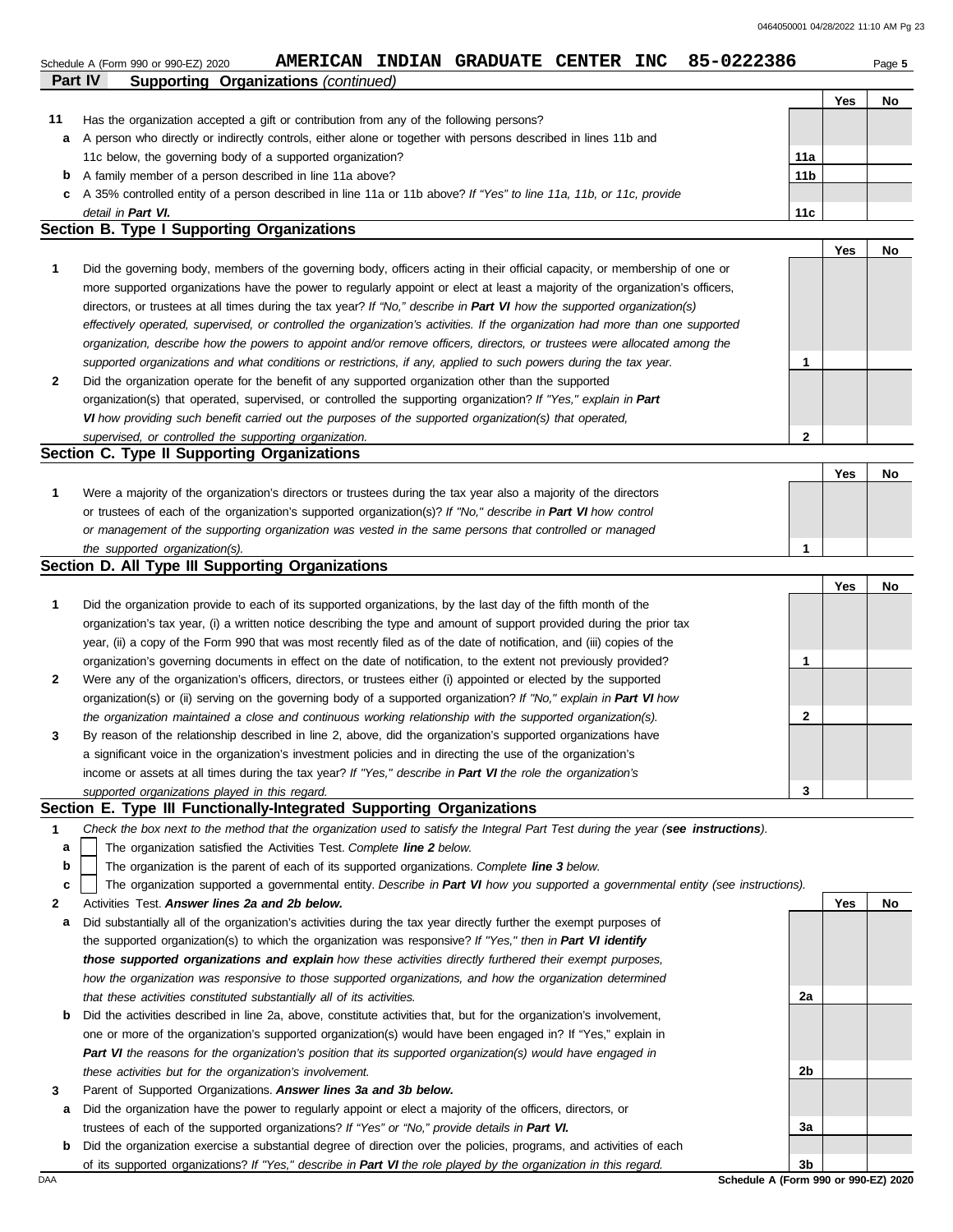|              | AMERICAN INDIAN GRADUATE CENTER INC<br>Schedule A (Form 990 or 990-EZ) 2020                                                                                                                                                                                          |                |  | 85-0222386     | Page 6                         |  |  |  |
|--------------|----------------------------------------------------------------------------------------------------------------------------------------------------------------------------------------------------------------------------------------------------------------------|----------------|--|----------------|--------------------------------|--|--|--|
| Part V       | Type III Non-Functionally Integrated 509(a)(3) Supporting Organizations                                                                                                                                                                                              |                |  |                |                                |  |  |  |
| 1            | Check here if the organization satisfied the Integral Part Test as a qualifying trust on Nov. 20, 1970 (explain in Part VI). See<br><b>instructions.</b> All other Type III non-functionally integrated supporting organizations must complete Sections A through E. |                |  |                |                                |  |  |  |
|              | (B) Current Year<br>Section A - Adjusted Net Income<br>(A) Prior Year<br>(optional)                                                                                                                                                                                  |                |  |                |                                |  |  |  |
| 1            | Net short-term capital gain                                                                                                                                                                                                                                          | 1              |  |                |                                |  |  |  |
| $\mathbf{2}$ | Recoveries of prior-year distributions                                                                                                                                                                                                                               | $\mathbf{2}$   |  |                |                                |  |  |  |
| 3            | Other gross income (see instructions)                                                                                                                                                                                                                                | 3              |  |                |                                |  |  |  |
| 4            | Add lines 1 through 3.                                                                                                                                                                                                                                               | 4              |  |                |                                |  |  |  |
| 5            | Depreciation and depletion                                                                                                                                                                                                                                           | 5              |  |                |                                |  |  |  |
| 6            | Portion of operating expenses paid or incurred for production or collection of                                                                                                                                                                                       |                |  |                |                                |  |  |  |
|              | gross income or for management, conservation, or maintenance of property                                                                                                                                                                                             |                |  |                |                                |  |  |  |
|              | held for production of income (see instructions)                                                                                                                                                                                                                     | 6              |  |                |                                |  |  |  |
| 7            | Other expenses (see instructions)                                                                                                                                                                                                                                    | $\overline{7}$ |  |                |                                |  |  |  |
| 8            | <b>Adjusted Net Income</b> (subtract lines 5, 6, and 7 from line 4)                                                                                                                                                                                                  | 8              |  |                |                                |  |  |  |
|              | Section B - Minimum Asset Amount                                                                                                                                                                                                                                     |                |  | (A) Prior Year | (B) Current Year<br>(optional) |  |  |  |
| 1            | Aggregate fair market value of all non-exempt-use assets (see                                                                                                                                                                                                        |                |  |                |                                |  |  |  |
|              | instructions for short tax year or assets held for part of year):                                                                                                                                                                                                    |                |  |                |                                |  |  |  |
|              | <b>a</b> Average monthly value of securities                                                                                                                                                                                                                         | 1a             |  |                |                                |  |  |  |
|              | <b>b</b> Average monthly cash balances                                                                                                                                                                                                                               | 1b             |  |                |                                |  |  |  |
|              | c Fair market value of other non-exempt-use assets                                                                                                                                                                                                                   | 1c             |  |                |                                |  |  |  |
|              | <b>d Total</b> (add lines 1a, 1b, and 1c)                                                                                                                                                                                                                            | 1d             |  |                |                                |  |  |  |
|              | <b>e</b> Discount claimed for blockage or other factors<br>(explain in detail in Part VI):                                                                                                                                                                           |                |  |                |                                |  |  |  |
| $\mathbf{2}$ | Acquisition indebtedness applicable to non-exempt-use assets                                                                                                                                                                                                         | $\mathbf{2}$   |  |                |                                |  |  |  |
| 3            | Subtract line 2 from line 1d.                                                                                                                                                                                                                                        | 3              |  |                |                                |  |  |  |
| 4            | Cash deemed held for exempt use. Enter 0.015 of line 3 (for greater amount,                                                                                                                                                                                          |                |  |                |                                |  |  |  |
|              | see instructions).                                                                                                                                                                                                                                                   | 4              |  |                |                                |  |  |  |
| 5            | Net value of non-exempt-use assets (subtract line 4 from line 3)                                                                                                                                                                                                     | 5              |  |                |                                |  |  |  |
| 6            | Multiply line 5 by 0.035.                                                                                                                                                                                                                                            | 6              |  |                |                                |  |  |  |
| 7            | Recoveries of prior-year distributions                                                                                                                                                                                                                               | $\overline{7}$ |  |                |                                |  |  |  |
| 8            | Minimum Asset Amount (add line 7 to line 6)                                                                                                                                                                                                                          | 8              |  |                |                                |  |  |  |
|              | Section C - Distributable Amount                                                                                                                                                                                                                                     |                |  |                | <b>Current Year</b>            |  |  |  |
| 1            | Adjusted net income for prior year (from Section A, line 8, column A)                                                                                                                                                                                                | 1              |  |                |                                |  |  |  |
| $\mathbf{2}$ | Enter 0.85 of line 1.                                                                                                                                                                                                                                                | $\mathbf{2}$   |  |                |                                |  |  |  |
| 3            | Minimum asset amount for prior year (from Section B, line 8, column A)                                                                                                                                                                                               | 3              |  |                |                                |  |  |  |
| 4            | Enter greater of line 2 or line 3.                                                                                                                                                                                                                                   | 4              |  |                |                                |  |  |  |
| 5            | Income tax imposed in prior year                                                                                                                                                                                                                                     | 5              |  |                |                                |  |  |  |
| 6            | Distributable Amount. Subtract line 5 from line 4, unless subject to                                                                                                                                                                                                 |                |  |                |                                |  |  |  |
|              | emergency temporary reduction (see instructions).                                                                                                                                                                                                                    | 6              |  |                |                                |  |  |  |
|              |                                                                                                                                                                                                                                                                      |                |  |                |                                |  |  |  |

**7** | Check here if the current year is the organization's first as a non-functionally integrated Type III supporting organization (see instructions).

**Schedule A (Form 990 or 990-EZ) 2020**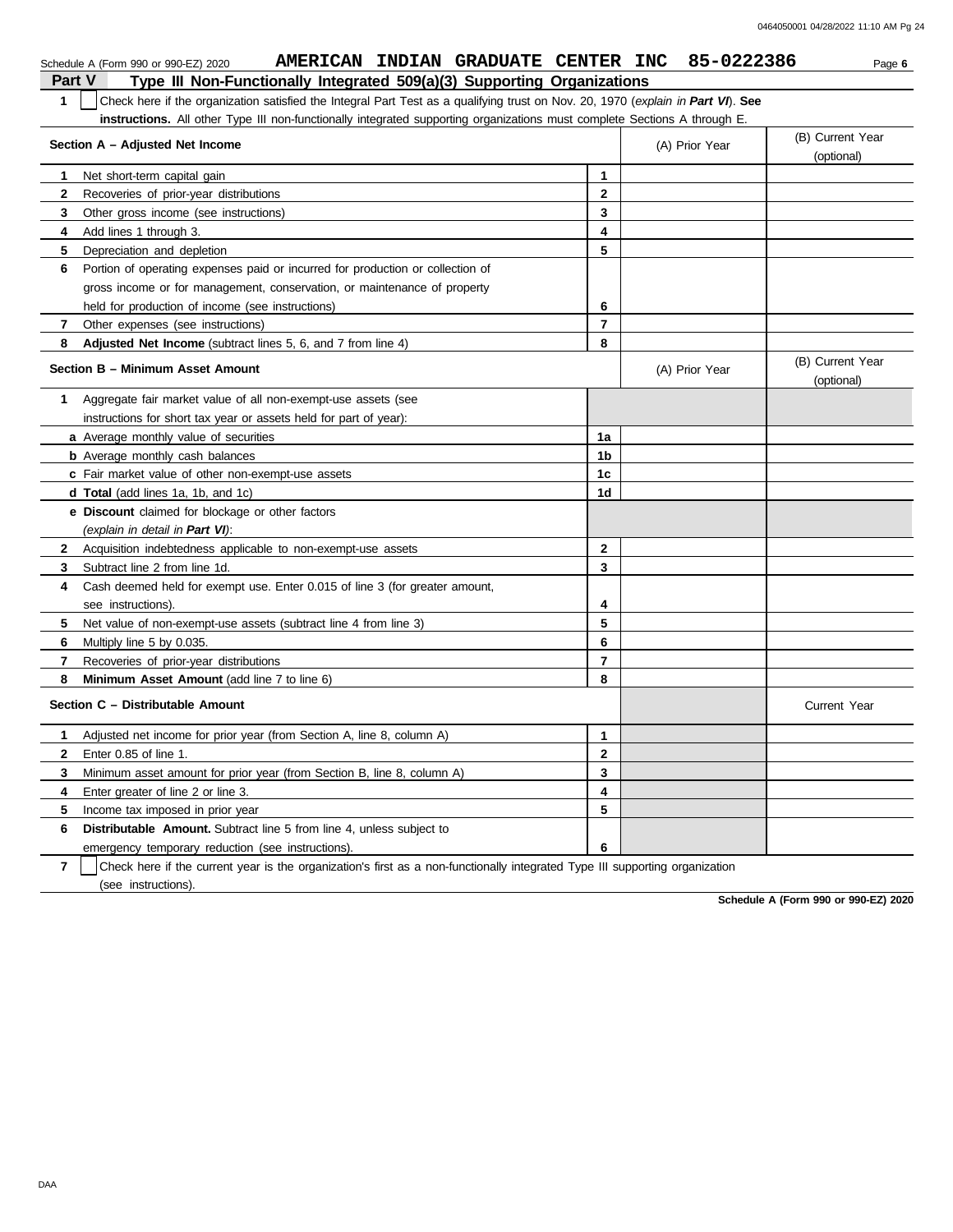| Part V<br>Type III Non-Functionally Integrated 509(a)(3) Supporting Organizations (continued) |                                                                                                        |                                    |                                   |                               |  |  |  |
|-----------------------------------------------------------------------------------------------|--------------------------------------------------------------------------------------------------------|------------------------------------|-----------------------------------|-------------------------------|--|--|--|
|                                                                                               | Section D - Distributions                                                                              |                                    |                                   |                               |  |  |  |
| 1.                                                                                            | Amounts paid to supported organizations to accomplish exempt purposes                                  |                                    |                                   |                               |  |  |  |
| $\mathbf{2}$                                                                                  | Amounts paid to perform activity that directly furthers exempt purposes of supported                   |                                    |                                   |                               |  |  |  |
|                                                                                               | organizations, in excess of income from activity                                                       |                                    |                                   |                               |  |  |  |
| 3                                                                                             | Administrative expenses paid to accomplish exempt purposes of supported organizations                  |                                    |                                   |                               |  |  |  |
| 4                                                                                             | Amounts paid to acquire exempt-use assets                                                              |                                    |                                   |                               |  |  |  |
| 5                                                                                             | Qualified set-aside amounts (prior IRS approval required— <i>provide details in Part VI</i> )          |                                    |                                   |                               |  |  |  |
| 6                                                                                             | Other distributions (describe in Part VI). See instructions.                                           |                                    |                                   |                               |  |  |  |
| 7                                                                                             | Total annual distributions. Add lines 1 through 6.                                                     |                                    |                                   |                               |  |  |  |
| 8                                                                                             | Distributions to attentive supported organizations to which the organization is responsive             |                                    |                                   |                               |  |  |  |
|                                                                                               | (provide details in Part VI). See instructions.                                                        |                                    |                                   |                               |  |  |  |
| 9                                                                                             | Distributable amount for 2020 from Section C, line 6                                                   |                                    |                                   |                               |  |  |  |
| 10                                                                                            | Line 8 amount divided by line 9 amount                                                                 |                                    |                                   |                               |  |  |  |
|                                                                                               | Section E - Distribution Allocations (see instructions)                                                | (i)<br><b>Excess Distributions</b> | (ii)<br><b>Underdistributions</b> | (iii)<br><b>Distributable</b> |  |  |  |
|                                                                                               |                                                                                                        |                                    | Pre-2020                          | Amount for 2020               |  |  |  |
| 1.                                                                                            | Distributable amount for 2020 from Section C, line 6                                                   |                                    |                                   |                               |  |  |  |
| 2                                                                                             | Underdistributions, if any, for years prior to 2020                                                    |                                    |                                   |                               |  |  |  |
|                                                                                               | (reasonable cause required-explain in Part VI). See                                                    |                                    |                                   |                               |  |  |  |
|                                                                                               | instructions.                                                                                          |                                    |                                   |                               |  |  |  |
| 3                                                                                             | Excess distributions carryover, if any, to 2020                                                        |                                    |                                   |                               |  |  |  |
|                                                                                               |                                                                                                        |                                    |                                   |                               |  |  |  |
|                                                                                               |                                                                                                        |                                    |                                   |                               |  |  |  |
|                                                                                               |                                                                                                        |                                    |                                   |                               |  |  |  |
|                                                                                               |                                                                                                        |                                    |                                   |                               |  |  |  |
|                                                                                               |                                                                                                        |                                    |                                   |                               |  |  |  |
|                                                                                               | f Total of lines 3a through 3e                                                                         |                                    |                                   |                               |  |  |  |
|                                                                                               | g Applied to underdistributions of prior years                                                         |                                    |                                   |                               |  |  |  |
|                                                                                               | <b>h</b> Applied to 2020 distributable amount                                                          |                                    |                                   |                               |  |  |  |
|                                                                                               | <i>i</i> Carryover from 2015 not applied (see instructions)                                            |                                    |                                   |                               |  |  |  |
|                                                                                               | Remainder. Subtract lines 3g, 3h, and 3i from line 3f.                                                 |                                    |                                   |                               |  |  |  |
| 4                                                                                             | Distributions for 2020 from                                                                            |                                    |                                   |                               |  |  |  |
|                                                                                               | \$<br>Section D, line 7:                                                                               |                                    |                                   |                               |  |  |  |
|                                                                                               | <b>a</b> Applied to underdistributions of prior years<br><b>b</b> Applied to 2020 distributable amount |                                    |                                   |                               |  |  |  |
|                                                                                               | c Remainder. Subtract lines 4a and 4b from line 4.                                                     |                                    |                                   |                               |  |  |  |
| 5                                                                                             | Remaining underdistributions for years prior to 2020, if                                               |                                    |                                   |                               |  |  |  |
|                                                                                               | any. Subtract lines 3g and 4a from line 2. For result                                                  |                                    |                                   |                               |  |  |  |
|                                                                                               | greater than zero, explain in Part VI. See instructions.                                               |                                    |                                   |                               |  |  |  |
| 6                                                                                             | Remaining underdistributions for 2020 Subtract lines 3h                                                |                                    |                                   |                               |  |  |  |
|                                                                                               | and 4b from line 1. For result greater than zero, explain in                                           |                                    |                                   |                               |  |  |  |
|                                                                                               | Part VI. See instructions.                                                                             |                                    |                                   |                               |  |  |  |
| 7                                                                                             | Excess distributions carryover to 2021. Add lines 3j                                                   |                                    |                                   |                               |  |  |  |
|                                                                                               | and 4c.                                                                                                |                                    |                                   |                               |  |  |  |
| 8                                                                                             | Breakdown of line 7:                                                                                   |                                    |                                   |                               |  |  |  |
|                                                                                               | a Excess from 2016                                                                                     |                                    |                                   |                               |  |  |  |
|                                                                                               |                                                                                                        |                                    |                                   |                               |  |  |  |
|                                                                                               | <b>c</b> Excess from 2018                                                                              |                                    |                                   |                               |  |  |  |
|                                                                                               | <b>d</b> Excess from 2019                                                                              |                                    |                                   |                               |  |  |  |
|                                                                                               | e Excess from 2020                                                                                     |                                    |                                   |                               |  |  |  |

**Schedule A (Form 990 or 990-EZ) 2020**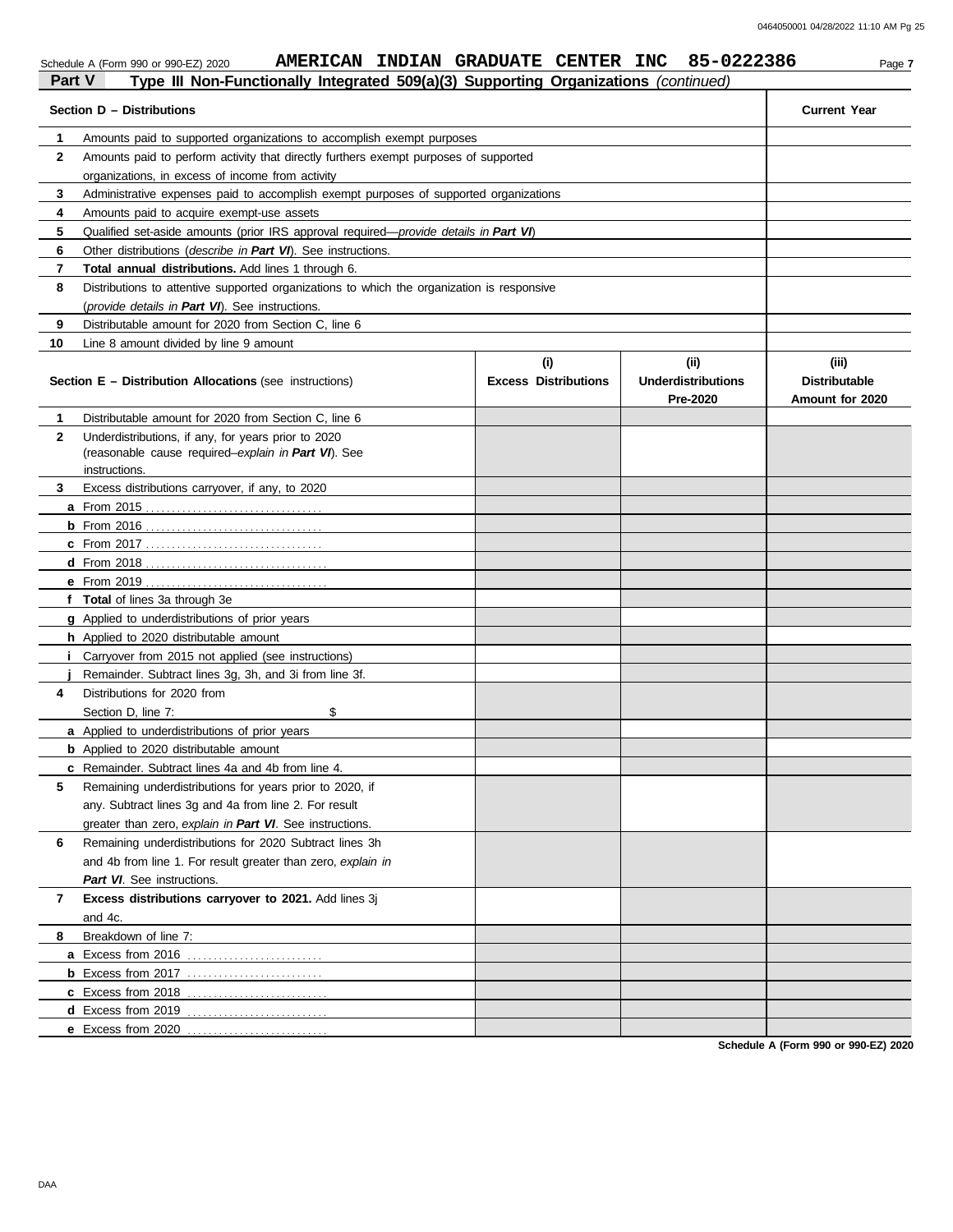| AMERICAN INDIAN GRADUATE CENTER INC<br>Schedule A (Form 990 or 990-EZ) 2020<br>Page 8<br>Part VI<br>Supplemental Information. Provide the explanations required by Part II, line 10; Part II, line 17a or 17b; Part<br>III, line 12; Part IV, Section A, lines 1, 2, 3b, 3c, 4b, 4c, 5a, 6, 9a, 9b, 9c, 11a, 11b, and 11c; Part IV, Section<br>B, lines 1 and 2; Part IV, Section C, line 1; Part IV, Section D, lines 2 and 3; Part IV, Section E, lines 1c, 2a, 2b,<br>3a, and 3b; Part V, line 1; Part V, Section B, line 1e; Part V, Section D, lines 5, 6, and 8; and Part V, Section E,<br>lines 2, 5, and 6. Also complete this part for any additional information. (See instructions.) |
|-------------------------------------------------------------------------------------------------------------------------------------------------------------------------------------------------------------------------------------------------------------------------------------------------------------------------------------------------------------------------------------------------------------------------------------------------------------------------------------------------------------------------------------------------------------------------------------------------------------------------------------------------------------------------------------------------|
|                                                                                                                                                                                                                                                                                                                                                                                                                                                                                                                                                                                                                                                                                                 |
|                                                                                                                                                                                                                                                                                                                                                                                                                                                                                                                                                                                                                                                                                                 |
|                                                                                                                                                                                                                                                                                                                                                                                                                                                                                                                                                                                                                                                                                                 |
|                                                                                                                                                                                                                                                                                                                                                                                                                                                                                                                                                                                                                                                                                                 |
|                                                                                                                                                                                                                                                                                                                                                                                                                                                                                                                                                                                                                                                                                                 |
|                                                                                                                                                                                                                                                                                                                                                                                                                                                                                                                                                                                                                                                                                                 |
|                                                                                                                                                                                                                                                                                                                                                                                                                                                                                                                                                                                                                                                                                                 |
|                                                                                                                                                                                                                                                                                                                                                                                                                                                                                                                                                                                                                                                                                                 |
|                                                                                                                                                                                                                                                                                                                                                                                                                                                                                                                                                                                                                                                                                                 |
|                                                                                                                                                                                                                                                                                                                                                                                                                                                                                                                                                                                                                                                                                                 |
|                                                                                                                                                                                                                                                                                                                                                                                                                                                                                                                                                                                                                                                                                                 |
|                                                                                                                                                                                                                                                                                                                                                                                                                                                                                                                                                                                                                                                                                                 |
|                                                                                                                                                                                                                                                                                                                                                                                                                                                                                                                                                                                                                                                                                                 |
|                                                                                                                                                                                                                                                                                                                                                                                                                                                                                                                                                                                                                                                                                                 |
|                                                                                                                                                                                                                                                                                                                                                                                                                                                                                                                                                                                                                                                                                                 |
|                                                                                                                                                                                                                                                                                                                                                                                                                                                                                                                                                                                                                                                                                                 |
|                                                                                                                                                                                                                                                                                                                                                                                                                                                                                                                                                                                                                                                                                                 |
|                                                                                                                                                                                                                                                                                                                                                                                                                                                                                                                                                                                                                                                                                                 |
|                                                                                                                                                                                                                                                                                                                                                                                                                                                                                                                                                                                                                                                                                                 |
|                                                                                                                                                                                                                                                                                                                                                                                                                                                                                                                                                                                                                                                                                                 |
|                                                                                                                                                                                                                                                                                                                                                                                                                                                                                                                                                                                                                                                                                                 |
|                                                                                                                                                                                                                                                                                                                                                                                                                                                                                                                                                                                                                                                                                                 |
|                                                                                                                                                                                                                                                                                                                                                                                                                                                                                                                                                                                                                                                                                                 |
|                                                                                                                                                                                                                                                                                                                                                                                                                                                                                                                                                                                                                                                                                                 |
|                                                                                                                                                                                                                                                                                                                                                                                                                                                                                                                                                                                                                                                                                                 |
|                                                                                                                                                                                                                                                                                                                                                                                                                                                                                                                                                                                                                                                                                                 |
|                                                                                                                                                                                                                                                                                                                                                                                                                                                                                                                                                                                                                                                                                                 |
|                                                                                                                                                                                                                                                                                                                                                                                                                                                                                                                                                                                                                                                                                                 |
|                                                                                                                                                                                                                                                                                                                                                                                                                                                                                                                                                                                                                                                                                                 |
|                                                                                                                                                                                                                                                                                                                                                                                                                                                                                                                                                                                                                                                                                                 |
|                                                                                                                                                                                                                                                                                                                                                                                                                                                                                                                                                                                                                                                                                                 |
|                                                                                                                                                                                                                                                                                                                                                                                                                                                                                                                                                                                                                                                                                                 |
|                                                                                                                                                                                                                                                                                                                                                                                                                                                                                                                                                                                                                                                                                                 |
|                                                                                                                                                                                                                                                                                                                                                                                                                                                                                                                                                                                                                                                                                                 |
|                                                                                                                                                                                                                                                                                                                                                                                                                                                                                                                                                                                                                                                                                                 |
|                                                                                                                                                                                                                                                                                                                                                                                                                                                                                                                                                                                                                                                                                                 |
|                                                                                                                                                                                                                                                                                                                                                                                                                                                                                                                                                                                                                                                                                                 |
|                                                                                                                                                                                                                                                                                                                                                                                                                                                                                                                                                                                                                                                                                                 |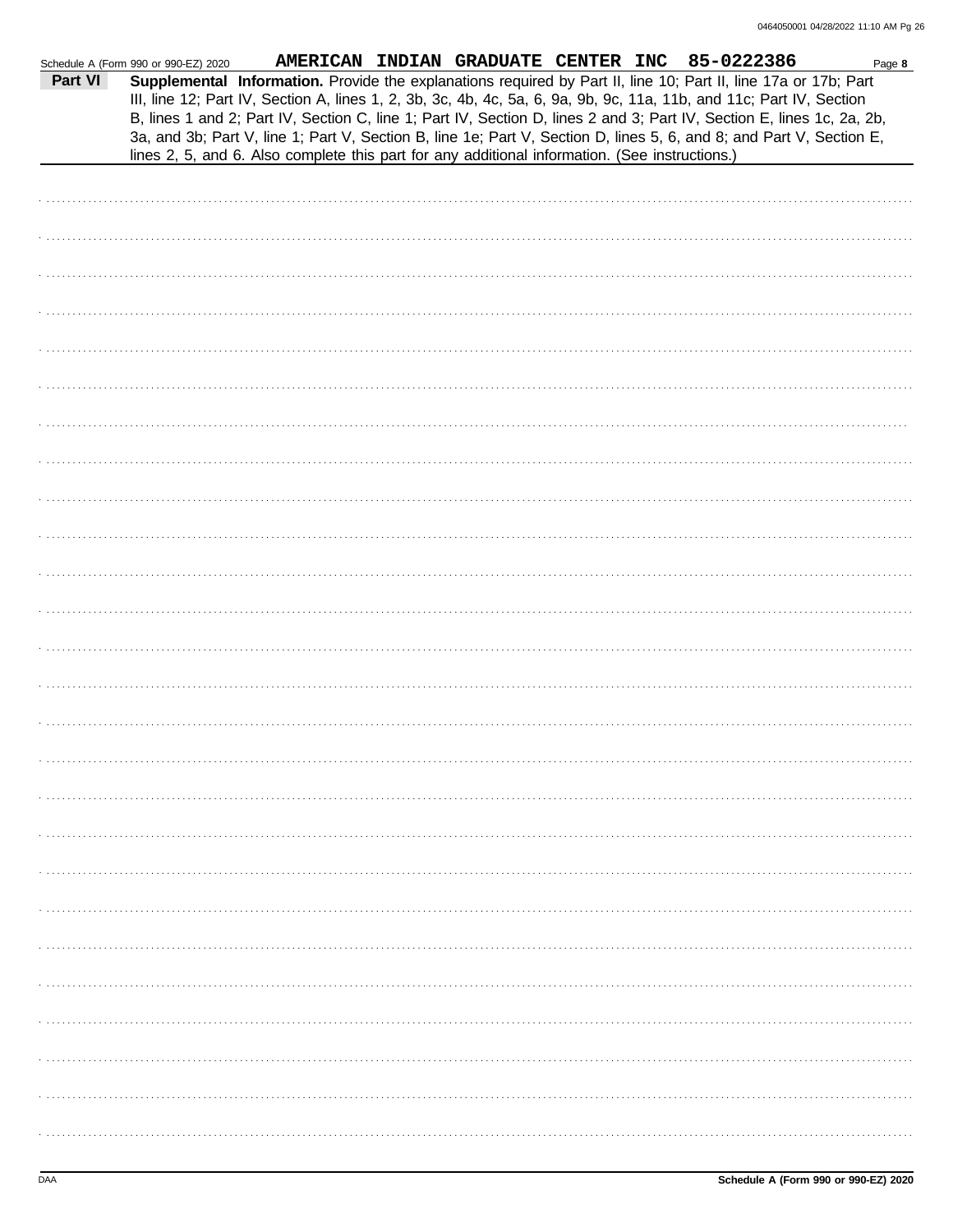OMB No. 1545-0047

| (Form 990)                                     | Part IV, line 6, 7, 8, 9, 10, 11a, 11b, 11c, 11d, 11e, 11f, 12a, or 12b.                                                                                                                   | u Complete if the organization answered "Yes" on Form 990, |                                |                                 |
|------------------------------------------------|--------------------------------------------------------------------------------------------------------------------------------------------------------------------------------------------|------------------------------------------------------------|--------------------------------|---------------------------------|
| Department of the Treasury                     |                                                                                                                                                                                            | Open to Public                                             |                                |                                 |
| Internal Revenue Service                       | <b>u</b> Go to <i>www.irs.gov/Form990</i> for instructions and the latest information.                                                                                                     |                                                            |                                | <b>Inspection</b>               |
| Name of the organization                       |                                                                                                                                                                                            |                                                            | Employer identification number |                                 |
|                                                | <b>AMERICAN INDIAN GRADUATE CENTER INC</b>                                                                                                                                                 |                                                            | 85-0222386                     |                                 |
| Part I                                         | Organizations Maintaining Donor Advised Funds or Other Similar Funds or Accounts.                                                                                                          |                                                            |                                |                                 |
|                                                | Complete if the organization answered "Yes" on Form 990, Part IV, line 6.                                                                                                                  |                                                            |                                |                                 |
|                                                |                                                                                                                                                                                            | (a) Donor advised funds                                    |                                | (b) Funds and other accounts    |
| 1                                              |                                                                                                                                                                                            |                                                            |                                |                                 |
| 2                                              |                                                                                                                                                                                            |                                                            |                                |                                 |
| 3                                              |                                                                                                                                                                                            |                                                            |                                |                                 |
| 4                                              |                                                                                                                                                                                            |                                                            |                                |                                 |
| 5                                              | Did the organization inform all donors and donor advisors in writing that the assets held in donor advised                                                                                 |                                                            |                                |                                 |
|                                                |                                                                                                                                                                                            |                                                            |                                | Yes<br>No                       |
| 6                                              | Did the organization inform all grantees, donors, and donor advisors in writing that grant funds can be used                                                                               |                                                            |                                |                                 |
|                                                | only for charitable purposes and not for the benefit of the donor or donor advisor, or for any other purpose                                                                               |                                                            |                                |                                 |
|                                                |                                                                                                                                                                                            |                                                            |                                | Yes<br>No                       |
| Part II                                        | <b>Conservation Easements.</b>                                                                                                                                                             |                                                            |                                |                                 |
|                                                | Complete if the organization answered "Yes" on Form 990, Part IV, line 7.                                                                                                                  |                                                            |                                |                                 |
| 1                                              | Purpose(s) of conservation easements held by the organization (check all that apply).                                                                                                      |                                                            |                                |                                 |
|                                                | Preservation of land for public use (for example, recreation or education)                                                                                                                 | Preservation of a historically important land area         |                                |                                 |
| Protection of natural habitat                  |                                                                                                                                                                                            | Preservation of a certified historic structure             |                                |                                 |
| Preservation of open space                     |                                                                                                                                                                                            |                                                            |                                |                                 |
| 2<br>easement on the last day of the tax year. | Complete lines 2a through 2d if the organization held a qualified conservation contribution in the form of a conservation                                                                  |                                                            |                                | Held at the End of the Tax Year |
|                                                |                                                                                                                                                                                            |                                                            | 2a                             |                                 |
| a<br>b                                         |                                                                                                                                                                                            |                                                            | 2b                             |                                 |
|                                                | Number of conservation easements on a certified historic structure included in (a) [[[[[[[[[[[[[[[[[[[[[[[[[]]]]]]]                                                                        |                                                            | 2c                             |                                 |
| d                                              | Number of conservation easements included in (c) acquired after 7/25/06, and not on a                                                                                                      |                                                            |                                |                                 |
|                                                | historic structure listed in the National Register [11, 12] And The Structure of the National Register [11, 12                                                                             |                                                            | 2d                             |                                 |
| 3                                              | Number of conservation easements modified, transferred, released, extinguished, or terminated by the organization during the                                                               |                                                            |                                |                                 |
| tax year <b>u</b><br>.                         |                                                                                                                                                                                            |                                                            |                                |                                 |
|                                                | Number of states where property subject to conservation easement is located <b>u</b>                                                                                                       |                                                            |                                |                                 |
| 5                                              | Does the organization have a written policy regarding the periodic monitoring, inspection, handling of                                                                                     |                                                            |                                |                                 |
|                                                | violations, and enforcement of the conservation easements it holds?                                                                                                                        |                                                            |                                | Yes<br>No                       |
|                                                | Staff and volunteer hours devoted to monitoring, inspecting, handling of violations, and enforcing conservation easements during the year                                                  |                                                            |                                |                                 |
| u<br>.                                         |                                                                                                                                                                                            |                                                            |                                |                                 |
| 7                                              | Amount of expenses incurred in monitoring, inspecting, handling of violations, and enforcing conservation easements during the year                                                        |                                                            |                                |                                 |
|                                                |                                                                                                                                                                                            |                                                            |                                |                                 |
| 8                                              | Does each conservation easement reported on line 2(d) above satisfy the requirements of section 170(h)(4)(B)(i)                                                                            |                                                            |                                |                                 |
|                                                |                                                                                                                                                                                            |                                                            |                                | Yes  <br>No                     |
| 9                                              | In Part XIII, describe how the organization reports conservation easements in its revenue and expense statement and                                                                        |                                                            |                                |                                 |
|                                                | balance sheet, and include, if applicable, the text of the footnote to the organization's financial statements that describes the<br>organization's accounting for conservation easements. |                                                            |                                |                                 |
| Part III                                       | Organizations Maintaining Collections of Art, Historical Treasures, or Other Similar Assets.                                                                                               |                                                            |                                |                                 |
|                                                | Complete if the organization answered "Yes" on Form 990, Part IV, line 8.                                                                                                                  |                                                            |                                |                                 |
|                                                | 1a If the organization elected, as permitted under FASB ASC 958, not to report in its revenue statement and balance sheet works                                                            |                                                            |                                |                                 |
|                                                | of art, historical treasures, or other similar assets held for public exhibition, education, or research in furtherance of public                                                          |                                                            |                                |                                 |
|                                                | service, provide in Part XIII the text of the footnote to its financial statements that describes these items.                                                                             |                                                            |                                |                                 |
|                                                | <b>b</b> If the organization elected, as permitted under FASB ASC 958, to report in its revenue statement and balance sheet works of                                                       |                                                            |                                |                                 |
|                                                | art, historical treasures, or other similar assets held for public exhibition, education, or research in furtherance of public service,                                                    |                                                            |                                |                                 |
|                                                | provide the following amounts relating to these items:                                                                                                                                     |                                                            |                                |                                 |
|                                                |                                                                                                                                                                                            |                                                            |                                |                                 |
|                                                |                                                                                                                                                                                            |                                                            |                                | <b>u</b> \$                     |
| 2                                              | If the organization received or held works of art, historical treasures, or other similar assets for financial gain, provide the                                                           |                                                            |                                |                                 |
|                                                | following amounts required to be reported under FASB ASC 958 relating to these items:                                                                                                      |                                                            |                                |                                 |
| a                                              |                                                                                                                                                                                            |                                                            |                                |                                 |
|                                                |                                                                                                                                                                                            |                                                            | u <sup>s</sup>                 |                                 |

**SCHEDULE D Supplemental Financial Statements**

**(Form 990)**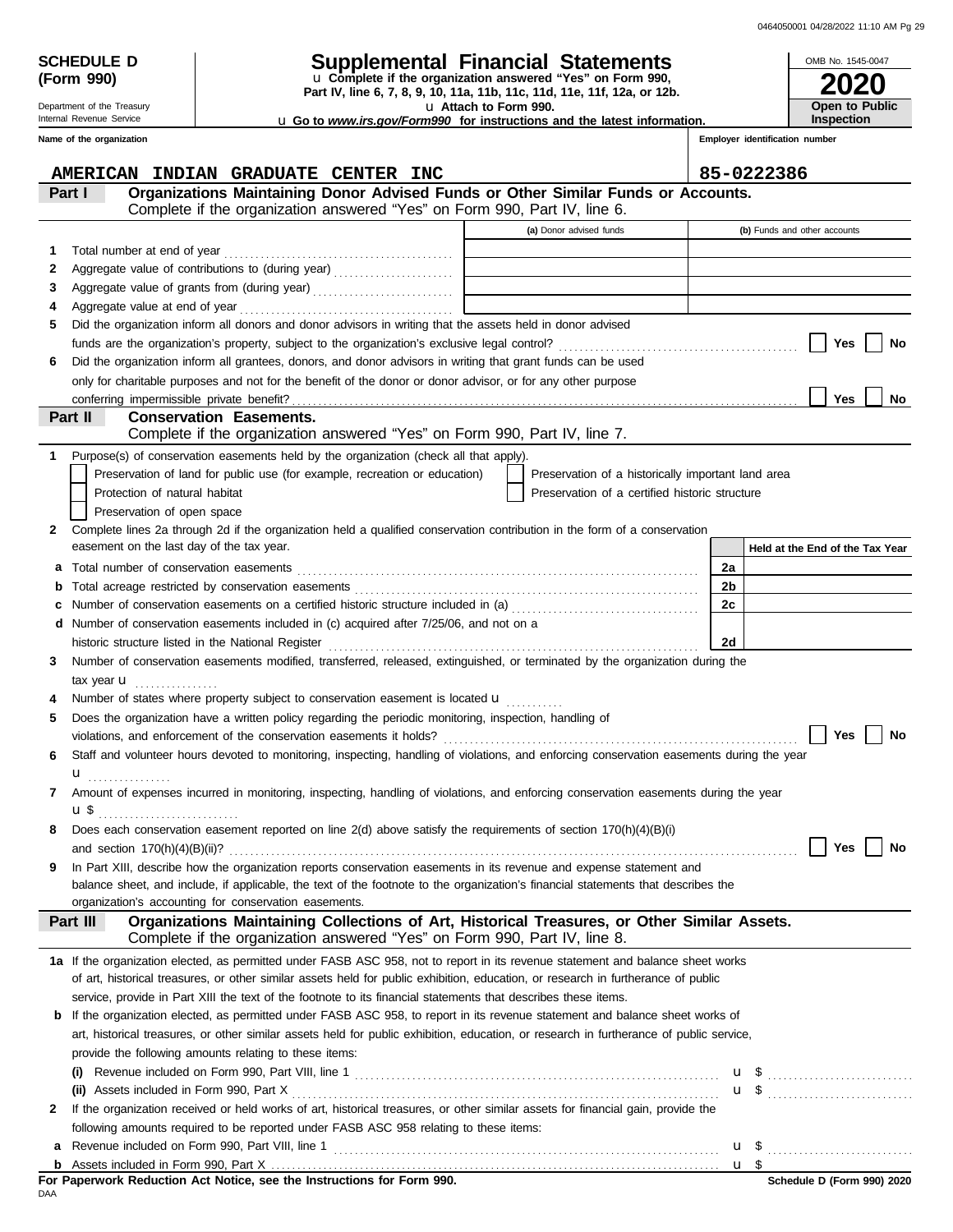|    | Schedule D (Form 990) 2020                                                                                                                                                                                                          | AMERICAN INDIAN GRADUATE CENTER INC 85-0222386 |                          |                    |                 |                      |                  |                     |                    | Page 2  |
|----|-------------------------------------------------------------------------------------------------------------------------------------------------------------------------------------------------------------------------------------|------------------------------------------------|--------------------------|--------------------|-----------------|----------------------|------------------|---------------------|--------------------|---------|
|    | Organizations Maintaining Collections of Art, Historical Treasures, or Other Similar Assets (continued)<br>Part III                                                                                                                 |                                                |                          |                    |                 |                      |                  |                     |                    |         |
|    | 3 Using the organization's acquisition, accession, and other records, check any of the following that make significant use of its<br>collection items (check all that apply):                                                       |                                                |                          |                    |                 |                      |                  |                     |                    |         |
| a  | Public exhibition                                                                                                                                                                                                                   | d                                              | Loan or exchange program |                    |                 |                      |                  |                     |                    |         |
| b  | Scholarly research                                                                                                                                                                                                                  | е                                              |                          |                    |                 |                      |                  |                     |                    |         |
| c  | Preservation for future generations                                                                                                                                                                                                 |                                                |                          |                    |                 |                      |                  |                     |                    |         |
|    | Provide a description of the organization's collections and explain how they further the organization's exempt purpose in Part<br>XIII.                                                                                             |                                                |                          |                    |                 |                      |                  |                     |                    |         |
| 5. | During the year, did the organization solicit or receive donations of art, historical treasures, or other similar                                                                                                                   |                                                |                          |                    |                 |                      |                  |                     |                    |         |
|    |                                                                                                                                                                                                                                     |                                                |                          |                    |                 |                      |                  | Yes                 |                    | No      |
|    | Part IV<br><b>Escrow and Custodial Arrangements.</b>                                                                                                                                                                                |                                                |                          |                    |                 |                      |                  |                     |                    |         |
|    | Complete if the organization answered "Yes" on Form 990, Part IV, line 9, or reported an amount on Form<br>990, Part X, line 21.                                                                                                    |                                                |                          |                    |                 |                      |                  |                     |                    |         |
|    | 1a Is the organization an agent, trustee, custodian or other intermediary for contributions or other assets not                                                                                                                     |                                                |                          |                    |                 |                      |                  |                     |                    |         |
|    |                                                                                                                                                                                                                                     |                                                |                          |                    |                 |                      |                  | Yes                 |                    | No      |
|    | <b>b</b> If "Yes," explain the arrangement in Part XIII and complete the following table:                                                                                                                                           |                                                |                          |                    |                 |                      |                  | Amount              |                    |         |
|    |                                                                                                                                                                                                                                     |                                                |                          |                    |                 | 1c                   |                  |                     |                    |         |
|    | c Beginning balance <b>construction and the construction of the construction of the construction</b> of the construction of the construction of the construction of the construction of the construction of the construction of the |                                                |                          |                    |                 | 1 <sub>d</sub>       |                  |                     |                    |         |
|    |                                                                                                                                                                                                                                     |                                                |                          |                    |                 | 1e                   |                  |                     |                    |         |
| f  | Ending balance <b>construction and the construction of the construction</b> of the construction of the construction of the construction of the construction of the construction of the construction of the construction of the cons |                                                |                          |                    |                 | 1f                   |                  |                     |                    |         |
|    | 2a Did the organization include an amount on Form 990, Part X, line 21, for escrow or custodial account liability?                                                                                                                  |                                                |                          |                    |                 |                      |                  | <b>Yes</b>          |                    | No      |
|    |                                                                                                                                                                                                                                     |                                                |                          |                    |                 |                      |                  |                     |                    |         |
|    | Part V<br><b>Endowment Funds.</b>                                                                                                                                                                                                   |                                                |                          |                    |                 |                      |                  |                     |                    |         |
|    | Complete if the organization answered "Yes" on Form 990, Part IV, line 10.                                                                                                                                                          |                                                |                          |                    |                 |                      |                  |                     |                    |         |
|    |                                                                                                                                                                                                                                     | (a) Current year                               | (b) Prior year           | (c) Two years back |                 | (d) Three years back |                  | (e) Four years back |                    |         |
|    | 1a Beginning of year balance                                                                                                                                                                                                        | 2,846,779                                      | 2,658,298                | 2,330,916          |                 | 2,341,466            |                  |                     | 2,157,961          |         |
|    | <b>b</b> Contributions <b>contributions</b>                                                                                                                                                                                         | 539,638                                        | 100,500                  | 252,109            |                 |                      |                  |                     | 121,080            |         |
|    | c Net investment earnings, gains, and                                                                                                                                                                                               | 862,474                                        |                          |                    |                 |                      |                  |                     |                    |         |
|    |                                                                                                                                                                                                                                     | 41,755                                         | 143,711<br>55,730        | 75,273             |                 |                      | 83,950<br>94,500 |                     | 181,059<br>118,634 |         |
|    | d Grants or scholarships<br>e Other expenditures for facilities and                                                                                                                                                                 |                                                |                          |                    |                 |                      |                  |                     |                    |         |
|    |                                                                                                                                                                                                                                     |                                                |                          |                    |                 |                      |                  |                     |                    |         |
|    | f Administrative expenses                                                                                                                                                                                                           | 38,096                                         |                          |                    |                 |                      |                  |                     |                    |         |
| a  | End of year balance                                                                                                                                                                                                                 | 4,169,040                                      | 2,846,779                | 2,658,298          |                 | 2,330,916            |                  |                     | 2,341,466          |         |
|    | 2 Provide the estimated percentage of the current year end balance (line 1g, column (a)) held as:                                                                                                                                   |                                                |                          |                    |                 |                      |                  |                     |                    |         |
|    | a Board designated or quasi-endowment u                                                                                                                                                                                             | %                                              |                          |                    |                 |                      |                  |                     |                    |         |
|    | Permanent endowment <b>u</b> 53.14 %                                                                                                                                                                                                |                                                |                          |                    |                 |                      |                  |                     |                    |         |
| c. | Term endowment $\mathbf{u}$ 46.86 %                                                                                                                                                                                                 |                                                |                          |                    |                 |                      |                  |                     |                    |         |
|    | The percentages on lines 2a, 2b, and 2c should equal 100%.                                                                                                                                                                          |                                                |                          |                    |                 |                      |                  |                     |                    |         |
|    | 3a Are there endowment funds not in the possession of the organization that are held and administered for the                                                                                                                       |                                                |                          |                    |                 |                      |                  |                     |                    |         |
|    | organization by:                                                                                                                                                                                                                    |                                                |                          |                    |                 |                      |                  |                     | Yes                | No<br>x |
|    |                                                                                                                                                                                                                                     |                                                |                          |                    |                 |                      |                  | 3a(i)               |                    | x       |
|    |                                                                                                                                                                                                                                     |                                                |                          |                    |                 |                      |                  | 3a(ii)<br>3b        |                    |         |
| 4  | Describe in Part XIII the intended uses of the organization's endowment funds.                                                                                                                                                      |                                                |                          |                    |                 |                      |                  |                     |                    |         |
|    | Land, Buildings, and Equipment.<br>Part VI                                                                                                                                                                                          |                                                |                          |                    |                 |                      |                  |                     |                    |         |
|    | Complete if the organization answered "Yes" on Form 990, Part IV, line 11a. See Form 990, Part X, line 10.                                                                                                                          |                                                |                          |                    |                 |                      |                  |                     |                    |         |
|    | Description of property                                                                                                                                                                                                             | (a) Cost or other basis                        | (b) Cost or other basis  |                    | (c) Accumulated |                      |                  | (d) Book value      |                    |         |
|    |                                                                                                                                                                                                                                     | (investment)                                   | (other)                  |                    | depreciation    |                      |                  |                     |                    |         |
|    |                                                                                                                                                                                                                                     |                                                |                          |                    |                 |                      |                  |                     |                    |         |
|    |                                                                                                                                                                                                                                     |                                                |                          |                    |                 |                      |                  |                     |                    |         |
|    | c Leasehold improvements                                                                                                                                                                                                            |                                                |                          | 1,036              |                 | 1,036                |                  |                     |                    |         |
|    |                                                                                                                                                                                                                                     |                                                |                          | 199,170            |                 | 172,399              |                  |                     | 26,771             |         |
|    |                                                                                                                                                                                                                                     |                                                |                          | 131,558            |                 | 110,149              |                  |                     | 21,409<br>48,180   |         |
|    |                                                                                                                                                                                                                                     |                                                |                          |                    |                 | $\mathbf u$          |                  |                     |                    |         |

**Schedule D (Form 990) 2020**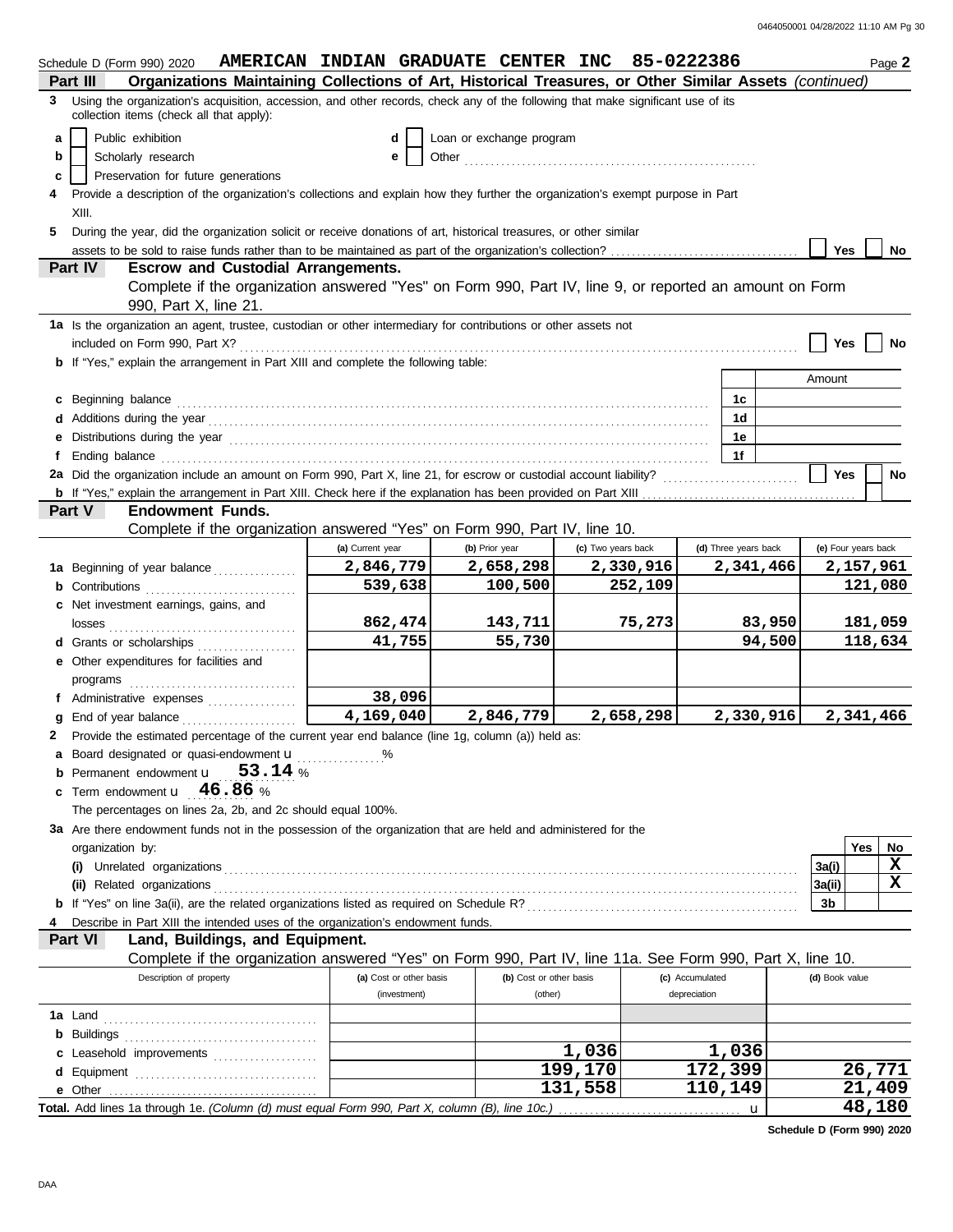| Schedule D (Form 990) 2020 | AMERICAN INDIAN GRADUATE CENTER INC                                                                                                                  |                | 85-0222386                       | Page 3               |
|----------------------------|------------------------------------------------------------------------------------------------------------------------------------------------------|----------------|----------------------------------|----------------------|
| Part VII                   | <b>Investments - Other Securities.</b>                                                                                                               |                |                                  |                      |
|                            | Complete if the organization answered "Yes" on Form 990, Part IV, line 11b. See Form 990, Part X, line 12.                                           |                |                                  |                      |
|                            | (a) Description of security or category                                                                                                              | (b) Book value | (c) Method of valuation:         |                      |
|                            | (including name of security)                                                                                                                         |                | Cost or end-of-year market value |                      |
|                            |                                                                                                                                                      |                |                                  |                      |
|                            |                                                                                                                                                      |                |                                  |                      |
|                            | $(3)$ Other                                                                                                                                          |                |                                  |                      |
|                            |                                                                                                                                                      |                |                                  |                      |
|                            |                                                                                                                                                      |                |                                  |                      |
| (C)                        |                                                                                                                                                      |                |                                  |                      |
| (D)<br>$\langle E \rangle$ |                                                                                                                                                      |                |                                  |                      |
| (F)                        |                                                                                                                                                      |                |                                  |                      |
| $\cdot$ (G)                |                                                                                                                                                      |                |                                  |                      |
| (H)                        |                                                                                                                                                      |                |                                  |                      |
|                            | Total. (Column (b) must equal Form 990, Part X, col. (B) line 12.)<br>u                                                                              |                |                                  |                      |
| Part VIII                  | Investments - Program Related.                                                                                                                       |                |                                  |                      |
|                            | Complete if the organization answered "Yes" on Form 990, Part IV, line 11c. See Form 990, Part X, line 13.                                           |                |                                  |                      |
|                            | (a) Description of investment                                                                                                                        | (b) Book value | (c) Method of valuation:         |                      |
|                            |                                                                                                                                                      |                | Cost or end-of-year market value |                      |
| (1)                        |                                                                                                                                                      |                |                                  |                      |
| (2)                        |                                                                                                                                                      |                |                                  |                      |
| (3)                        |                                                                                                                                                      |                |                                  |                      |
| (4)                        |                                                                                                                                                      |                |                                  |                      |
| (5)                        |                                                                                                                                                      |                |                                  |                      |
| (6)                        |                                                                                                                                                      |                |                                  |                      |
| (7)                        |                                                                                                                                                      |                |                                  |                      |
| (8)                        |                                                                                                                                                      |                |                                  |                      |
| (9)                        |                                                                                                                                                      |                |                                  |                      |
|                            | Total. (Column (b) must equal Form 990, Part X, col. (B) line 13.) $\dots \dots \mathbf{u}$                                                          |                |                                  |                      |
| Part IX                    | Other Assets.                                                                                                                                        |                |                                  |                      |
|                            | Complete if the organization answered "Yes" on Form 990, Part IV, line 11d. See Form 990, Part X, line 15.                                           |                |                                  |                      |
|                            | (a) Description                                                                                                                                      |                |                                  | (b) Book value       |
| (1)                        |                                                                                                                                                      |                |                                  |                      |
| (2)                        |                                                                                                                                                      |                |                                  |                      |
| (3)                        |                                                                                                                                                      |                |                                  |                      |
| <u>(4)</u>                 |                                                                                                                                                      |                |                                  |                      |
| (5)                        |                                                                                                                                                      |                |                                  |                      |
| (6)                        |                                                                                                                                                      |                |                                  |                      |
| (7)                        |                                                                                                                                                      |                |                                  |                      |
| (8)                        |                                                                                                                                                      |                |                                  |                      |
| (9)                        |                                                                                                                                                      |                |                                  |                      |
| Part X                     | Total. (Column (b) must equal Form 990, Part X, col. (B) line 15.)<br>Other Liabilities.                                                             |                | u                                |                      |
|                            | Complete if the organization answered "Yes" on Form 990, Part IV, line 11e or 11f. See Form 990, Part X,                                             |                |                                  |                      |
|                            | line 25.                                                                                                                                             |                |                                  |                      |
| 1.                         | (a) Description of liability                                                                                                                         |                |                                  | (b) Book value       |
| (1)                        | Federal income taxes                                                                                                                                 |                |                                  |                      |
| (2)                        | DUE TO AIGC SCHOLARS                                                                                                                                 |                |                                  | 259,950              |
| (3)                        |                                                                                                                                                      |                |                                  |                      |
| (4)                        |                                                                                                                                                      |                |                                  |                      |
| (5)                        |                                                                                                                                                      |                |                                  |                      |
| (6)                        |                                                                                                                                                      |                |                                  |                      |
| (7)                        |                                                                                                                                                      |                |                                  |                      |
| (8)                        |                                                                                                                                                      |                |                                  |                      |
| (9)                        |                                                                                                                                                      |                |                                  |                      |
|                            | Total. (Column (b) must equal Form 990, Part X, col. (B) line 25.)                                                                                   |                | u                                | $\overline{259,950}$ |
|                            | 2. Liability for uncertain tax positions. In Part XIII, provide the text of the footnote to the organization's financial statements that reports the |                |                                  |                      |

organization's liability for uncertain tax positions under FASB ASC 740. Check here if the text of the footnote has been provided in Part XIII

**X**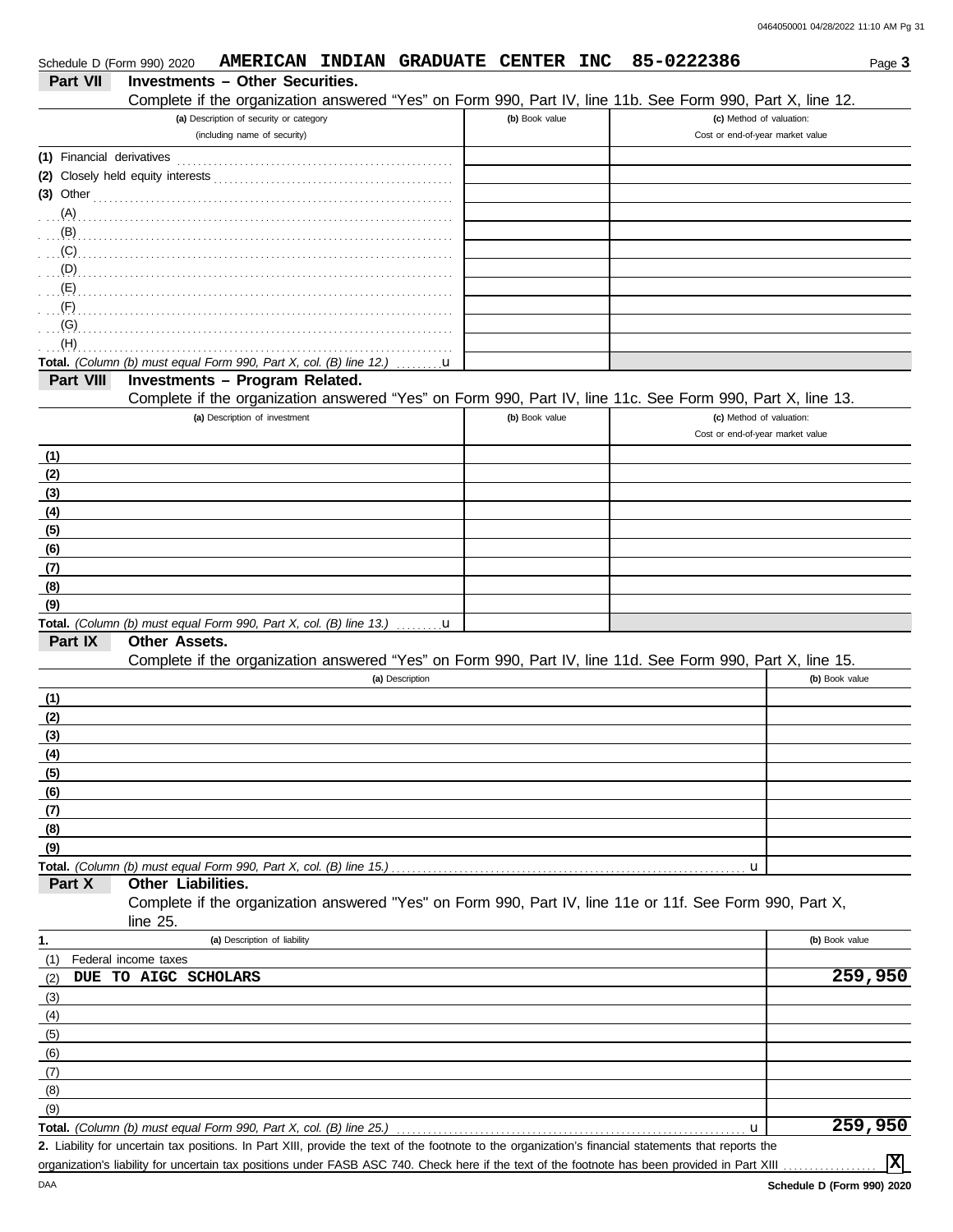|   | AMERICAN INDIAN GRADUATE CENTER INC 85-0222386<br>Schedule D (Form 990) 2020<br>Reconciliation of Revenue per Audited Financial Statements With Revenue per Return.<br>Part XI                                                |                |           |              | Page 4       |
|---|-------------------------------------------------------------------------------------------------------------------------------------------------------------------------------------------------------------------------------|----------------|-----------|--------------|--------------|
|   | Complete if the organization answered "Yes" on Form 990, Part IV, line 12a.                                                                                                                                                   |                |           |              |              |
| 1 | Total revenue, gains, and other support per audited financial statements                                                                                                                                                      |                |           | $\mathbf{1}$ | 38,090,486   |
| 2 | Amounts included on line 1 but not on Form 990, Part VIII, line 12:                                                                                                                                                           |                |           |              |              |
| а |                                                                                                                                                                                                                               | 2a             | 3,715,372 |              |              |
| b |                                                                                                                                                                                                                               | 2 <sub>b</sub> |           |              |              |
| c |                                                                                                                                                                                                                               | 2c             |           |              |              |
| d |                                                                                                                                                                                                                               | 2d             | 4,962,102 |              |              |
| е | Add lines 2a through 2d                                                                                                                                                                                                       |                |           | 2e           | 8,677,474    |
| 3 |                                                                                                                                                                                                                               |                |           | 3            | 29, 413, 012 |
| 4 | Amounts included on Form 990, Part VIII, line 12, but not on line 1:                                                                                                                                                          |                |           |              |              |
|   | Investment expenses not included on Form 990, Part VIII, line 7b [[11, 11, 11, 11, 11]]                                                                                                                                       | 4a             | 116,429   |              |              |
| b |                                                                                                                                                                                                                               | 4 <sub>b</sub> |           |              |              |
|   | c Add lines 4a and 4b                                                                                                                                                                                                         |                |           | 4c           | 116,429      |
|   |                                                                                                                                                                                                                               |                |           | 5            | 29,529,441   |
|   | Reconciliation of Expenses per Audited Financial Statements With Expenses per Return.<br>Part XII                                                                                                                             |                |           |              |              |
|   | Complete if the organization answered "Yes" on Form 990, Part IV, line 12a.                                                                                                                                                   |                |           |              |              |
| 1 | Total expenses and losses per audited financial statements                                                                                                                                                                    |                |           | $\mathbf{1}$ | 15,038,196   |
| 2 | Amounts included on line 1 but not on Form 990, Part IX, line 25:                                                                                                                                                             |                |           |              |              |
| a |                                                                                                                                                                                                                               | 2a             |           |              |              |
|   |                                                                                                                                                                                                                               | 2 <sub>b</sub> |           |              |              |
| c | Other losses                                                                                                                                                                                                                  | 2c             |           |              |              |
| d |                                                                                                                                                                                                                               | 2d             | 4,942,546 |              |              |
| е | Add lines 2a through 2d [11] Additional Property and Property and Property and Property and Property and Property and Property and Property and Property and Property and Property and Property and Property and Property and |                |           | 2e           | 4,942,546    |
| 3 |                                                                                                                                                                                                                               |                |           | 3            | 10,095,650   |
| 4 | Amounts included on Form 990, Part IX, line 25, but not on line 1:                                                                                                                                                            |                |           |              |              |
|   | Investment expenses not included on Form 990, Part VIII, line 7b [[11, 11, 11, 11, 11]]                                                                                                                                       | 4a             | 116,429   |              |              |
|   |                                                                                                                                                                                                                               | 4 <sub>b</sub> |           |              |              |
|   | c Add lines 4a and 4b                                                                                                                                                                                                         |                |           | 4c           | 116,429      |
|   |                                                                                                                                                                                                                               |                |           | 5            | 10, 212, 079 |
|   | Part XIII<br>Supplemental Information.                                                                                                                                                                                        |                |           |              |              |
|   | Provide the descriptions required for Part II, lines 3, 5, and 9; Part III, lines 1a and 4; Part IV, lines 1b and 2b; Part V, line 4; Part X, line                                                                            |                |           |              |              |
|   | 2; Part XI, lines 2d and 4b; and Part XII, lines 2d and 4b. Also complete this part to provide any additional information.                                                                                                    |                |           |              |              |
|   | PART X - FIN 48 FOOTNOTE                                                                                                                                                                                                      |                |           |              |              |
|   |                                                                                                                                                                                                                               |                |           |              |              |
|   | ORGANIZATION IS A NONPROFIT CHARITABLE CORPORATION AND HAS BEEN<br>THE                                                                                                                                                        |                |           |              |              |
|   |                                                                                                                                                                                                                               |                |           |              |              |
|   | RECOGNIZED AS TAX-EXEMPT UNDER SECTION $501(C)(3)$ OF THE INTERNAL REVENUE                                                                                                                                                    |                |           |              |              |
|   |                                                                                                                                                                                                                               |                |           |              |              |
|   | CODE. THE ORGANIZATION HAS ADOPTED ACCOUNTING PRINCIPLES GENERALLY                                                                                                                                                            |                |           |              |              |
|   |                                                                                                                                                                                                                               |                |           |              |              |
|   | ACCEPTED IN THE UNITED STATES OF AMERICA, AS THEY RELATE TO UNCERTAIN TAX                                                                                                                                                     |                |           |              |              |
|   |                                                                                                                                                                                                                               |                |           |              |              |
|   | POSITIONS, AND HAS EVALUATED ITS TAX POSITIONS TAKEN FOR OPEN TAX YEARS.                                                                                                                                                      |                |           |              |              |
|   |                                                                                                                                                                                                                               |                |           |              |              |
|   | MANAGEMENT BELIEVES THAT THE ACTIVITIES OF THE ORGANIZATION ARE WITHIN                                                                                                                                                        |                |           |              |              |
|   |                                                                                                                                                                                                                               |                |           |              |              |
|   | THEIR TAX-EXEMPT PURPOSE, AND THAT THERE ARE NO UNCERTAIN TAX POSITIONS.                                                                                                                                                      |                |           |              |              |
|   |                                                                                                                                                                                                                               |                |           |              |              |
|   |                                                                                                                                                                                                                               |                |           |              |              |
|   |                                                                                                                                                                                                                               |                |           |              |              |
|   | PART XI, LINE 2D - REVENUE AMOUNTS INCLUDED IN FINANCIALS - OTHER                                                                                                                                                             |                |           |              |              |
|   |                                                                                                                                                                                                                               |                |           |              |              |
|   | AIGC SCHOLARS NET REVENUES IN COMBINED FINANCIAL STATEMENT $\frac{2}{7}$ 4,962,102                                                                                                                                            |                |           |              |              |
|   |                                                                                                                                                                                                                               |                |           |              |              |
|   |                                                                                                                                                                                                                               |                |           |              |              |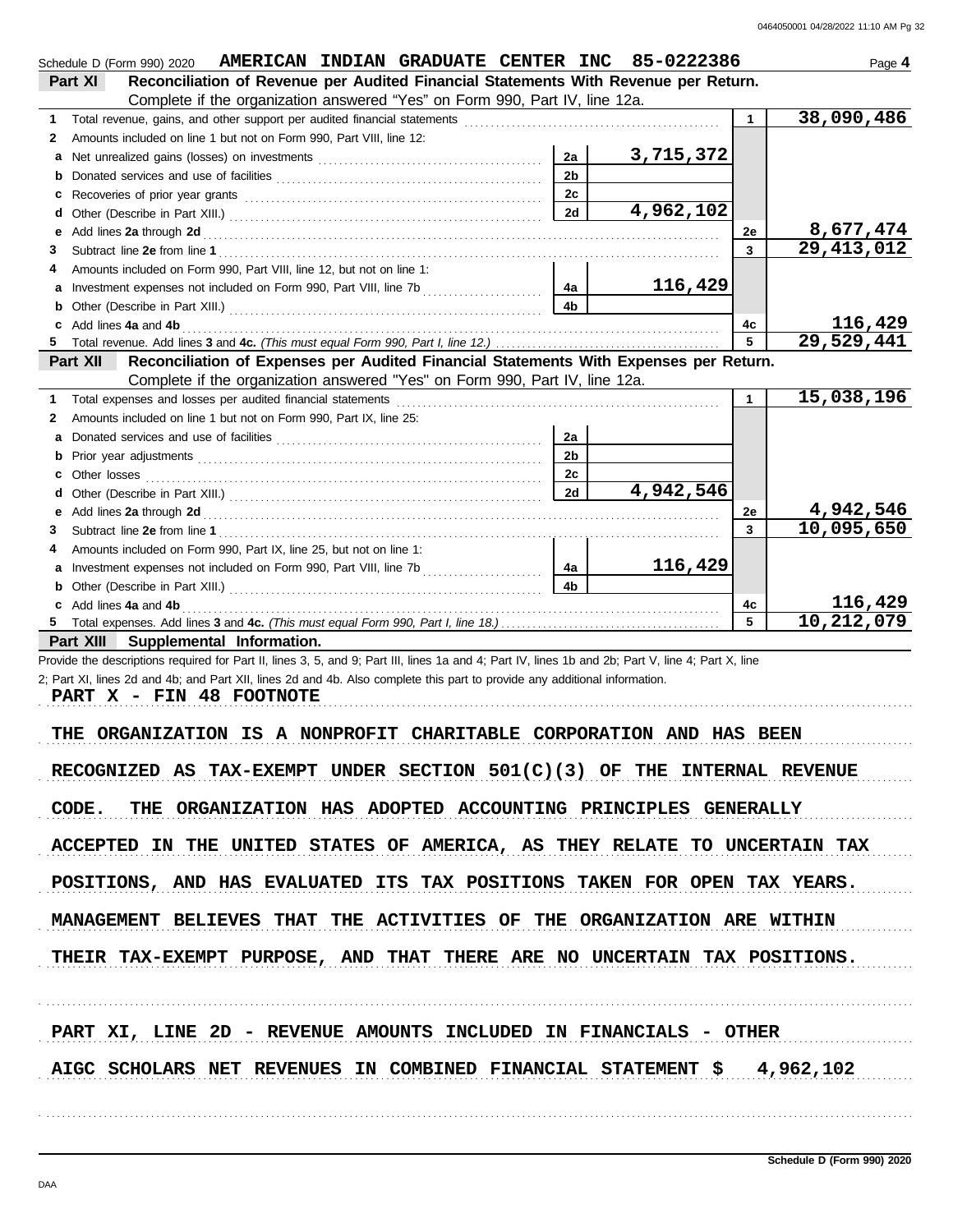| AMERICAN INDIAN GRADUATE CENTER INC 85-0222386<br>Page 5<br>Schedule D (Form 990) 2020<br>Supplemental Information (continued)<br>Part XIII |  |  |  |  |  |  |  |
|---------------------------------------------------------------------------------------------------------------------------------------------|--|--|--|--|--|--|--|
| PART XII, LINE 2D - EXPENSE AMOUNTS INCLUDED IN FINANCIALS - OTHER                                                                          |  |  |  |  |  |  |  |
| \$ 4,942,546<br>AIGC SCHOLARS EXPENSES IN COMBINED FINANCIAL STATEMENTS                                                                     |  |  |  |  |  |  |  |
|                                                                                                                                             |  |  |  |  |  |  |  |
|                                                                                                                                             |  |  |  |  |  |  |  |
|                                                                                                                                             |  |  |  |  |  |  |  |
|                                                                                                                                             |  |  |  |  |  |  |  |
|                                                                                                                                             |  |  |  |  |  |  |  |
|                                                                                                                                             |  |  |  |  |  |  |  |
|                                                                                                                                             |  |  |  |  |  |  |  |
|                                                                                                                                             |  |  |  |  |  |  |  |
|                                                                                                                                             |  |  |  |  |  |  |  |
|                                                                                                                                             |  |  |  |  |  |  |  |
|                                                                                                                                             |  |  |  |  |  |  |  |
|                                                                                                                                             |  |  |  |  |  |  |  |
|                                                                                                                                             |  |  |  |  |  |  |  |
|                                                                                                                                             |  |  |  |  |  |  |  |
|                                                                                                                                             |  |  |  |  |  |  |  |
|                                                                                                                                             |  |  |  |  |  |  |  |
|                                                                                                                                             |  |  |  |  |  |  |  |
|                                                                                                                                             |  |  |  |  |  |  |  |
|                                                                                                                                             |  |  |  |  |  |  |  |
|                                                                                                                                             |  |  |  |  |  |  |  |
|                                                                                                                                             |  |  |  |  |  |  |  |
|                                                                                                                                             |  |  |  |  |  |  |  |
|                                                                                                                                             |  |  |  |  |  |  |  |
|                                                                                                                                             |  |  |  |  |  |  |  |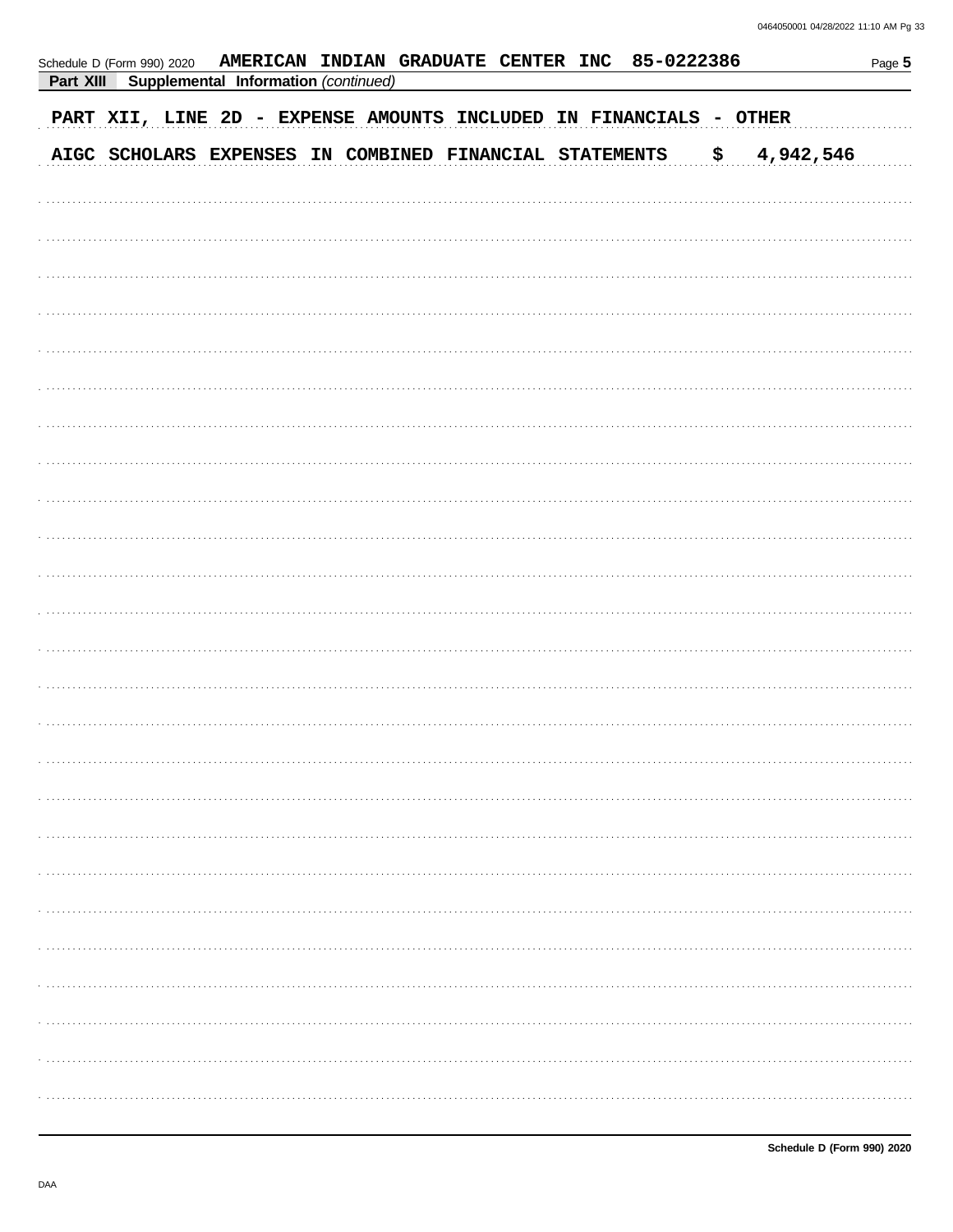| <b>SCHEDULE I</b>                                      |                                                                                                                                                                                                                                                                               |           |                      | Grants and Other Assistance to Organizations,                                    |                    |                                  |                    |                                | OMB No. 1545-0047               |
|--------------------------------------------------------|-------------------------------------------------------------------------------------------------------------------------------------------------------------------------------------------------------------------------------------------------------------------------------|-----------|----------------------|----------------------------------------------------------------------------------|--------------------|----------------------------------|--------------------|--------------------------------|---------------------------------|
| (Form 990)                                             | Governments, and Individuals in the United States                                                                                                                                                                                                                             |           |                      |                                                                                  |                    |                                  |                    |                                |                                 |
|                                                        |                                                                                                                                                                                                                                                                               |           |                      | Complete if the organization answered "Yes" on Form 990, Part IV, line 21 or 22. |                    |                                  |                    |                                |                                 |
| Department of the Treasury<br>Internal Revenue Service |                                                                                                                                                                                                                                                                               |           |                      | u Attach to Form 990.<br>u Go to www.irs.gov/Form990 for the latest information. |                    |                                  |                    |                                | Open to Public<br>Inspection    |
| Name of the organization                               |                                                                                                                                                                                                                                                                               |           |                      |                                                                                  |                    |                                  |                    | Employer identification number |                                 |
|                                                        | AMERICAN INDIAN GRADUATE CENTER INC                                                                                                                                                                                                                                           |           |                      |                                                                                  |                    |                                  |                    | 85-0222386                     |                                 |
| Part I                                                 | <b>General Information on Grants and Assistance</b>                                                                                                                                                                                                                           |           |                      |                                                                                  |                    |                                  |                    |                                |                                 |
| $\mathbf{1}$                                           | Does the organization maintain records to substantiate the amount of the grants or assistance, the grantees' eligibility for the grants or assistance, and<br>2 Describe in Part IV the organization's procedures for monitoring the use of grant funds in the United States. |           |                      |                                                                                  |                    |                                  |                    |                                | $\overline{X}$ Yes<br><b>No</b> |
| Part II                                                | Grants and Other Assistance to Domestic Organizations and Domestic Governments. Complete if the organization answered "Yes" on Form 990,<br>Part IV, line 21, for any recipient that received more than \$5,000. Part II can be duplicated if additional space is needed.     |           |                      |                                                                                  |                    |                                  |                    |                                |                                 |
| $\mathbf{1}$                                           | (a) Name and address of organization                                                                                                                                                                                                                                          | $(b)$ EIN | $(c)$ IRC<br>section | (d) Amount of cash                                                               | (e) Amount of non- | (f) Method of valuation          | (g) Description of |                                | (h) Purpose of grant            |
|                                                        | or government                                                                                                                                                                                                                                                                 |           | (if applicable)      | grant                                                                            | cash assistance    | (book, FMV, appraisal,<br>other) | noncash assistance |                                | or assistance                   |
| (1)                                                    |                                                                                                                                                                                                                                                                               |           |                      |                                                                                  |                    |                                  |                    |                                |                                 |
|                                                        |                                                                                                                                                                                                                                                                               |           |                      |                                                                                  |                    |                                  |                    |                                |                                 |
| (2)                                                    |                                                                                                                                                                                                                                                                               |           |                      |                                                                                  |                    |                                  |                    |                                |                                 |
|                                                        |                                                                                                                                                                                                                                                                               |           |                      |                                                                                  |                    |                                  |                    |                                |                                 |
|                                                        |                                                                                                                                                                                                                                                                               |           |                      |                                                                                  |                    |                                  |                    |                                |                                 |
| (3)                                                    |                                                                                                                                                                                                                                                                               |           |                      |                                                                                  |                    |                                  |                    |                                |                                 |
|                                                        |                                                                                                                                                                                                                                                                               |           |                      |                                                                                  |                    |                                  |                    |                                |                                 |
| (4)                                                    |                                                                                                                                                                                                                                                                               |           |                      |                                                                                  |                    |                                  |                    |                                |                                 |
|                                                        |                                                                                                                                                                                                                                                                               |           |                      |                                                                                  |                    |                                  |                    |                                |                                 |
| (5)                                                    |                                                                                                                                                                                                                                                                               |           |                      |                                                                                  |                    |                                  |                    |                                |                                 |
|                                                        |                                                                                                                                                                                                                                                                               |           |                      |                                                                                  |                    |                                  |                    |                                |                                 |
| (6)                                                    |                                                                                                                                                                                                                                                                               |           |                      |                                                                                  |                    |                                  |                    |                                |                                 |
|                                                        |                                                                                                                                                                                                                                                                               |           |                      |                                                                                  |                    |                                  |                    |                                |                                 |
|                                                        |                                                                                                                                                                                                                                                                               |           |                      |                                                                                  |                    |                                  |                    |                                |                                 |
| (7)                                                    |                                                                                                                                                                                                                                                                               |           |                      |                                                                                  |                    |                                  |                    |                                |                                 |
|                                                        |                                                                                                                                                                                                                                                                               |           |                      |                                                                                  |                    |                                  |                    |                                |                                 |
| (8)                                                    |                                                                                                                                                                                                                                                                               |           |                      |                                                                                  |                    |                                  |                    |                                |                                 |
|                                                        |                                                                                                                                                                                                                                                                               |           |                      |                                                                                  |                    |                                  |                    |                                |                                 |
| (9)                                                    |                                                                                                                                                                                                                                                                               |           |                      |                                                                                  |                    |                                  |                    |                                |                                 |
|                                                        |                                                                                                                                                                                                                                                                               |           |                      |                                                                                  |                    |                                  |                    |                                |                                 |
| $\mathbf{2}$                                           |                                                                                                                                                                                                                                                                               |           |                      |                                                                                  |                    |                                  |                    | $\mathbf{u}$ 0                 |                                 |
|                                                        |                                                                                                                                                                                                                                                                               |           |                      |                                                                                  |                    |                                  |                    | $\mathbf{u}$ 0                 |                                 |
|                                                        | For Paperwork Reduction Act Notice, see the Instructions for Form 990.                                                                                                                                                                                                        |           |                      |                                                                                  |                    |                                  |                    |                                | Schedule I (Form 990) (2020)    |

0464050001 04/28/2022 11:10 AM Pg 34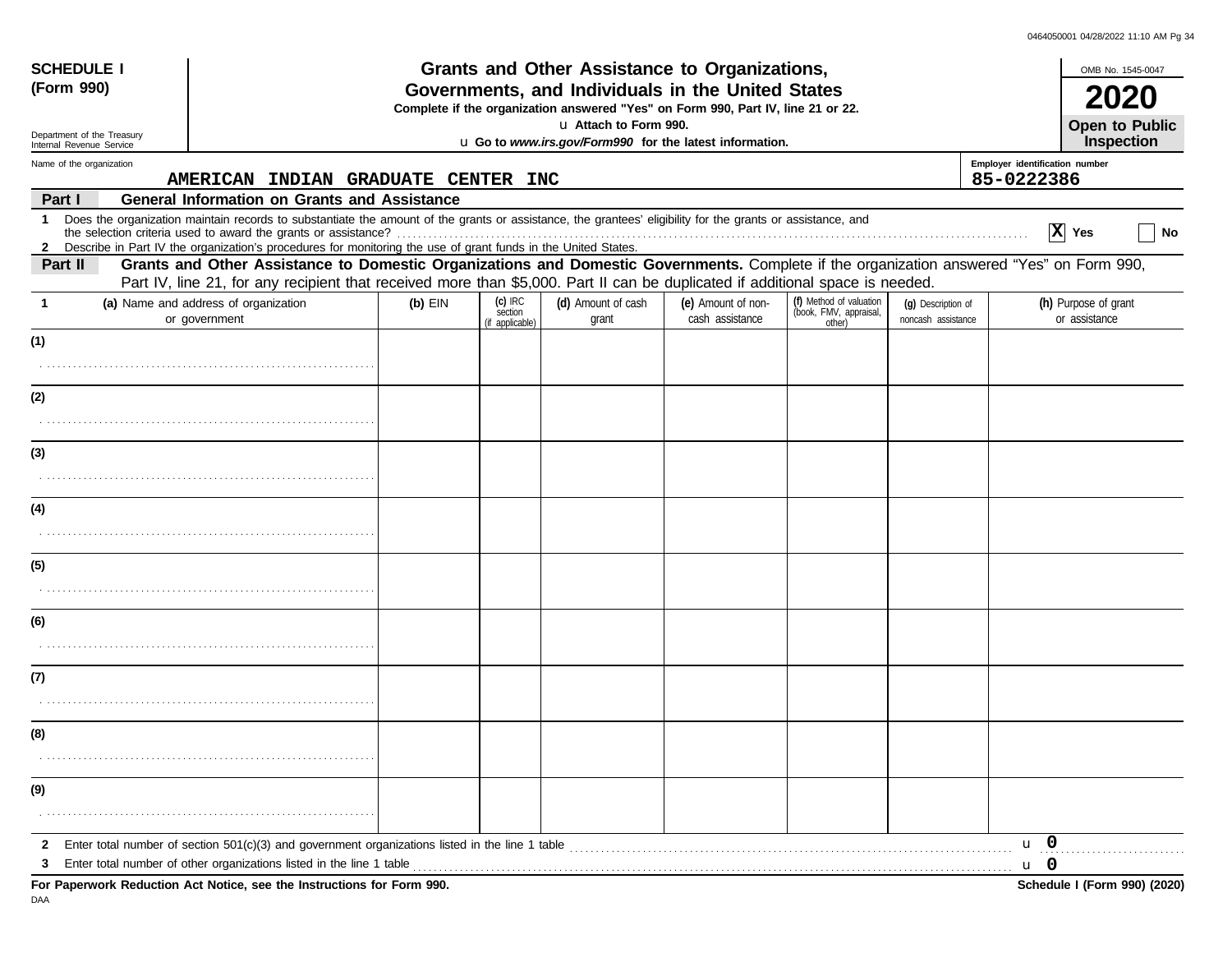Page 2

| Schedule I (Form 990) (2020) AMERICAN INDIAN GRADUATE CENTER INC $85-0222386$ |
|-------------------------------------------------------------------------------|
|-------------------------------------------------------------------------------|

Part III Grants and Other Assistance to Domestic Individuals. Complete if the organization answered "Yes" on Form 990, Part IV, line 22.

# Part III can be duplicated if additional space is needed

| (a) Type of grant or assistance                                                                                                                      | r art in carr be duplicated in additional space is needed.<br>(b) Number of | (c) Amount of | (d) Amount of      | (e) Method of valuation (book, | (f) Description of noncash assistance |
|------------------------------------------------------------------------------------------------------------------------------------------------------|-----------------------------------------------------------------------------|---------------|--------------------|--------------------------------|---------------------------------------|
|                                                                                                                                                      | recipients                                                                  | cash grant    | noncash assistance | FMV, appraisal, other)         |                                       |
|                                                                                                                                                      |                                                                             |               |                    |                                |                                       |
| 1 SCHOLARSHIPS                                                                                                                                       | 1120                                                                        | 6,667,735     |                    | CASH                           |                                       |
|                                                                                                                                                      |                                                                             |               |                    |                                |                                       |
| $\overline{\mathbf{2}}$                                                                                                                              |                                                                             |               |                    |                                |                                       |
|                                                                                                                                                      |                                                                             |               |                    |                                |                                       |
| $\overline{\mathbf{3}}$                                                                                                                              |                                                                             |               |                    |                                |                                       |
|                                                                                                                                                      |                                                                             |               |                    |                                |                                       |
| $\overline{\mathbf{4}}$                                                                                                                              |                                                                             |               |                    |                                |                                       |
|                                                                                                                                                      |                                                                             |               |                    |                                |                                       |
| $\sqrt{5}$                                                                                                                                           |                                                                             |               |                    |                                |                                       |
| $6\phantom{.}6$                                                                                                                                      |                                                                             |               |                    |                                |                                       |
|                                                                                                                                                      |                                                                             |               |                    |                                |                                       |
| $\overline{7}$                                                                                                                                       |                                                                             |               |                    |                                |                                       |
| Supplemental Information. Provide the information required in Part I, line 2; Part III, column (b); and any other additional information.<br>Part IV |                                                                             |               |                    |                                |                                       |
|                                                                                                                                                      |                                                                             |               |                    |                                |                                       |
|                                                                                                                                                      |                                                                             |               |                    |                                |                                       |
| SEE SCHEDULE I SUPPLEMENTAL INFORMATION WORKSHEET                                                                                                    |                                                                             |               |                    |                                |                                       |
|                                                                                                                                                      |                                                                             |               |                    |                                |                                       |
|                                                                                                                                                      |                                                                             |               |                    |                                |                                       |
|                                                                                                                                                      |                                                                             |               |                    |                                |                                       |
|                                                                                                                                                      |                                                                             |               |                    |                                |                                       |
|                                                                                                                                                      |                                                                             |               |                    |                                |                                       |
|                                                                                                                                                      |                                                                             |               |                    |                                |                                       |
|                                                                                                                                                      |                                                                             |               |                    |                                |                                       |
|                                                                                                                                                      |                                                                             |               |                    |                                |                                       |
|                                                                                                                                                      |                                                                             |               |                    |                                |                                       |
|                                                                                                                                                      |                                                                             |               |                    |                                |                                       |
|                                                                                                                                                      |                                                                             |               |                    |                                |                                       |
|                                                                                                                                                      |                                                                             |               |                    |                                |                                       |
|                                                                                                                                                      |                                                                             |               |                    |                                |                                       |
|                                                                                                                                                      |                                                                             |               |                    |                                |                                       |
|                                                                                                                                                      |                                                                             |               |                    |                                |                                       |
|                                                                                                                                                      |                                                                             |               |                    |                                |                                       |
|                                                                                                                                                      |                                                                             |               |                    |                                |                                       |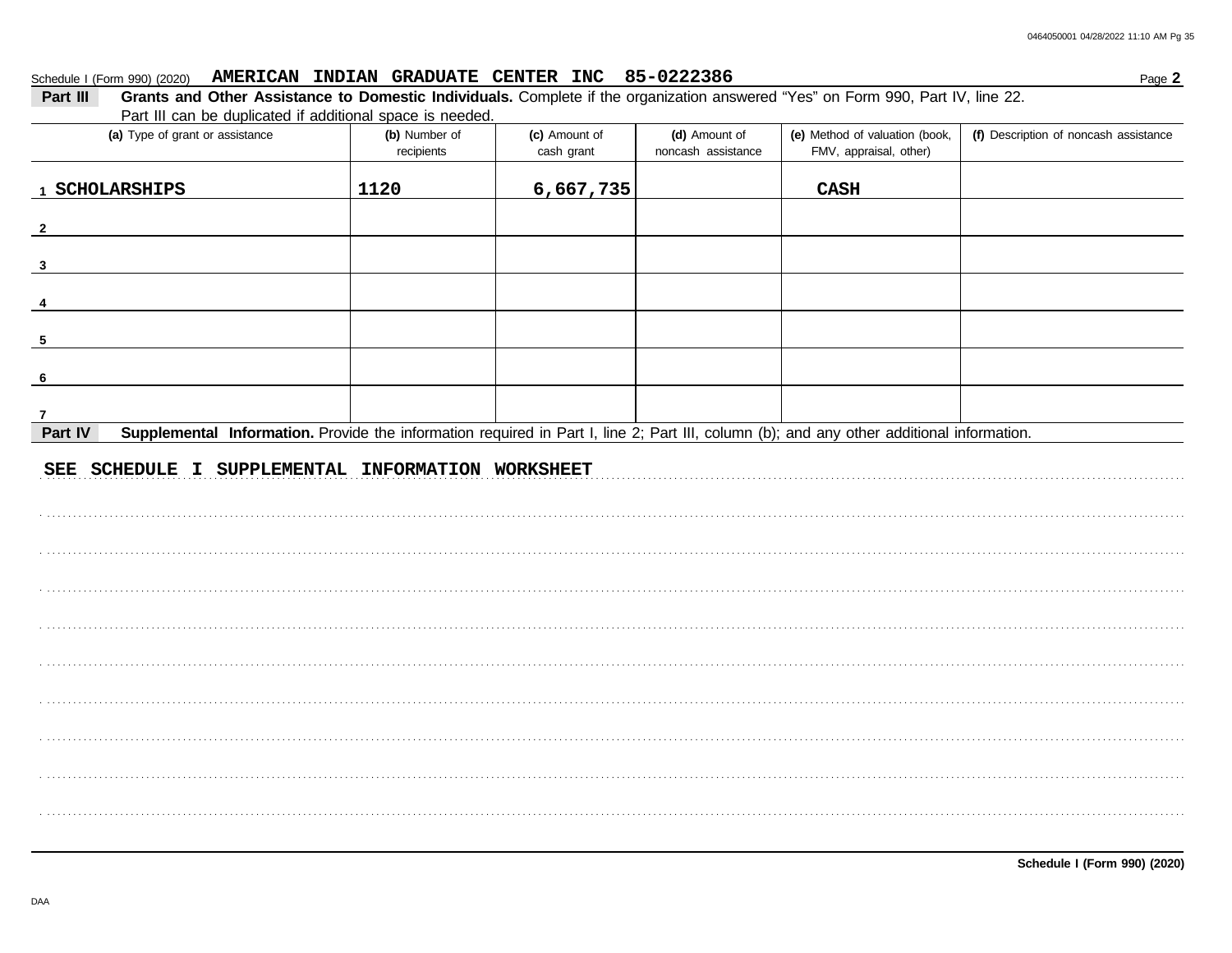| <b>SCHEDULE I</b>                                                                                                                                                                                                                                                                                                                                                                                           |                                                                                                                                                                                                                              |  | Supplemental Information |            |                                |      |  |  |
|-------------------------------------------------------------------------------------------------------------------------------------------------------------------------------------------------------------------------------------------------------------------------------------------------------------------------------------------------------------------------------------------------------------|------------------------------------------------------------------------------------------------------------------------------------------------------------------------------------------------------------------------------|--|--------------------------|------------|--------------------------------|------|--|--|
| (Form 990)                                                                                                                                                                                                                                                                                                                                                                                                  | For calendar year 2020, or tax year beginning                                                                                                                                                                                |  | 07/01/20                 | and ending | 06/30/21                       | 2020 |  |  |
| Name of the organization                                                                                                                                                                                                                                                                                                                                                                                    |                                                                                                                                                                                                                              |  |                          |            | Employer identification number |      |  |  |
|                                                                                                                                                                                                                                                                                                                                                                                                             | AMERICAN INDIAN GRADUATE CENTER INC                                                                                                                                                                                          |  |                          |            | 85-0222386                     |      |  |  |
| PART I, LINE 2 - PROCEDURES FOR MONITORING THE USE OF GRANT FUNDS<br>AMERICAN INDIAN GRADUATE CENTER, INC. MAINTAINS RECORDS FOR ELIGIBLE<br>STUDENTS, GRADES, FINANCIAL AID RECORDS AND DOCUMENTS AND KEEPS<br><b>IN CONTACT</b><br>WITH EDUCATIONAL INSTITUTIONS IN ORDER TO ENSURE DONATED FUNDS ARE USED<br>CORRECTLY.<br>EACH AWARD IS ASSIGNED TO A STUDENT AND EACH STUDENT HAS<br>INDIVIDUAL FILES. |                                                                                                                                                                                                                              |  |                          |            |                                |      |  |  |
| <b>KEEPS</b><br>USED<br>CORRECTLY.                                                                                                                                                                                                                                                                                                                                                                          | AMERICAN INDIAN GRADUATE CENTER MAINTAINS RECORDS FOR ORGANIZATIONS INSIDE<br>THE UNITED STATES WHO ARE ELIGIBLE TO RECEIVE GRANTS AND ASSISTANCE AND<br>IN CONTACT WITH THOSE ORGANIZATIONS TO ENSURE THE DONATED FUNDS ARE |  |                          |            |                                |      |  |  |
|                                                                                                                                                                                                                                                                                                                                                                                                             |                                                                                                                                                                                                                              |  |                          |            |                                |      |  |  |
|                                                                                                                                                                                                                                                                                                                                                                                                             |                                                                                                                                                                                                                              |  |                          |            |                                |      |  |  |
|                                                                                                                                                                                                                                                                                                                                                                                                             |                                                                                                                                                                                                                              |  |                          |            |                                |      |  |  |
|                                                                                                                                                                                                                                                                                                                                                                                                             |                                                                                                                                                                                                                              |  |                          |            |                                |      |  |  |
|                                                                                                                                                                                                                                                                                                                                                                                                             |                                                                                                                                                                                                                              |  |                          |            |                                |      |  |  |
|                                                                                                                                                                                                                                                                                                                                                                                                             |                                                                                                                                                                                                                              |  |                          |            |                                |      |  |  |
|                                                                                                                                                                                                                                                                                                                                                                                                             |                                                                                                                                                                                                                              |  |                          |            |                                |      |  |  |
|                                                                                                                                                                                                                                                                                                                                                                                                             |                                                                                                                                                                                                                              |  |                          |            |                                |      |  |  |
|                                                                                                                                                                                                                                                                                                                                                                                                             |                                                                                                                                                                                                                              |  |                          |            |                                |      |  |  |
|                                                                                                                                                                                                                                                                                                                                                                                                             |                                                                                                                                                                                                                              |  |                          |            |                                |      |  |  |
|                                                                                                                                                                                                                                                                                                                                                                                                             |                                                                                                                                                                                                                              |  |                          |            |                                |      |  |  |
|                                                                                                                                                                                                                                                                                                                                                                                                             |                                                                                                                                                                                                                              |  |                          |            |                                |      |  |  |
|                                                                                                                                                                                                                                                                                                                                                                                                             |                                                                                                                                                                                                                              |  |                          |            |                                |      |  |  |
|                                                                                                                                                                                                                                                                                                                                                                                                             |                                                                                                                                                                                                                              |  |                          |            |                                |      |  |  |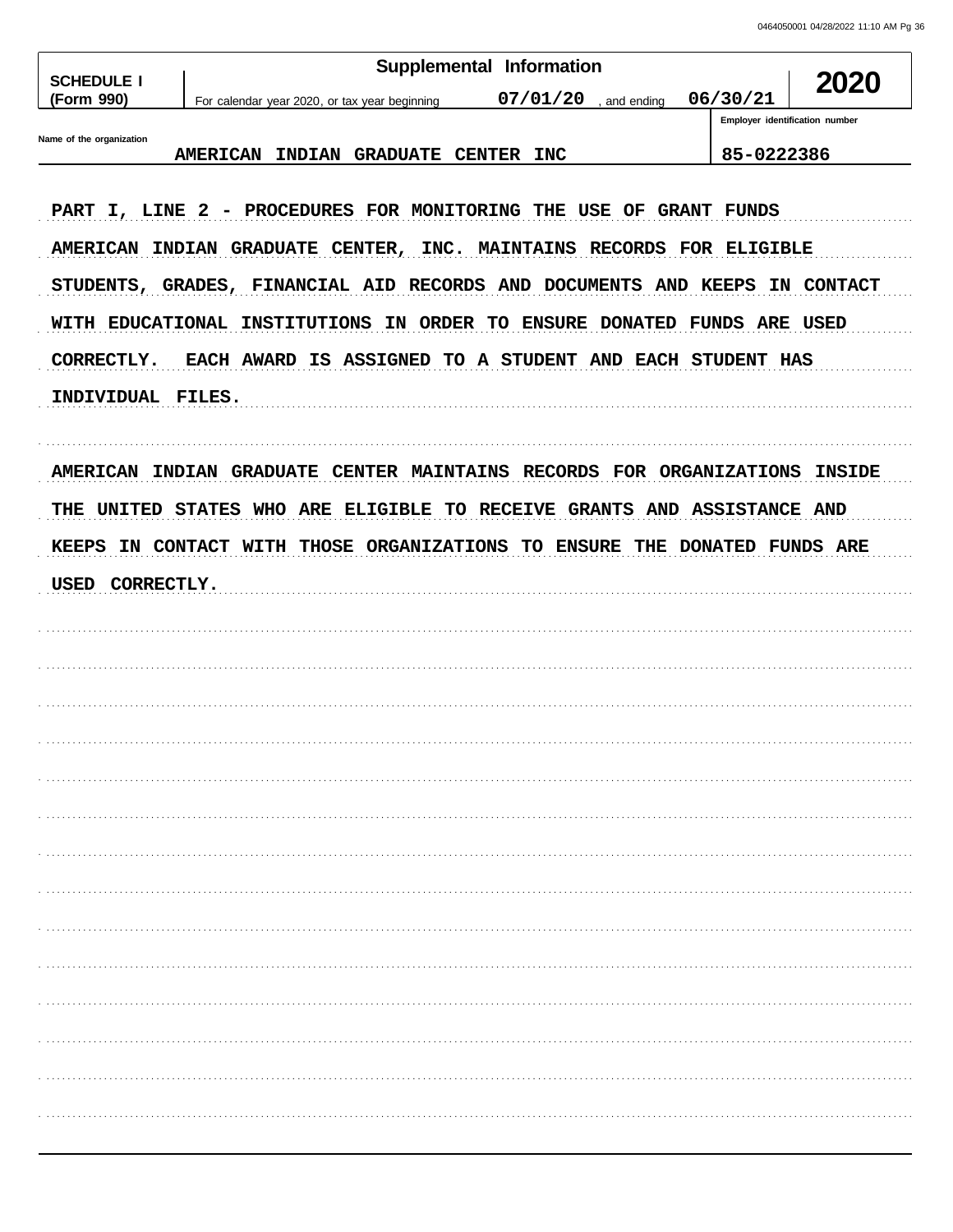| 0464050001 04/28/2022 11:10 AM Pg 37 |  |  |  |
|--------------------------------------|--|--|--|
|                                      |  |  |  |

|   | <b>SCHEDULE J</b>                                      | <b>Compensation Information</b>                                                                                                                                                                                       | OMB No. 1545-0047          |                   |        |  |  |
|---|--------------------------------------------------------|-----------------------------------------------------------------------------------------------------------------------------------------------------------------------------------------------------------------------|----------------------------|-------------------|--------|--|--|
|   | (Form 990)                                             | For certain Officers, Directors, Trustees, Key Employees, and Highest                                                                                                                                                 | <b>2020</b>                |                   |        |  |  |
|   |                                                        | <b>Compensated Employees</b><br>u Complete if the organization answered "Yes" on Form 990, Part IV, line 23.                                                                                                          |                            |                   |        |  |  |
|   | Department of the Treasury<br>Internal Revenue Service | u Attach to Form 990.<br><b>uGo to www.irs.gov/Form990 for instructions and the latest information.</b>                                                                                                               | Open to Public             | <b>Inspection</b> |        |  |  |
|   | Name of the organization                               | Employer identification number                                                                                                                                                                                        |                            |                   |        |  |  |
|   |                                                        | INDIAN GRADUATE CENTER INC<br>85-0222386<br><b>AMERICAN</b>                                                                                                                                                           |                            |                   |        |  |  |
|   | Part I                                                 | <b>Questions Regarding Compensation</b>                                                                                                                                                                               |                            |                   |        |  |  |
|   |                                                        | 1a Check the appropriate box(es) if the organization provided any of the following to or for a person listed on Form                                                                                                  |                            | Yes               | No     |  |  |
|   |                                                        | 990, Part VII, Section A, line 1a. Complete Part III to provide any relevant information regarding these items.                                                                                                       |                            |                   |        |  |  |
|   | First-class or charter travel                          | Housing allowance or residence for personal use                                                                                                                                                                       |                            |                   |        |  |  |
|   | Travel for companions                                  | Payments for business use of personal residence                                                                                                                                                                       |                            |                   |        |  |  |
|   |                                                        | Tax indemnification and gross-up payments<br>Health or social club dues or initiation fees                                                                                                                            |                            |                   |        |  |  |
|   | Discretionary spending account                         | Personal services (such as maid, chauffeur, chef)                                                                                                                                                                     |                            |                   |        |  |  |
|   |                                                        | <b>b</b> If any of the boxes on line 1a are checked, did the organization follow a written policy regarding payment                                                                                                   |                            |                   |        |  |  |
|   |                                                        | or reimbursement or provision of all of the expenses described above? If "No," complete Part III to                                                                                                                   |                            |                   |        |  |  |
|   |                                                        |                                                                                                                                                                                                                       | 1b                         |                   |        |  |  |
|   |                                                        |                                                                                                                                                                                                                       |                            |                   |        |  |  |
| 2 |                                                        | Did the organization require substantiation prior to reimbursing or allowing expenses incurred by all<br>directors, trustees, and officers, including the CEO/Executive Director, regarding the items checked on line |                            |                   |        |  |  |
|   |                                                        |                                                                                                                                                                                                                       | 2                          |                   |        |  |  |
|   |                                                        |                                                                                                                                                                                                                       |                            |                   |        |  |  |
| 3 |                                                        | Indicate which, if any, of the following the organization used to establish the compensation of the                                                                                                                   |                            |                   |        |  |  |
|   |                                                        | organization's CEO/Executive Director. Check all that apply. Do not check any boxes for methods used by a                                                                                                             |                            |                   |        |  |  |
|   |                                                        | related organization to establish compensation of the CEO/Executive Director, but explain in Part III.                                                                                                                |                            |                   |        |  |  |
|   | Compensation committee                                 | Written employment contract                                                                                                                                                                                           |                            |                   |        |  |  |
|   |                                                        | Ιx<br>Independent compensation consultant<br>Compensation survey or study                                                                                                                                             |                            |                   |        |  |  |
|   | Form 990 of other organizations                        | Approval by the board or compensation committee                                                                                                                                                                       |                            |                   |        |  |  |
| 4 |                                                        | During the year, did any person listed on Form 990, Part VII, Section A, line 1a, with respect to the filing                                                                                                          |                            |                   |        |  |  |
|   | organization or a related organization:                |                                                                                                                                                                                                                       |                            |                   |        |  |  |
|   |                                                        |                                                                                                                                                                                                                       | 4a                         |                   | X      |  |  |
|   |                                                        |                                                                                                                                                                                                                       | 4b                         |                   | х<br>х |  |  |
|   |                                                        | If "Yes" to any of lines 4a-c, list the persons and provide the applicable amounts for each item in Part III.                                                                                                         | 4c                         |                   |        |  |  |
|   |                                                        |                                                                                                                                                                                                                       |                            |                   |        |  |  |
|   |                                                        | Only section 501(c)(3), 501(c)(4), and 501(c)(29) organizations must complete lines 5-9.                                                                                                                              |                            |                   |        |  |  |
| 5 |                                                        | For persons listed on Form 990, Part VII, Section A, line 1a, did the organization pay or accrue any                                                                                                                  |                            |                   |        |  |  |
|   | compensation contingent on the revenues of:            |                                                                                                                                                                                                                       |                            |                   |        |  |  |
|   |                                                        |                                                                                                                                                                                                                       | 5a<br>5b                   |                   | X<br>x |  |  |
|   | If "Yes" on line 5a or 5b, describe in Part III.       |                                                                                                                                                                                                                       |                            |                   |        |  |  |
|   |                                                        |                                                                                                                                                                                                                       |                            |                   |        |  |  |
| 6 |                                                        | For persons listed on Form 990, Part VII, Section A, line 1a, did the organization pay or accrue any                                                                                                                  |                            |                   |        |  |  |
|   |                                                        | compensation contingent on the net earnings of:                                                                                                                                                                       |                            |                   |        |  |  |
|   |                                                        |                                                                                                                                                                                                                       | 6a                         |                   | X<br>x |  |  |
|   | If "Yes" on line 6a or 6b, describe in Part III.       |                                                                                                                                                                                                                       | 6b                         |                   |        |  |  |
|   |                                                        |                                                                                                                                                                                                                       |                            |                   |        |  |  |
| 7 |                                                        | For persons listed on Form 990, Part VII, Section A, line 1a, did the organization provide any nonfixed                                                                                                               |                            |                   |        |  |  |
|   |                                                        |                                                                                                                                                                                                                       | 7                          |                   | x      |  |  |
| 8 |                                                        | Were any amounts reported on Form 990, Part VII, paid or accrued pursuant to a contract that was subject                                                                                                              |                            |                   |        |  |  |
|   |                                                        | to the initial contract exception described in Regulations section 53.4958-4(a)(3)? If "Yes," describe                                                                                                                | 8                          |                   | x      |  |  |
|   |                                                        |                                                                                                                                                                                                                       |                            |                   |        |  |  |
| 9 |                                                        | If "Yes" on line 8, did the organization also follow the rebuttable presumption procedure described in                                                                                                                |                            |                   |        |  |  |
|   |                                                        |                                                                                                                                                                                                                       | 9                          |                   |        |  |  |
|   |                                                        | For Paperwork Reduction Act Notice, see the Instructions for Form 990.                                                                                                                                                | Schedule J (Form 990) 2020 |                   |        |  |  |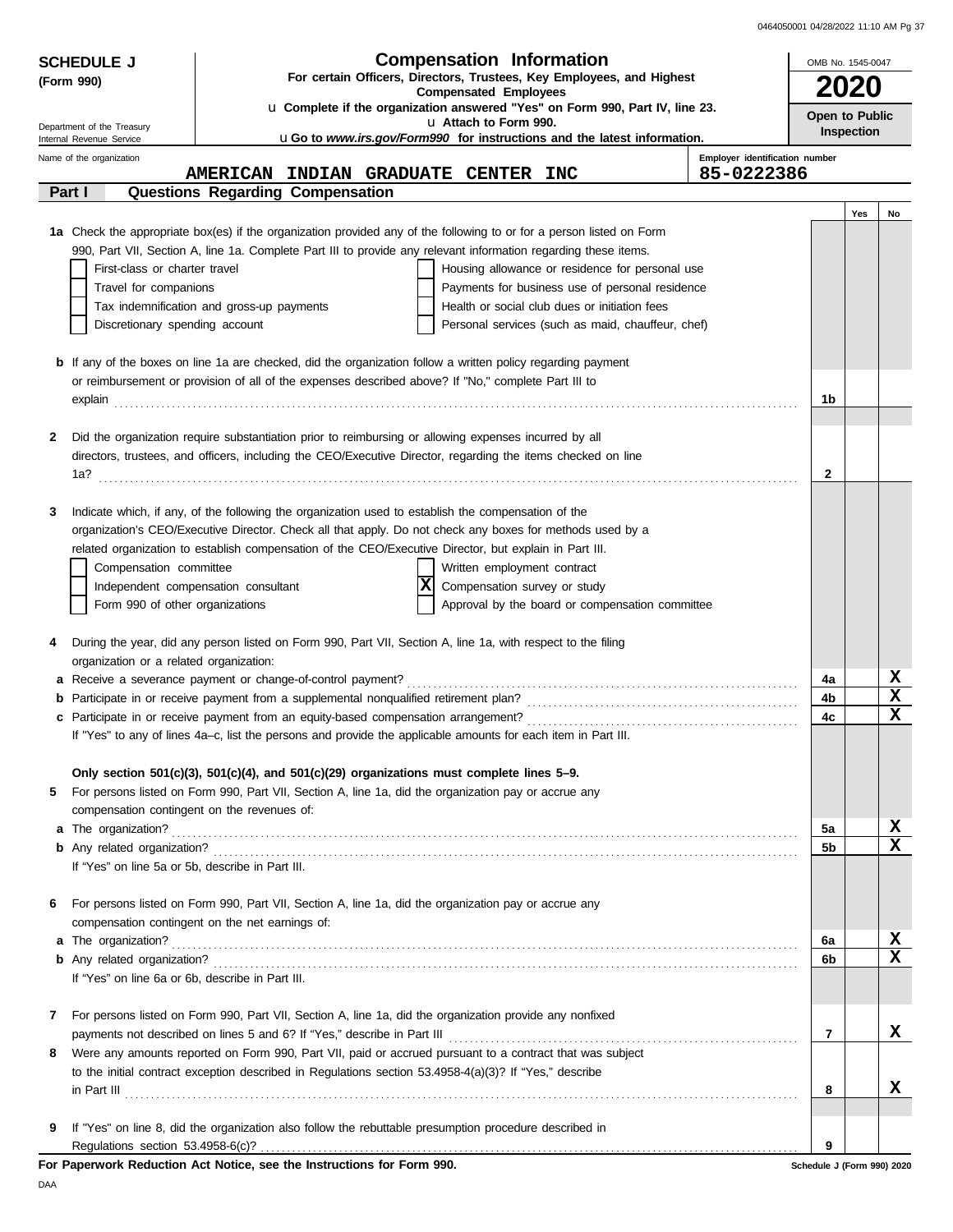#### AMERICAN INDIAN GRADUATE CENTER INC 85-0222386 Schedule J (Form 990) 2020

#### Page 2

#### Officers, Directors, Trustees, Key Employees, and Highest Compensated Employees. Use duplicate copies if additional space is needed. Part II

For each individual whose compensation must be reported on Schedule J, report compensation from the organization on row (i) and from related organizations, described in the instructions, on row (ii). Do not list any individuals that aren't listed on Form 990, Part VII.

Note: The sum of columns (B)(i)-(iii) for each listed individual must equal the total amount of Form 990, Part VII, Section A, line 1a, applicable column (D) and (E) amounts for that individual.

|                         |                          | (B) Breakdown of W-2 and/or 1099-MISC compensation |                                           | (C) Retirement and             | (D) Nontaxable | (E) Total of columns | (F) Compensation                                           |
|-------------------------|--------------------------|----------------------------------------------------|-------------------------------------------|--------------------------------|----------------|----------------------|------------------------------------------------------------|
| (A) Name and Title      | (i) Base<br>compensation | (ii) Bonus & incentive<br>compensation             | (iii) Other<br>reportable<br>compensation | other deferred<br>compensation | benefits       | $(B)(i)$ - $(D)$     | in column (B) reported<br>as deferred on prior<br>Form 990 |
| ANGELIQUE ALBERT<br>(i) | 150,826                  | $\mathbf 0$                                        |                                           | 9,325                          | 8,372          | 168,523              | 0                                                          |
| 1 CEO                   | 0                        | 0                                                  |                                           | Ω                              | 0              |                      | 0                                                          |
|                         |                          |                                                    |                                           |                                |                |                      |                                                            |
|                         |                          |                                                    |                                           |                                |                |                      |                                                            |
|                         |                          |                                                    |                                           |                                |                |                      |                                                            |
|                         |                          |                                                    |                                           |                                |                |                      |                                                            |
| (i)                     |                          |                                                    |                                           |                                |                |                      |                                                            |
|                         |                          |                                                    |                                           |                                |                |                      |                                                            |
|                         |                          |                                                    |                                           |                                |                |                      |                                                            |
| 5                       |                          |                                                    |                                           |                                |                |                      |                                                            |
| (i)                     |                          |                                                    |                                           |                                |                |                      |                                                            |
| 6                       |                          |                                                    |                                           |                                |                |                      |                                                            |
|                         |                          |                                                    |                                           |                                |                |                      |                                                            |
| $\overline{7}$          |                          |                                                    |                                           |                                |                |                      |                                                            |
|                         |                          |                                                    |                                           |                                |                |                      |                                                            |
|                         |                          |                                                    |                                           |                                |                |                      |                                                            |
| 9                       |                          |                                                    |                                           |                                |                |                      |                                                            |
|                         |                          |                                                    |                                           |                                |                |                      |                                                            |
| 10                      |                          |                                                    |                                           |                                |                |                      |                                                            |
|                         |                          |                                                    |                                           |                                |                |                      |                                                            |
| 11                      |                          |                                                    |                                           |                                |                |                      |                                                            |
|                         |                          |                                                    |                                           |                                |                |                      |                                                            |
| 12                      |                          |                                                    |                                           |                                |                |                      |                                                            |
|                         |                          |                                                    |                                           |                                |                |                      |                                                            |
| 13                      |                          |                                                    |                                           |                                |                |                      |                                                            |
|                         |                          |                                                    |                                           |                                |                |                      |                                                            |
| 14                      |                          |                                                    |                                           |                                |                |                      |                                                            |
|                         |                          |                                                    |                                           |                                |                |                      |                                                            |
| 15                      |                          |                                                    |                                           |                                |                |                      |                                                            |
|                         |                          |                                                    |                                           |                                |                |                      |                                                            |
| 16                      |                          |                                                    |                                           |                                |                |                      |                                                            |

Schedule J (Form 990) 2020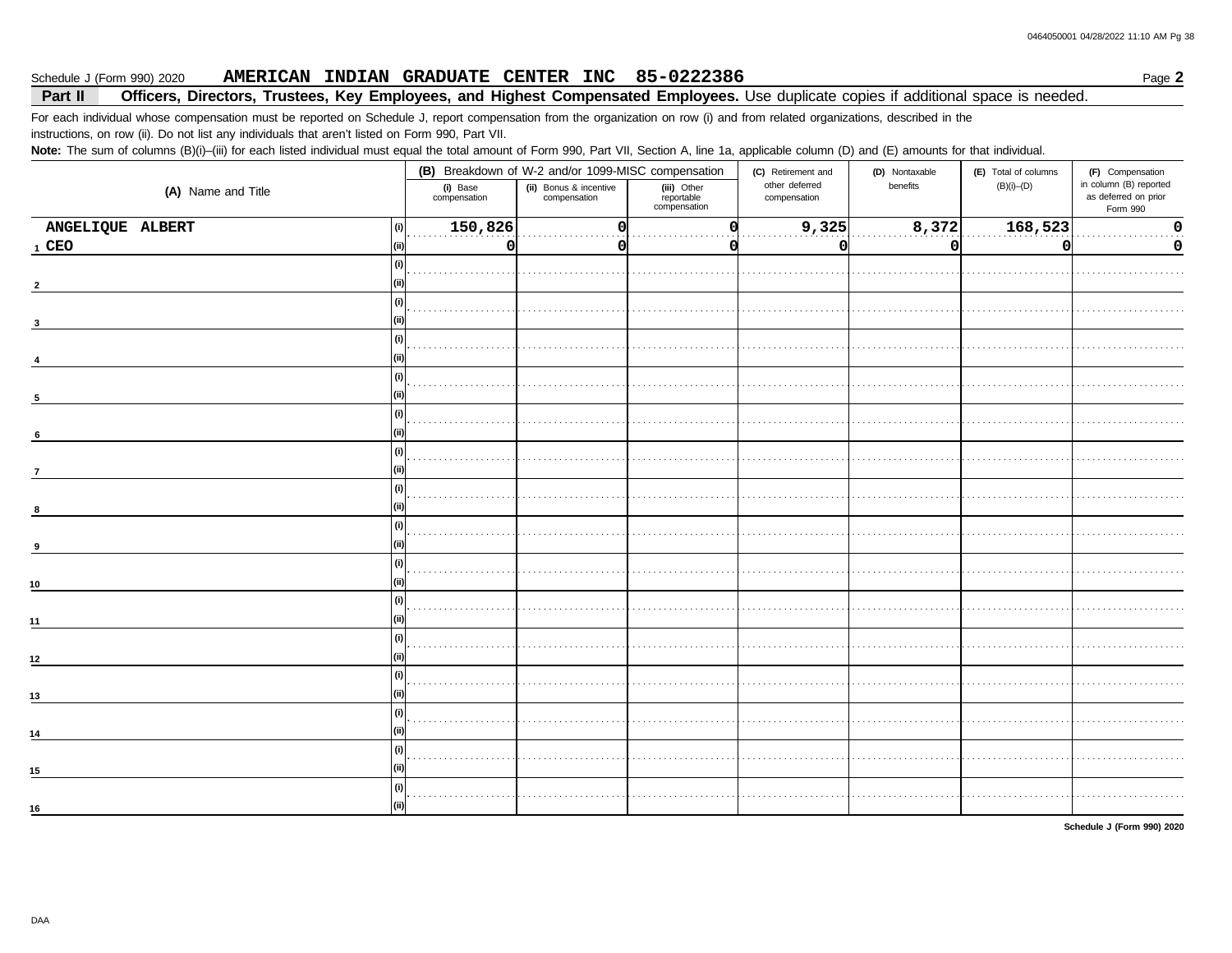| Schedule J (Form 990) 2020 AMERICAN INDIAN GRADUATE CENTER INC $85-0222386$ |  |  |  |  |
|-----------------------------------------------------------------------------|--|--|--|--|
|                                                                             |  |  |  |  |

Page 3

| Provide the information, explanation, or descriptions required for Part I, lines 1a, 1b, 3, 4a, 4b, 4c, 5a, 5b, 6a, 6b, 7, and 8, and for Part II. Also complete this part<br>for any additional information. |
|---------------------------------------------------------------------------------------------------------------------------------------------------------------------------------------------------------------|
|                                                                                                                                                                                                               |
|                                                                                                                                                                                                               |
|                                                                                                                                                                                                               |
|                                                                                                                                                                                                               |
|                                                                                                                                                                                                               |
|                                                                                                                                                                                                               |
|                                                                                                                                                                                                               |
|                                                                                                                                                                                                               |
|                                                                                                                                                                                                               |
|                                                                                                                                                                                                               |
|                                                                                                                                                                                                               |
|                                                                                                                                                                                                               |
|                                                                                                                                                                                                               |
|                                                                                                                                                                                                               |
|                                                                                                                                                                                                               |
|                                                                                                                                                                                                               |
|                                                                                                                                                                                                               |
|                                                                                                                                                                                                               |
|                                                                                                                                                                                                               |

Part III

Supplemental Information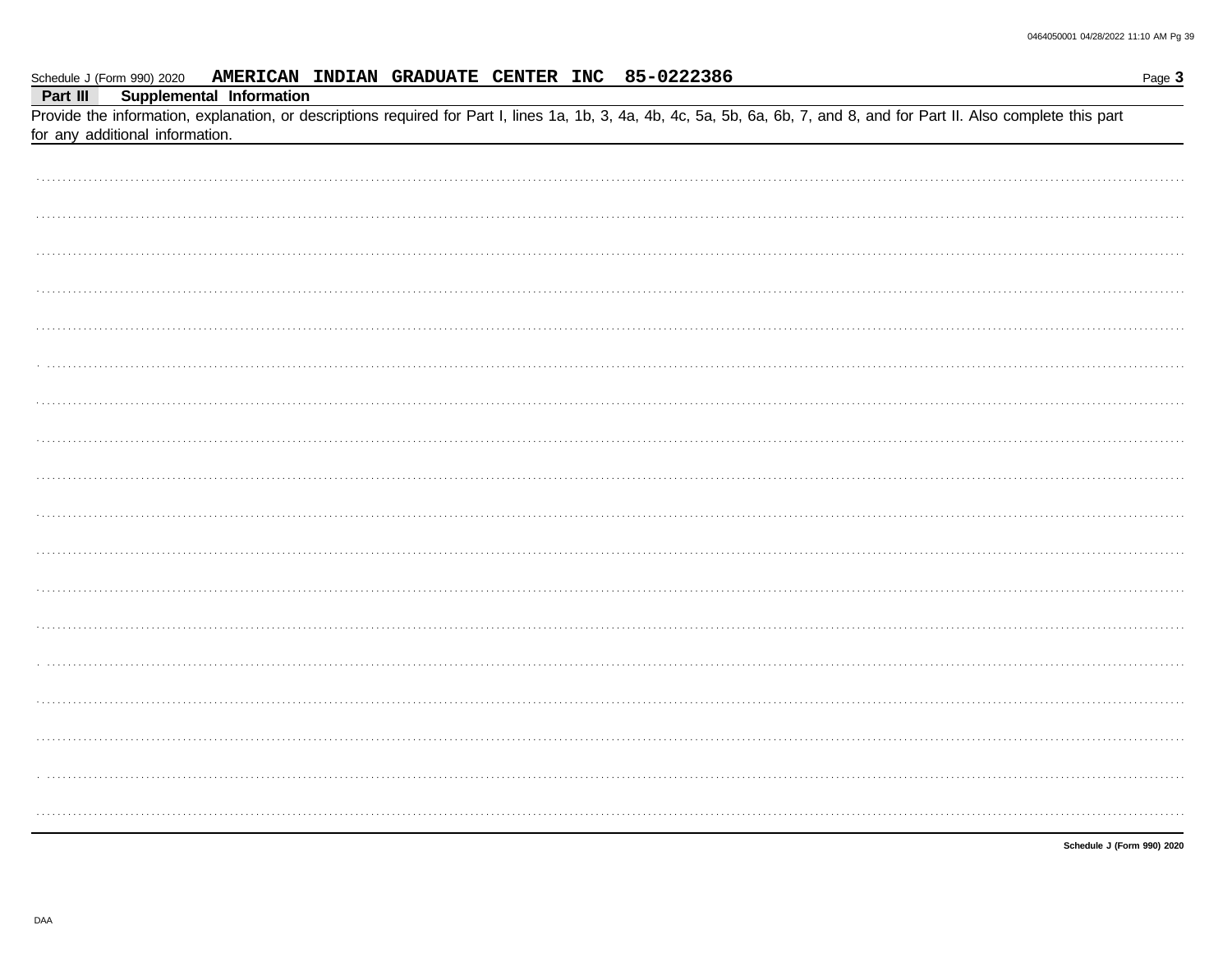OMB No 1545-0047

2020

**SCHEDULE O** 

(Form 990 or 990-EZ)

# Supplemental Information to Form 990 or 990-EZ

Complete to provide information for responses to specific questions on Form 990 or 990-EZ or to provide any additional information.

> u Attach to Form 990 or 990-EZ. u Go to www.irs.gov/Form990 for the latest information.

**Open to Public** Inspection Employer identification number

Department of the Treasury Internal Revenue Service Name of the organization

85-0222386

FORM 990 - ORGANIZATION'S MISSION

WE PROVIDE FINANCIAL SUPPORT FOR AMERICAN INDIANS AND ALASKA NATIVES

AMERICAN INDIAN GRADUATE CENTER INC

SEEKING HIGHER EDUCATION, AND SUPPORT THEM IN ATTAINING UNDERGRADUATE,

GRADUATE, AND PROFESSIONAL DEGREES. WE PARTNER WITH TRIBES, THE FEDERAL

FOVERNMENT, FOUNDATIONS, CORPORATIONS, AND INDIVIDUALS TO ENSURE THE GROWTH

AND SUSTAINABILITY OF SCHOLARSHIPS.

FORM 990, PART VI, LINE 11B - ORGANIZATION'S PROCESS TO REVIEW FORM 990 THE FORM 990 WILL BE DISTRIBUTED VIA E-MAIL TO THE RESPECTIVE BOARD MEMBERS. THE MEMBERS WILL BE ASKED TO REVIEW AND APPROVE THE FORM 990 PRIOR TO ITS SUBMISSION TO THE IRS.

FORM 990, PART VI, LINE 12C - ENFORCEMENT OF CONFLICTS POLICY THE ORGANIZATION REQUIRES THE BOARD OF DIRECTORS TO DISCLOSE ANY POSSIBLE CONFLICT AT EVERY FALL MEETING.

FORM 990, PART VI, LINE 15A - COMPENSATION PROCESS FOR TOP OFFICIAL THE ORGANIZATION USES A COMPENSATION SURVEY TO DETERMINE SALARIES FOR TOP **MANAGEMENT.** 

FORM 990, PART VI, LINE 15B - COMPENSATION PROCESS FOR OFFICERS THE ORGANIZATION USES A COMPENSATION SURVEY TO DETERMINE SALARIES FOR ALL OF THE OFFICERS AND EMPLOYEES.

FORM 990, PART VI, LINE 17 - OTHER STATES WHERE COPY OF RETURN IS FILED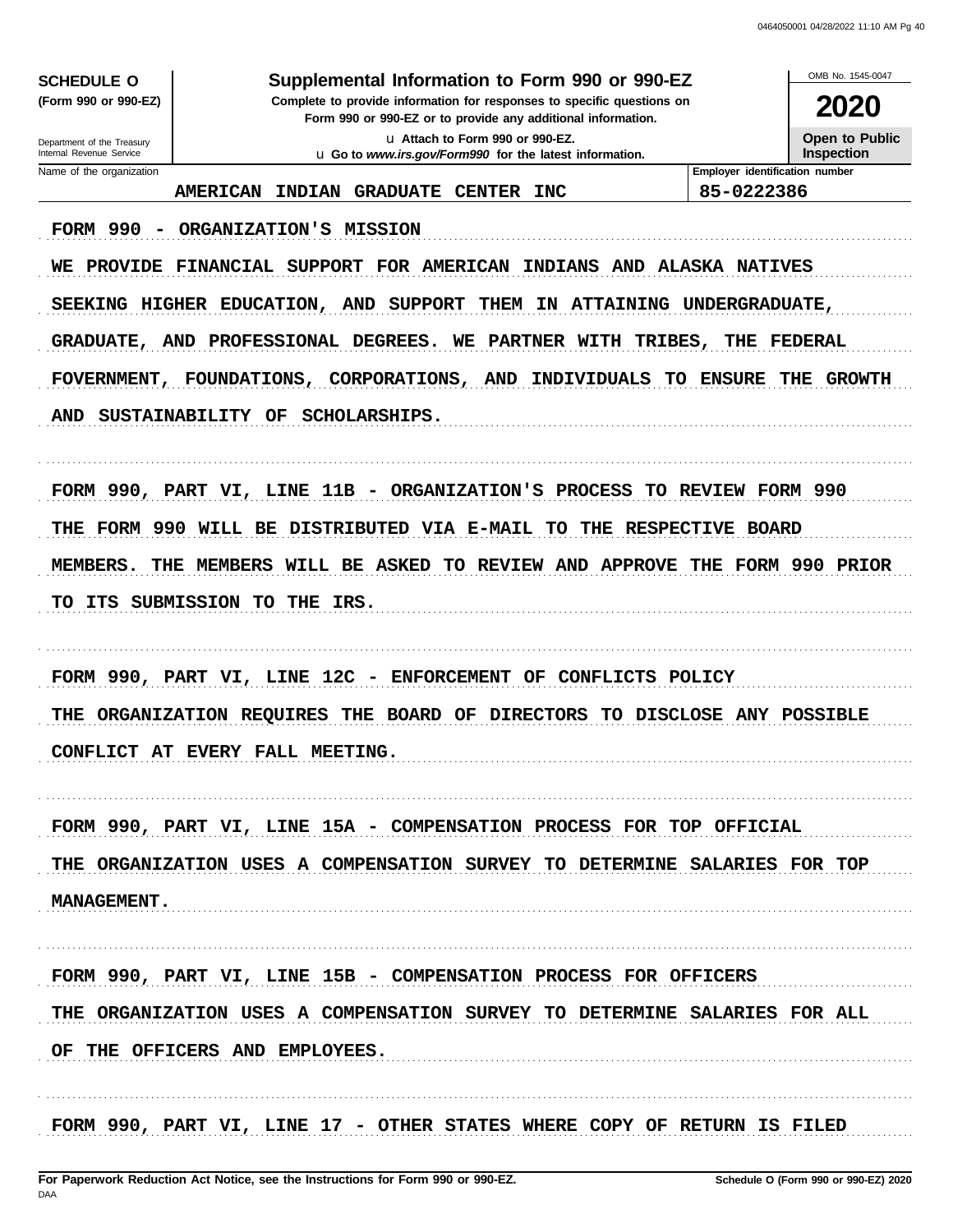| Name of the organization                                                    | Schedule O (Form 990 or 990-EZ) 2020 |                          |                    | Page 2<br>Employer identification number |
|-----------------------------------------------------------------------------|--------------------------------------|--------------------------|--------------------|------------------------------------------|
| AMERICAN INDIAN GRADUATE CENTER INC                                         |                                      |                          | 85-0222386         |                                          |
| NEW JERSEY, NEW MEXICO, NEW YORK, NORTH CAROLINA, OREGON, PENNSYLVANIA,     |                                      |                          |                    |                                          |
| RHODE ISLAND, SOUTH CAROLINA, TENNESSEE, UTAH, VIRGINIA, WEST VIRGINIA,     |                                      |                          |                    |                                          |
| <b>WISCONSIN</b>                                                            |                                      |                          |                    |                                          |
|                                                                             |                                      |                          |                    |                                          |
|                                                                             |                                      |                          |                    |                                          |
| FORM 990, PART VI, LINE 18 - NO PUBLIC DISCLOSURE EXPLANATION               |                                      |                          |                    |                                          |
| THE ORGANIZATION'S FORM 990 IS LISTED ON GUIDESTAR, THE NM ATTORNEY         |                                      |                          |                    |                                          |
| GENERAL'S WEBSITE AND THE NY ATTORNEY GENERAL'S WEBSITE.                    |                                      |                          |                    |                                          |
|                                                                             |                                      |                          |                    |                                          |
| FORM 990, PART VI, LINE 19 - GOVERNING DOCUMENTS DISCLOSURE EXPLANATION     |                                      |                          |                    |                                          |
| THE ORGANIZATION MAKES ITS GOVERNING DOCUMENTS, CONFLICT OF INTEREST        |                                      |                          |                    |                                          |
| POLICY, AND FINANCIAL STATEMENTS AVAILABLE TO THE PUBLIC UPON REQUEST.      |                                      |                          |                    |                                          |
|                                                                             |                                      |                          |                    |                                          |
| FORM 990, PART IX, LINE 11G - OTHER FEES FOR SERVICES<br><b>DESCRIPTION</b> |                                      |                          |                    |                                          |
|                                                                             | TOT/PROG SERVICE                     | <b>MGT &amp; GENERAL</b> |                    | <b>FUNDRAISING</b>                       |
| OTHER PROFESSIONAL FEES                                                     |                                      |                          |                    |                                          |
| \$                                                                          | 172,682                              | \$<br>$\mathbf 0$        | <b>\$ 200 ዓ.ም.</b> | 12,469                                   |
| CONTRACTOR EXPENSES                                                         |                                      |                          |                    |                                          |
| \$                                                                          | 1,118,200                            | \$<br>0                  | \$                 | 0                                        |
| <b>TOTAL</b>                                                                |                                      |                          |                    |                                          |
|                                                                             |                                      |                          |                    |                                          |
| \$                                                                          | 1,290,882                            | \$<br>$\mathbf 0$        |                    | \$12,469                                 |
|                                                                             |                                      |                          |                    |                                          |
|                                                                             |                                      |                          |                    |                                          |
|                                                                             |                                      |                          |                    |                                          |
|                                                                             |                                      |                          |                    |                                          |
|                                                                             |                                      |                          |                    |                                          |
|                                                                             |                                      |                          |                    |                                          |

Schedule O (Form 990 or 990-EZ) 2020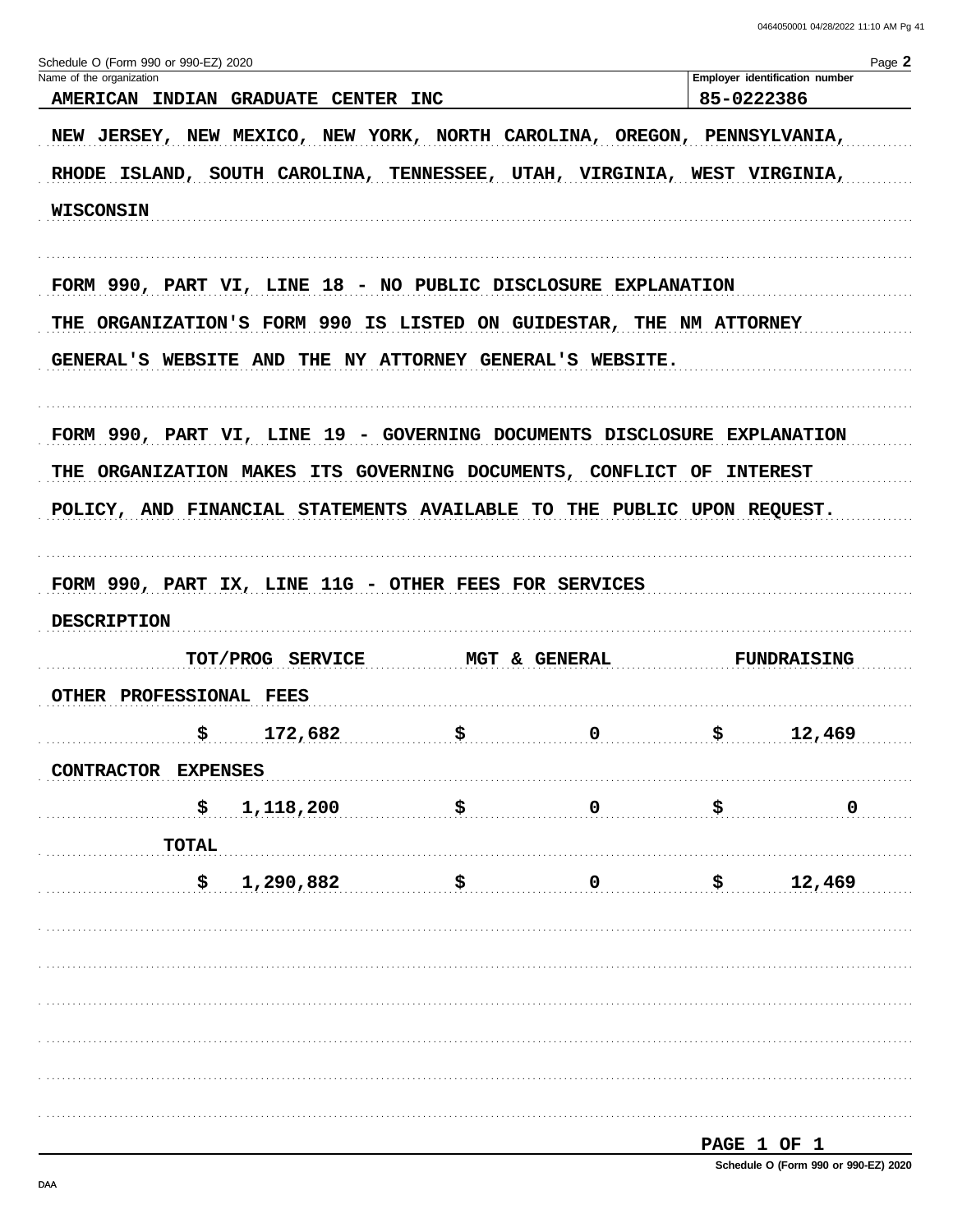| 0464050001 04/28/2022 11:10 AM Pg 42 |  |  |  |
|--------------------------------------|--|--|--|
|                                      |  |  |  |

| <b>SCHEDULE R</b>                                    |                                                                                                                                                                                                                    | <b>Related Organizations and Unrelated Partnerships</b>                                           |                                                     |                            |                                                        |                                     | OMB No. 1545-0047                   |                                                         |
|------------------------------------------------------|--------------------------------------------------------------------------------------------------------------------------------------------------------------------------------------------------------------------|---------------------------------------------------------------------------------------------------|-----------------------------------------------------|----------------------------|--------------------------------------------------------|-------------------------------------|-------------------------------------|---------------------------------------------------------|
| (Form 990)                                           | u Complete if the organization answered "Yes" on Form 990, Part IV, line 33, 34, 35b, 36, or 37.                                                                                                                   |                                                                                                   |                                                     |                            |                                                        |                                     | 2020                                |                                                         |
| Department of the Treasury                           |                                                                                                                                                                                                                    | u Attach to Form 990.<br>u Go to www.irs.gov/Form990 for instructions and the latest information. |                                                     |                            |                                                        |                                     | Open to Public<br>Inspection        |                                                         |
| Internal Revenue Service<br>Name of the organization |                                                                                                                                                                                                                    |                                                                                                   |                                                     |                            |                                                        |                                     | Employer identification number      |                                                         |
|                                                      | AMERICAN INDIAN GRADUATE CENTER INC                                                                                                                                                                                |                                                                                                   |                                                     |                            |                                                        | 85-0222386                          |                                     |                                                         |
| Part I                                               | Identification of Disregarded Entities. Complete if the organization answered "Yes" on Form 990, Part IV, line 33.                                                                                                 |                                                                                                   |                                                     |                            |                                                        |                                     |                                     |                                                         |
|                                                      | (a)<br>Name, address, and EIN (if applicable) of disregarded entity                                                                                                                                                | (b)<br>Primary activity                                                                           | (c)<br>Legal domicile (state<br>or foreign country) |                            | (d)<br>Total income                                    | (e)<br>End-of-year assets           | (f)<br>Direct controlling<br>entity |                                                         |
| (1)                                                  |                                                                                                                                                                                                                    |                                                                                                   |                                                     |                            |                                                        |                                     |                                     |                                                         |
|                                                      |                                                                                                                                                                                                                    |                                                                                                   |                                                     |                            |                                                        |                                     |                                     |                                                         |
| (2)                                                  |                                                                                                                                                                                                                    |                                                                                                   |                                                     |                            |                                                        |                                     |                                     |                                                         |
|                                                      |                                                                                                                                                                                                                    |                                                                                                   |                                                     |                            |                                                        |                                     |                                     |                                                         |
| (3)                                                  |                                                                                                                                                                                                                    |                                                                                                   |                                                     |                            |                                                        |                                     |                                     |                                                         |
|                                                      |                                                                                                                                                                                                                    |                                                                                                   |                                                     |                            |                                                        |                                     |                                     |                                                         |
| (4)                                                  |                                                                                                                                                                                                                    |                                                                                                   |                                                     |                            |                                                        |                                     |                                     |                                                         |
|                                                      |                                                                                                                                                                                                                    |                                                                                                   |                                                     |                            |                                                        |                                     |                                     |                                                         |
| (5)                                                  |                                                                                                                                                                                                                    |                                                                                                   |                                                     |                            |                                                        |                                     |                                     |                                                         |
|                                                      |                                                                                                                                                                                                                    |                                                                                                   |                                                     |                            |                                                        |                                     |                                     |                                                         |
| Part II                                              | Identification of Related Tax-Exempt Organizations. Complete if the organization answered "Yes" on Form 990, Part IV, line 34, because it had<br>one or more related tax-exempt organizations during the tax year. |                                                                                                   |                                                     |                            |                                                        |                                     |                                     |                                                         |
|                                                      | (a)<br>Name, address, and EIN of related organization                                                                                                                                                              | (b)<br>Primary activity                                                                           | (c)<br>Legal domicile (state<br>or foreign country) | (d)<br>Exempt Code section | (e)<br>Public charity status<br>(if section 501(c)(3)) | (f)<br>Direct controlling<br>entity | Yes                                 | $(g)$<br>Section 512(b)(13)<br>controlled entity?<br>No |
| <b>AIGC SCHOLARS</b><br>(1)                          | 3701 SAN MATEO BLVD. NE NO. 200<br>85-0477062<br>NM 87110                                                                                                                                                          |                                                                                                   |                                                     | 501C3                      | 7                                                      |                                     |                                     |                                                         |
| ALBUQUERQUE<br>(2)                                   |                                                                                                                                                                                                                    | SEE PART 7                                                                                        | NM                                                  |                            |                                                        | N/A                                 |                                     | X                                                       |
|                                                      |                                                                                                                                                                                                                    |                                                                                                   |                                                     |                            |                                                        |                                     |                                     |                                                         |
| (3)                                                  |                                                                                                                                                                                                                    |                                                                                                   |                                                     |                            |                                                        |                                     |                                     |                                                         |
| .                                                    |                                                                                                                                                                                                                    |                                                                                                   |                                                     |                            |                                                        |                                     |                                     |                                                         |
| (4)                                                  |                                                                                                                                                                                                                    |                                                                                                   |                                                     |                            |                                                        |                                     |                                     |                                                         |
|                                                      |                                                                                                                                                                                                                    |                                                                                                   |                                                     |                            |                                                        |                                     |                                     |                                                         |
| (5)                                                  |                                                                                                                                                                                                                    |                                                                                                   |                                                     |                            |                                                        |                                     |                                     |                                                         |
|                                                      |                                                                                                                                                                                                                    |                                                                                                   |                                                     |                            |                                                        |                                     |                                     |                                                         |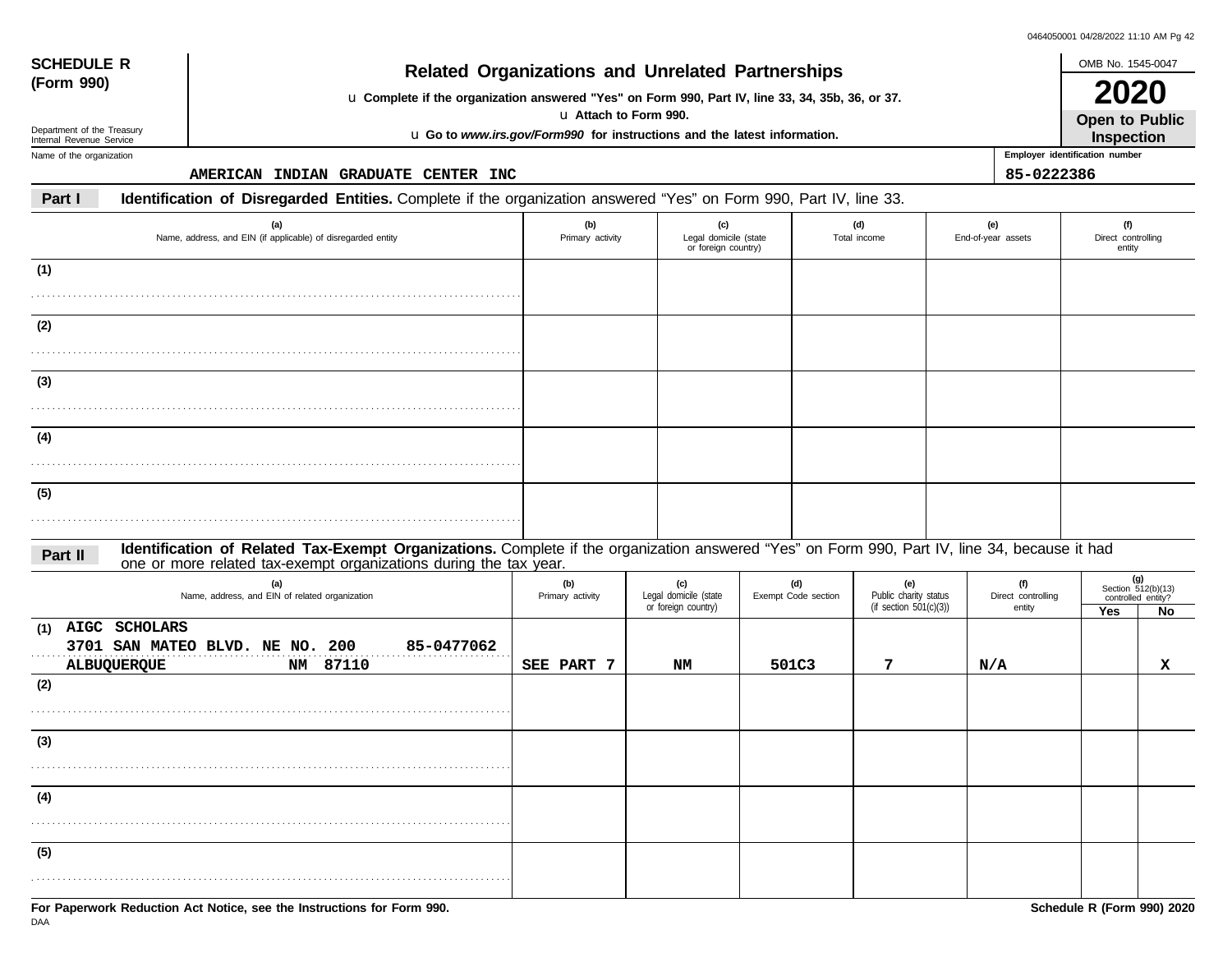### Schedule R (Form 990) 2020 Page **2 AMERICAN INDIAN GRADUATE CENTER INC 85-0222386**

| (a)<br>Name, address, and EIN of<br>related organization                                                                                                                                                                                                                | (b)<br>Primary activity | (c)<br>Legal<br>domicile<br>(state or<br>foreign | (d)<br>Direct controlling<br>entity             | (e)<br>Predominant<br>income (related,<br>unrelated,<br>excluded from<br>tax under | (f)<br>Share of total<br>income                 | (g)<br>Share of end-of-<br>year assets | (h)<br>Dispro-<br>portionate<br>alloc.? | (i)<br>Code V-UBI<br>amount in box 20<br>of Schedule K-1<br>(Form 1065) | General or | (j)<br>managing<br>partner? | (k)<br>Percentage<br>ownership                 |
|-------------------------------------------------------------------------------------------------------------------------------------------------------------------------------------------------------------------------------------------------------------------------|-------------------------|--------------------------------------------------|-------------------------------------------------|------------------------------------------------------------------------------------|-------------------------------------------------|----------------------------------------|-----------------------------------------|-------------------------------------------------------------------------|------------|-----------------------------|------------------------------------------------|
|                                                                                                                                                                                                                                                                         |                         | country)                                         |                                                 | sections 512-514)                                                                  |                                                 |                                        | Yes   No                                |                                                                         | Yes No     |                             |                                                |
| (1)                                                                                                                                                                                                                                                                     |                         |                                                  |                                                 |                                                                                    |                                                 |                                        |                                         |                                                                         |            |                             |                                                |
|                                                                                                                                                                                                                                                                         |                         |                                                  |                                                 |                                                                                    |                                                 |                                        |                                         |                                                                         |            |                             |                                                |
| (2)                                                                                                                                                                                                                                                                     |                         |                                                  |                                                 |                                                                                    |                                                 |                                        |                                         |                                                                         |            |                             |                                                |
|                                                                                                                                                                                                                                                                         |                         |                                                  |                                                 |                                                                                    |                                                 |                                        |                                         |                                                                         |            |                             |                                                |
| (3)                                                                                                                                                                                                                                                                     |                         |                                                  |                                                 |                                                                                    |                                                 |                                        |                                         |                                                                         |            |                             |                                                |
|                                                                                                                                                                                                                                                                         |                         |                                                  |                                                 |                                                                                    |                                                 |                                        |                                         |                                                                         |            |                             |                                                |
| (4)                                                                                                                                                                                                                                                                     |                         |                                                  |                                                 |                                                                                    |                                                 |                                        |                                         |                                                                         |            |                             |                                                |
|                                                                                                                                                                                                                                                                         |                         |                                                  |                                                 |                                                                                    |                                                 |                                        |                                         |                                                                         |            |                             |                                                |
|                                                                                                                                                                                                                                                                         |                         |                                                  |                                                 |                                                                                    |                                                 |                                        |                                         |                                                                         |            |                             |                                                |
| Identification of Related Organizations Taxable as a Corporation or Trust. Complete if the organization answered "Yes" on Form 990, Part IV,<br>line 34, because it had one or more related organizations treated as a corporation or trust during the tax year.<br>(a) | (b)                     |                                                  | (c)                                             | (d)                                                                                | (e)                                             | (f)                                    | (g)                                     | (h)                                                                     |            |                             | (i)                                            |
| Name, address, and EIN of related organization                                                                                                                                                                                                                          | Primary activity        |                                                  | Legal domicile<br>(state or<br>foreign country) | Direct controlling<br>entity                                                       | Type of entity<br>(C corp, S corp,<br>or trust) | Share of total<br>income               | Share of<br>end-of-year assets          | Percentage<br>ownership                                                 |            |                             | Section<br>512(b)(13)<br>controlled<br>entity? |
|                                                                                                                                                                                                                                                                         |                         |                                                  |                                                 |                                                                                    |                                                 |                                        |                                         |                                                                         |            |                             | Yes No                                         |
|                                                                                                                                                                                                                                                                         |                         |                                                  |                                                 |                                                                                    |                                                 |                                        |                                         |                                                                         |            |                             |                                                |
|                                                                                                                                                                                                                                                                         |                         |                                                  |                                                 |                                                                                    |                                                 |                                        |                                         |                                                                         |            |                             |                                                |
|                                                                                                                                                                                                                                                                         |                         |                                                  |                                                 |                                                                                    |                                                 |                                        |                                         |                                                                         |            |                             |                                                |
|                                                                                                                                                                                                                                                                         |                         |                                                  |                                                 |                                                                                    |                                                 |                                        |                                         |                                                                         |            |                             |                                                |
|                                                                                                                                                                                                                                                                         |                         |                                                  |                                                 |                                                                                    |                                                 |                                        |                                         |                                                                         |            |                             |                                                |
|                                                                                                                                                                                                                                                                         |                         |                                                  |                                                 |                                                                                    |                                                 |                                        |                                         |                                                                         |            |                             |                                                |
| Part IV<br>(1)<br>(2)<br>(3)<br>(4)                                                                                                                                                                                                                                     |                         |                                                  |                                                 |                                                                                    |                                                 |                                        |                                         |                                                                         |            |                             |                                                |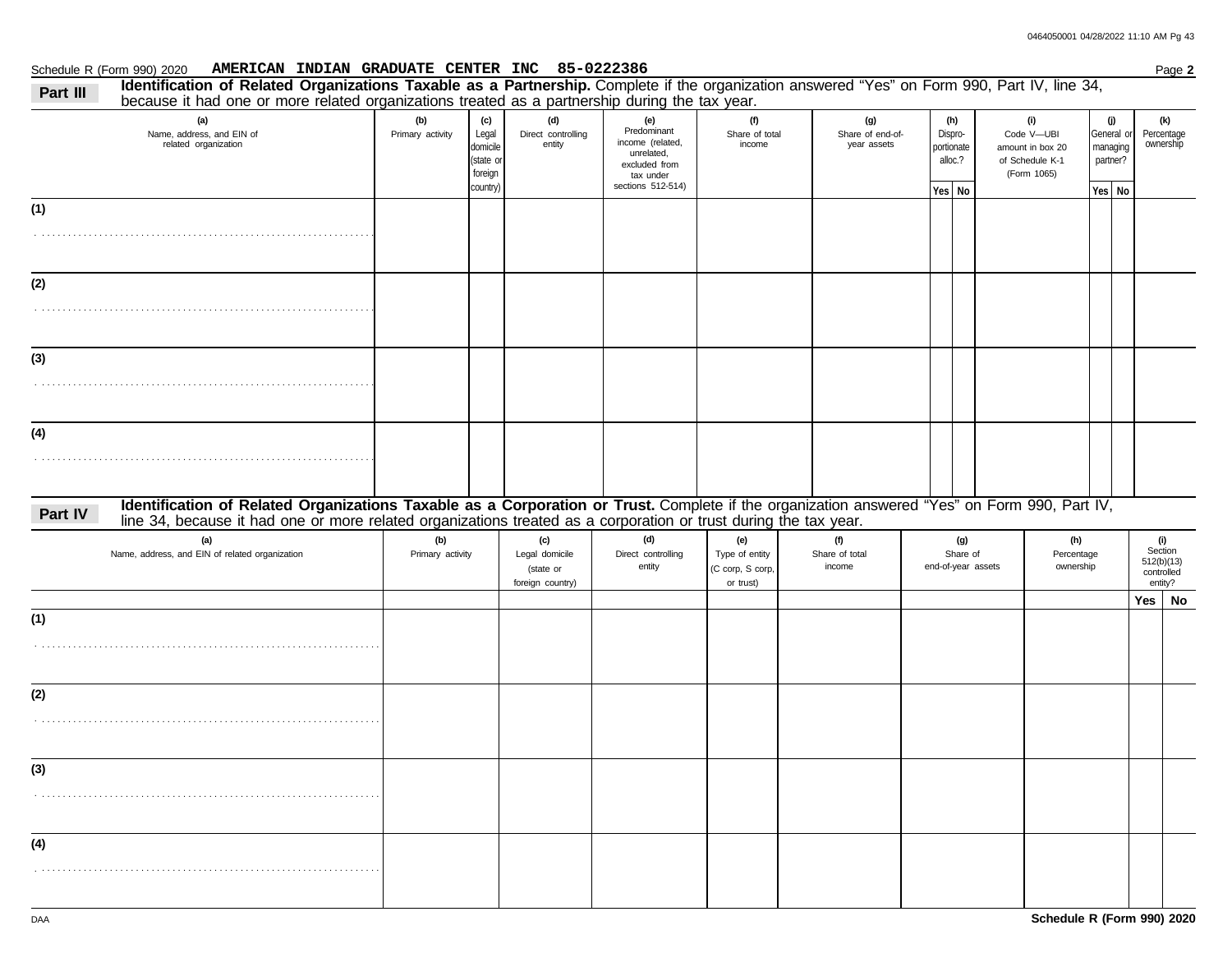#### Schedule R (Form 990) 2020 Page **3 AMERICAN INDIAN GRADUATE CENTER INC 85-0222386**

| Part V | Transactions With Related Organizations. Complete if the organization answered "Yes" on Form 990, Part IV, line 34, 35b, or 36.                                                                                                     |                                  |                        |                                              |                |             |   |
|--------|-------------------------------------------------------------------------------------------------------------------------------------------------------------------------------------------------------------------------------------|----------------------------------|------------------------|----------------------------------------------|----------------|-------------|---|
|        | Note: Complete line 1 if any entity is listed in Parts II, III, or IV of this schedule.                                                                                                                                             |                                  |                        |                                              |                | Yes   No    |   |
|        | 1 During the tax year, did the organization engage in any of the following transactions with one or more related organizations listed in Parts II–IV?                                                                               |                                  |                        |                                              |                |             |   |
|        |                                                                                                                                                                                                                                     |                                  |                        |                                              | 1a             |             | x |
|        | <b>b</b> Gift, grant, or capital contribution to related organization(s) encourse contained and contained and contribution to related organization(s) encourse contained and contained and contained and contained and contained an |                                  |                        |                                              | 1 <sub>b</sub> |             | x |
|        | c Gift, grant, or capital contribution from related organization(s) encourse the content of content and content of the content of the contribution from related organization(s) encourse the content of content of content of       |                                  |                        |                                              | 1 <sub>c</sub> |             | x |
|        | d Loans or loan guarantees to or for related organization(s) encourance contained and contained a contained and contained a contact the contact or for related organization(s) encourance contact the contact of contact or fo      |                                  |                        |                                              | 1 <sub>d</sub> |             | x |
|        |                                                                                                                                                                                                                                     |                                  |                        |                                              | 1e             | x           |   |
|        |                                                                                                                                                                                                                                     |                                  |                        |                                              | 1f             |             | x |
|        |                                                                                                                                                                                                                                     |                                  |                        |                                              |                |             | x |
|        |                                                                                                                                                                                                                                     |                                  |                        |                                              | 1 <sub>q</sub> |             | x |
|        | h Purchase of assets from related organization(s) with an intervention control control or control or control or control or control or control or control or control or control or control or control or control or control or       |                                  |                        |                                              | 1h             |             |   |
|        | i Exchange of assets with related organization(s) exchange that contains a substantial contains a set of assets with related organization(s) exchange of assets with related organization(s)                                        |                                  |                        |                                              | 1i.            |             | x |
|        |                                                                                                                                                                                                                                     |                                  |                        |                                              | 1i             |             | x |
|        |                                                                                                                                                                                                                                     |                                  |                        |                                              | 1k             |             | x |
|        |                                                                                                                                                                                                                                     |                                  |                        |                                              | 11             |             | x |
|        |                                                                                                                                                                                                                                     |                                  |                        |                                              | 1 <sub>m</sub> |             | x |
|        |                                                                                                                                                                                                                                     |                                  |                        |                                              | 1n             | x           |   |
|        |                                                                                                                                                                                                                                     |                                  |                        |                                              | 10             | x           |   |
|        |                                                                                                                                                                                                                                     |                                  |                        |                                              |                |             |   |
|        | p Reimbursement paid to related organization(s) for expenses <b>construction</b> and construction and construction of the expense of the expenses <b>paid in the expense of the expenses construction</b> and <b>p</b>              |                                  |                        |                                              | 1 <sub>p</sub> | x           |   |
|        |                                                                                                                                                                                                                                     |                                  |                        |                                              | 1q             | $\mathbf x$ |   |
|        |                                                                                                                                                                                                                                     |                                  |                        |                                              |                |             |   |
|        |                                                                                                                                                                                                                                     |                                  |                        |                                              | 1r             |             | x |
|        |                                                                                                                                                                                                                                     |                                  |                        |                                              | 1s             |             | x |
|        | 2 If the answer to any of the above is "Yes," see the instructions for information on who must complete this line, including covered relationships and transaction thresholds.                                                      |                                  |                        |                                              |                |             |   |
|        | (a)<br>Name of related organization                                                                                                                                                                                                 | (b)<br>Transaction<br>type (a-s) | (c)<br>Amount involved | (d)<br>Method of determining amount involved |                |             |   |
| (1)    | AIGC SCHOLARS                                                                                                                                                                                                                       | Е                                | 259,950                | <b>ACTUAL BALANCE</b>                        |                |             |   |
| (2)    | AIGC SCHOLARS                                                                                                                                                                                                                       | O                                | 395,708                | CASH AMOUNT                                  |                |             |   |
| (3)    | AIGC SCHOLARS                                                                                                                                                                                                                       | P                                | 359,551                | CASH AMOUNT                                  |                |             |   |
| (4)    |                                                                                                                                                                                                                                     |                                  |                        |                                              |                |             |   |
| (5)    |                                                                                                                                                                                                                                     |                                  |                        |                                              |                |             |   |
|        |                                                                                                                                                                                                                                     |                                  |                        |                                              |                |             |   |

**(6)**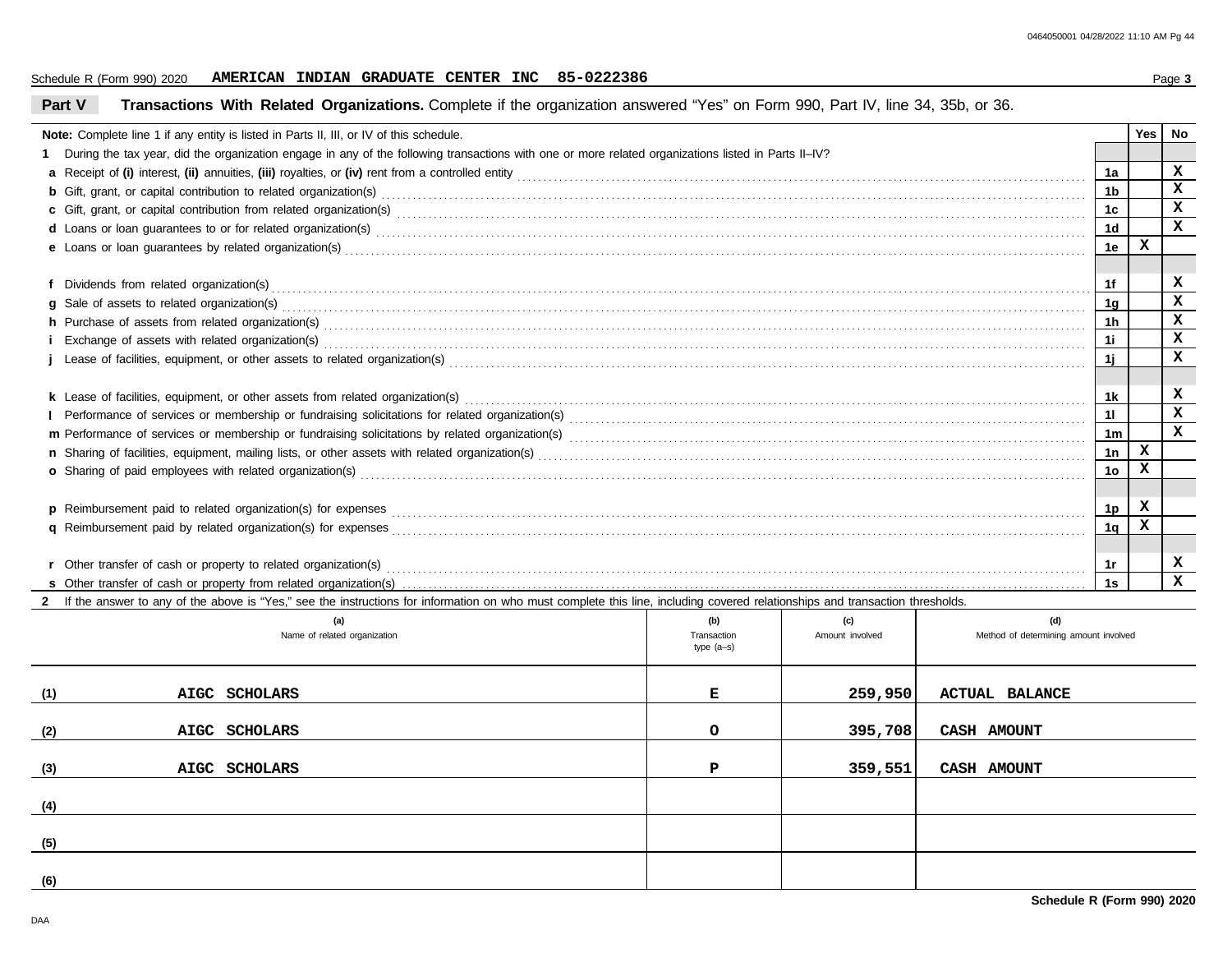#### Schedule R (Form 990) 2020 Page **4 AMERICAN INDIAN GRADUATE CENTER INC 85-0222386**

## **Part VI** Unrelated Organizations Taxable as a Partnership. Complete if the organization answered "Yes" on Form 990, Part IV, line 37.

Provide the following information for each entity taxed as a partnership through which the organization conducted more than five percent of its activities (measured by total assets or gross revenue) that was not a related organization. See instructions regarding exclusion for certain investment partnerships.

| (a)<br>Name, address, and EIN of entity | (b)<br>Primary activity | (c)<br>Legal<br>domicile<br>(state or<br>foreign | (d)<br>Predominant<br>income (related,<br>unrelated, excluded<br>from tax under | (e)<br>Are all partners<br>section<br>501(c)(3)<br>organizations? |           | (f)<br>Share of<br>total income | (g)<br>Share of<br>end-of-year<br>assets |     | (i)<br>(h)<br>Disproportionate<br>Code V-UBI<br>allocations?<br>amount in box 20<br>of Schedule K-1<br>(Form 1065) |  | (j)<br>General or<br>managing<br>partner? |           | (k)<br>Percentage<br>ownership |
|-----------------------------------------|-------------------------|--------------------------------------------------|---------------------------------------------------------------------------------|-------------------------------------------------------------------|-----------|---------------------------------|------------------------------------------|-----|--------------------------------------------------------------------------------------------------------------------|--|-------------------------------------------|-----------|--------------------------------|
|                                         |                         | country)                                         | sections 512-514)                                                               | Yes                                                               | <b>No</b> |                                 |                                          | Yes | <b>No</b>                                                                                                          |  | Yes                                       | <b>No</b> |                                |
| (1)                                     |                         |                                                  |                                                                                 |                                                                   |           |                                 |                                          |     |                                                                                                                    |  |                                           |           |                                |
|                                         |                         |                                                  |                                                                                 |                                                                   |           |                                 |                                          |     |                                                                                                                    |  |                                           |           |                                |
| (2)                                     |                         |                                                  |                                                                                 |                                                                   |           |                                 |                                          |     |                                                                                                                    |  |                                           |           |                                |
|                                         |                         |                                                  |                                                                                 |                                                                   |           |                                 |                                          |     |                                                                                                                    |  |                                           |           |                                |
| (3)                                     |                         |                                                  |                                                                                 |                                                                   |           |                                 |                                          |     |                                                                                                                    |  |                                           |           |                                |
|                                         |                         |                                                  |                                                                                 |                                                                   |           |                                 |                                          |     |                                                                                                                    |  |                                           |           |                                |
| (4)                                     |                         |                                                  |                                                                                 |                                                                   |           |                                 |                                          |     |                                                                                                                    |  |                                           |           |                                |
|                                         |                         |                                                  |                                                                                 |                                                                   |           |                                 |                                          |     |                                                                                                                    |  |                                           |           |                                |
| (5)                                     |                         |                                                  |                                                                                 |                                                                   |           |                                 |                                          |     |                                                                                                                    |  |                                           |           |                                |
|                                         |                         |                                                  |                                                                                 |                                                                   |           |                                 |                                          |     |                                                                                                                    |  |                                           |           |                                |
| (6)                                     |                         |                                                  |                                                                                 |                                                                   |           |                                 |                                          |     |                                                                                                                    |  |                                           |           |                                |
|                                         |                         |                                                  |                                                                                 |                                                                   |           |                                 |                                          |     |                                                                                                                    |  |                                           |           |                                |
| (7)                                     |                         |                                                  |                                                                                 |                                                                   |           |                                 |                                          |     |                                                                                                                    |  |                                           |           |                                |
|                                         |                         |                                                  |                                                                                 |                                                                   |           |                                 |                                          |     |                                                                                                                    |  |                                           |           |                                |
| (8)                                     |                         |                                                  |                                                                                 |                                                                   |           |                                 |                                          |     |                                                                                                                    |  |                                           |           |                                |
|                                         |                         |                                                  |                                                                                 |                                                                   |           |                                 |                                          |     |                                                                                                                    |  |                                           |           |                                |
| (9)                                     |                         |                                                  |                                                                                 |                                                                   |           |                                 |                                          |     |                                                                                                                    |  |                                           |           |                                |
|                                         |                         |                                                  |                                                                                 |                                                                   |           |                                 |                                          |     |                                                                                                                    |  |                                           |           |                                |
| (10)                                    |                         |                                                  |                                                                                 |                                                                   |           |                                 |                                          |     |                                                                                                                    |  |                                           |           |                                |
|                                         |                         |                                                  |                                                                                 |                                                                   |           |                                 |                                          |     |                                                                                                                    |  |                                           |           |                                |
| (11)                                    |                         |                                                  |                                                                                 |                                                                   |           |                                 |                                          |     |                                                                                                                    |  |                                           |           |                                |
|                                         |                         |                                                  |                                                                                 |                                                                   |           |                                 |                                          |     |                                                                                                                    |  |                                           |           |                                |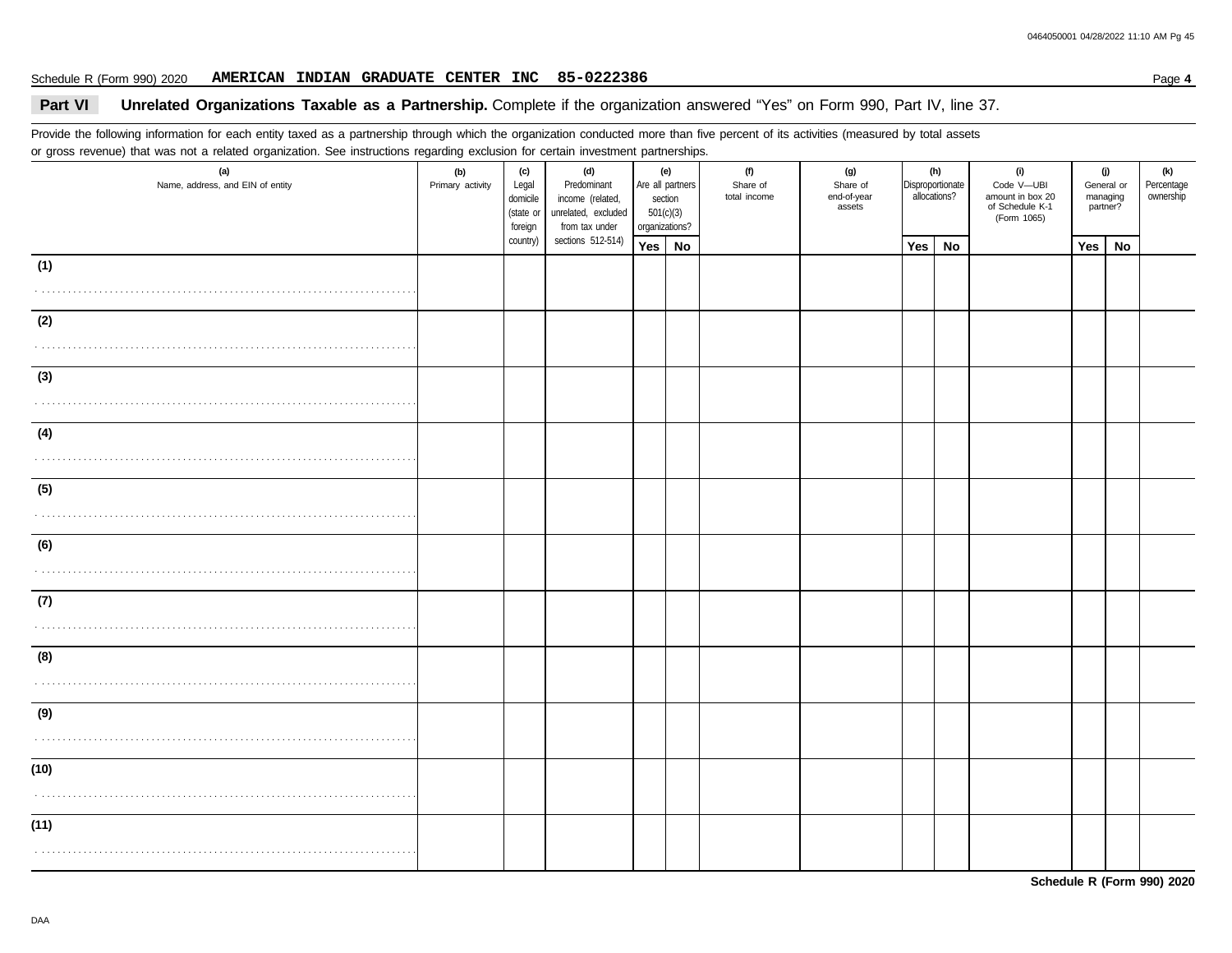| Schedule R (Form 990) 2020<br>Part VII | Supplemental Information. |  |  |  | AMERICAN INDIAN GRADUATE CENTER INC 85-0222386<br>Provide additional information for responses to questions on Schedule R. See instructions. |  | Page 5 |
|----------------------------------------|---------------------------|--|--|--|----------------------------------------------------------------------------------------------------------------------------------------------|--|--------|
| SCHEDULE R - ADDITIONAL INFORMATION    |                           |  |  |  |                                                                                                                                              |  |        |
|                                        |                           |  |  |  | SCHEDULE R, PART II, COLUMN B: PRIMARY ACTIVITY IS SCHOLARSHIP                                                                               |  |        |
| ADMINISTRATION.                        |                           |  |  |  |                                                                                                                                              |  |        |
|                                        |                           |  |  |  |                                                                                                                                              |  |        |
|                                        |                           |  |  |  |                                                                                                                                              |  |        |
|                                        |                           |  |  |  |                                                                                                                                              |  |        |
|                                        |                           |  |  |  |                                                                                                                                              |  |        |
|                                        |                           |  |  |  |                                                                                                                                              |  |        |
|                                        |                           |  |  |  |                                                                                                                                              |  |        |
|                                        |                           |  |  |  |                                                                                                                                              |  |        |
|                                        |                           |  |  |  |                                                                                                                                              |  |        |
|                                        |                           |  |  |  |                                                                                                                                              |  |        |
|                                        |                           |  |  |  |                                                                                                                                              |  |        |
|                                        |                           |  |  |  |                                                                                                                                              |  |        |
|                                        |                           |  |  |  |                                                                                                                                              |  |        |
|                                        |                           |  |  |  |                                                                                                                                              |  |        |
|                                        |                           |  |  |  |                                                                                                                                              |  |        |
|                                        |                           |  |  |  |                                                                                                                                              |  |        |
|                                        |                           |  |  |  |                                                                                                                                              |  |        |
|                                        |                           |  |  |  |                                                                                                                                              |  |        |
|                                        |                           |  |  |  |                                                                                                                                              |  |        |
|                                        |                           |  |  |  |                                                                                                                                              |  |        |
|                                        |                           |  |  |  |                                                                                                                                              |  |        |
|                                        |                           |  |  |  |                                                                                                                                              |  |        |
|                                        |                           |  |  |  |                                                                                                                                              |  |        |
|                                        |                           |  |  |  |                                                                                                                                              |  |        |
|                                        |                           |  |  |  |                                                                                                                                              |  |        |
|                                        |                           |  |  |  |                                                                                                                                              |  |        |